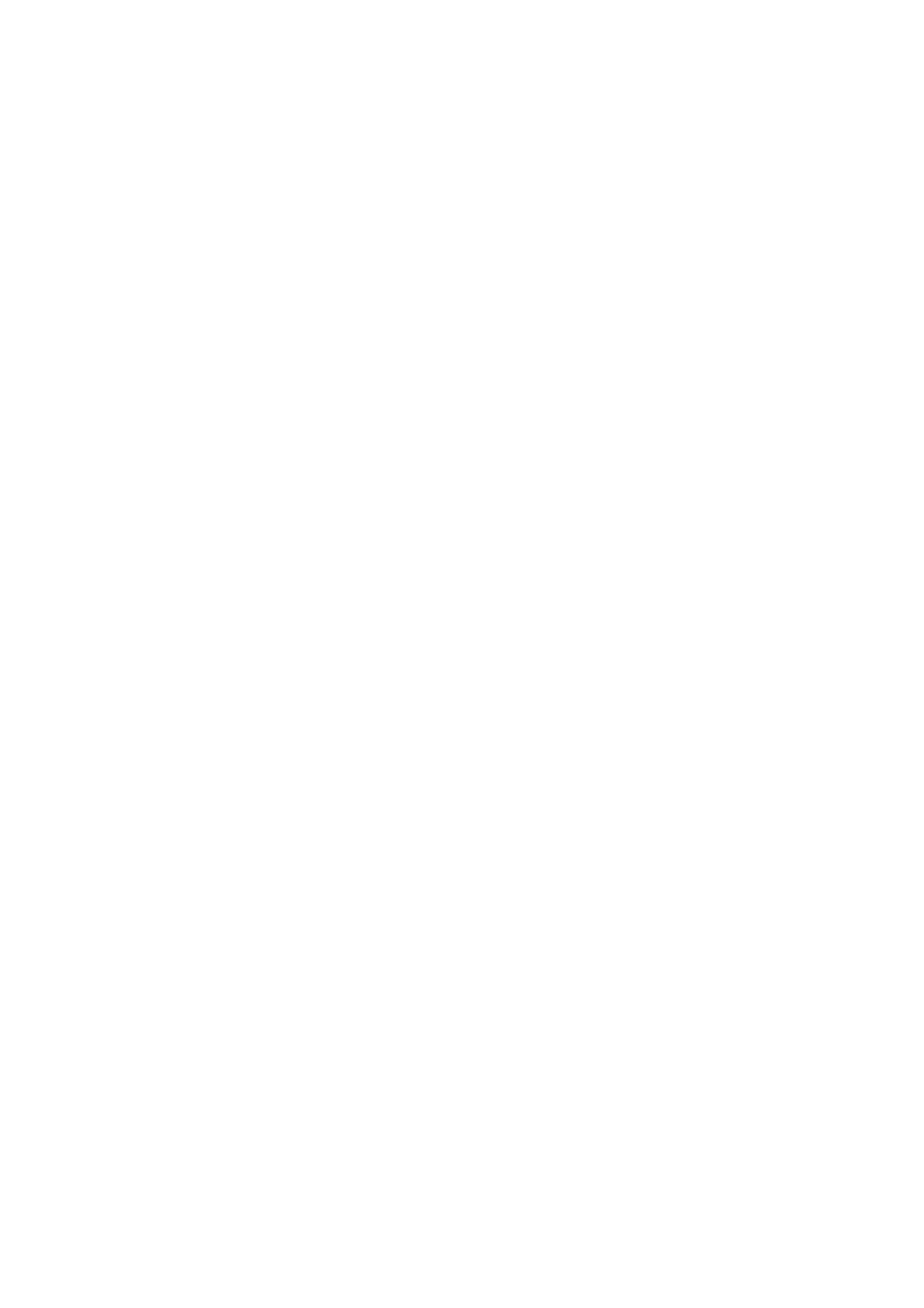## About this document

The use of radio spectrum, and its role in today's technology focused society, has never been so important. Most of us make direct use of spectrum in our everyday lives when we use mobile/smart phones, laptops, tablets and when we watch television (which may receive signals from transmitters on the ground or from satellites that orbit the earth). Outside these more familiar examples, radio spectrum is also used for many other purposes including for aviation, maritime and by the scientific community for the detection of emissions from space (radio astronomy) or from the earth itself.

To assist this usage, frequency band harmonisation plays a pivotal role. The most important global spectrum harmonisation activity are World Radiocommunication Conferences (WRCs), of the International Telecommunication Union. These Conferences are held approximately every four years and take key decisions concerning the identification and international harmonisation of spectrum bands.

The next WRC will take place in November 2019 and Ofcom represents the UK at WRCs. This document sets out the key issues that will be considered at the conference and explains why they matter to the UK.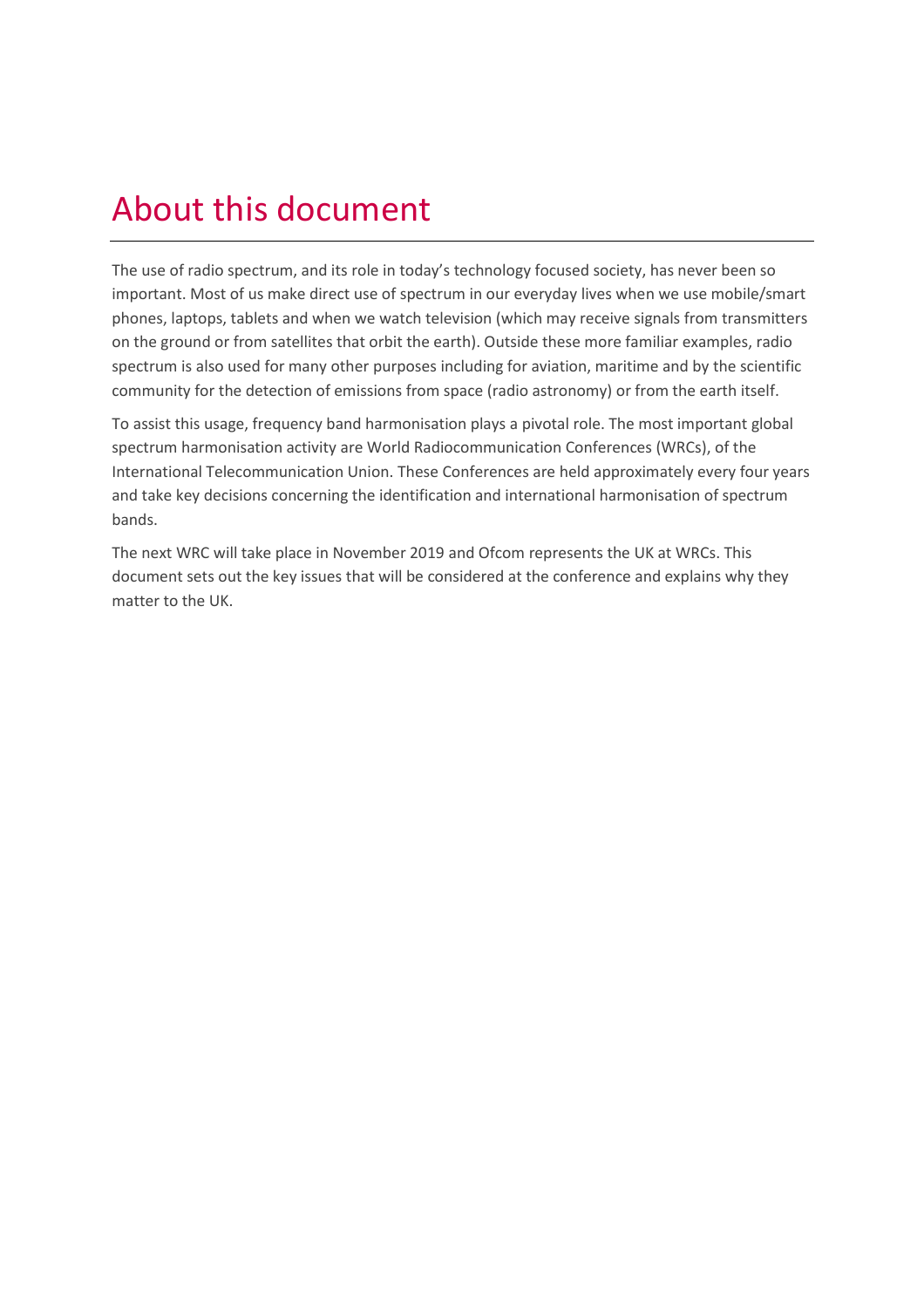## **Contents**

#### **Section**

| 4  |
|----|
| 8  |
| 11 |
| 14 |
| 20 |
| 31 |
| 38 |
| 44 |
|    |
| 47 |
| 50 |
| 51 |
| 52 |
| 56 |
| 60 |
| 61 |
|    |

[A8. Glossary of terms](#page-61-0) 62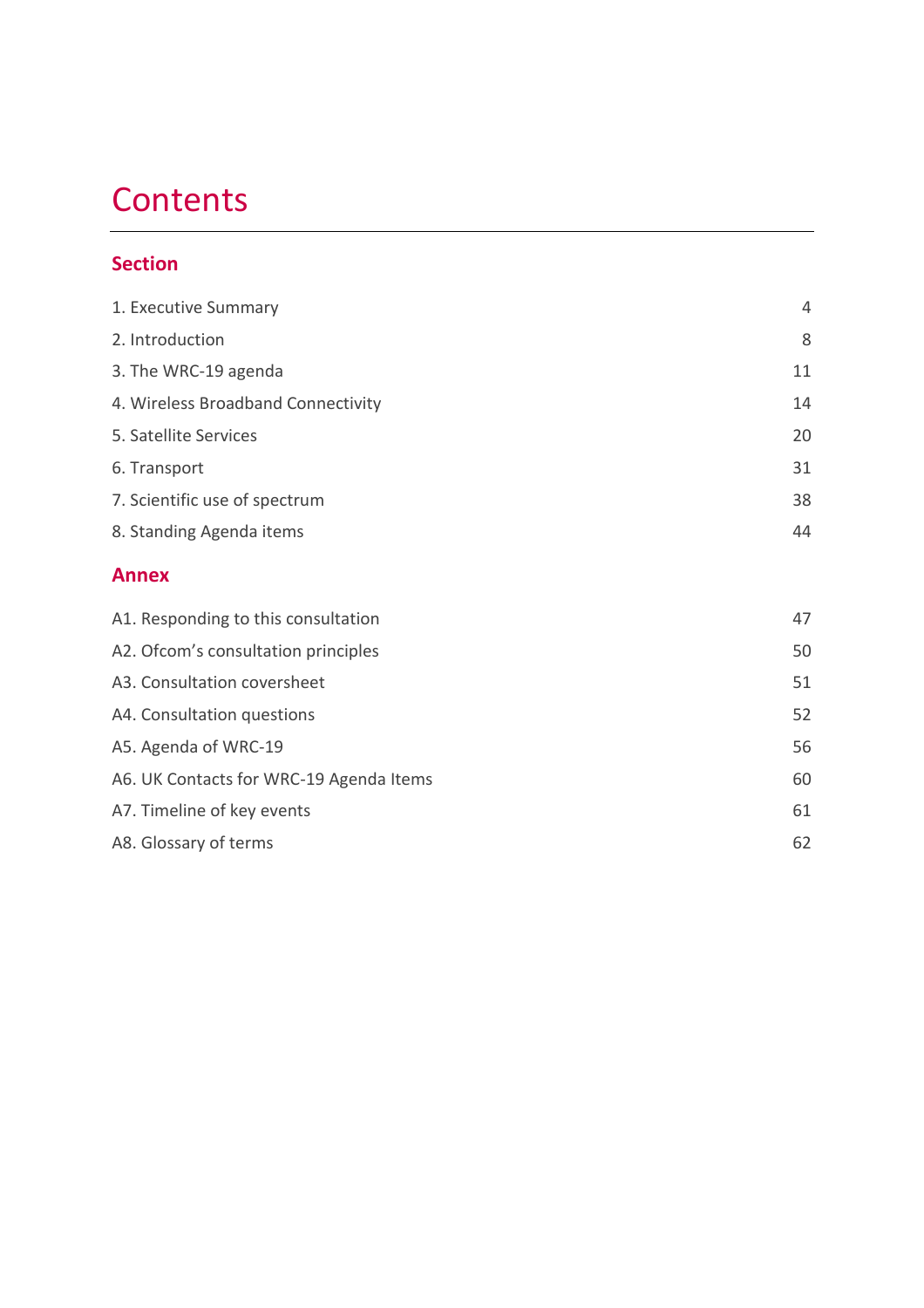### <span id="page-3-0"></span>1. Executive Summary

- 1.1 This consultation calls on stakeholders to help us play an important part in shaping the regulations that govern how the world's radio spectrum is used. It sets out the key issues to be discussed at next year's World Radiocommunications Conference (WRC-19) – and spells out our early thinking on the outcomes we'd like to achieve. It also explains the engagement process which Ofcom manages in order to allow stakeholders to feed into the development of UK positions for the WRC.
- 1.2 Among the areas for discussion at WRC-19 are use of spectrum for mobile broadband including next generation 5G. Decisions taken at the conference on this and other matters could affect thousands of UK businesses and consumers.

#### **Background**

- 1.3 WRCs are held approximately every four years to discuss and revise the Radio Regulations of the International Telecommunications Union (ITU). The Regulations form an international treaty containing rules and coordination arrangements covering all the different uses of spectrum.
- 1.4 The next WRC takes place between 28 October and 22 November 2019. Thousands of engineers, diplomats and business executives from up to 193 countries will be taking part. The decisions reached will set the framework for how spectrum is used, throughout the world, for the next few years and beyond. It is therefore important that the UK's voice is heard.
- 1.5 It is Ofcom's role to lead the UK delegation at the WRC and in the relevant preparatory work, including the various regional preparatory meetings. We confirm with Government the positions we will take into the WRC across the agenda items to ensure consistency and coherency with UK policy. We also commit the UK to the outputs of the conference by signing the Final Acts to amend the ITU Radio Regulations.

#### **Stakeholder views**

1.6 The views of those stakeholders who use spectrum are vital in informing the UK's position. Ofcom engages regularly with companies with an interest in the items relevant to WRC, both on an individual and multilateral basis. We aim to ensure that stakeholders are kept informed of our overall strategic approach and emerging UK views - and that they can bring ideas and proposals into the WRC preparatory process. This consultation is part of this engagement and we are particularly interested in hearing from those stakeholders not already involved in the WRC preparatory process.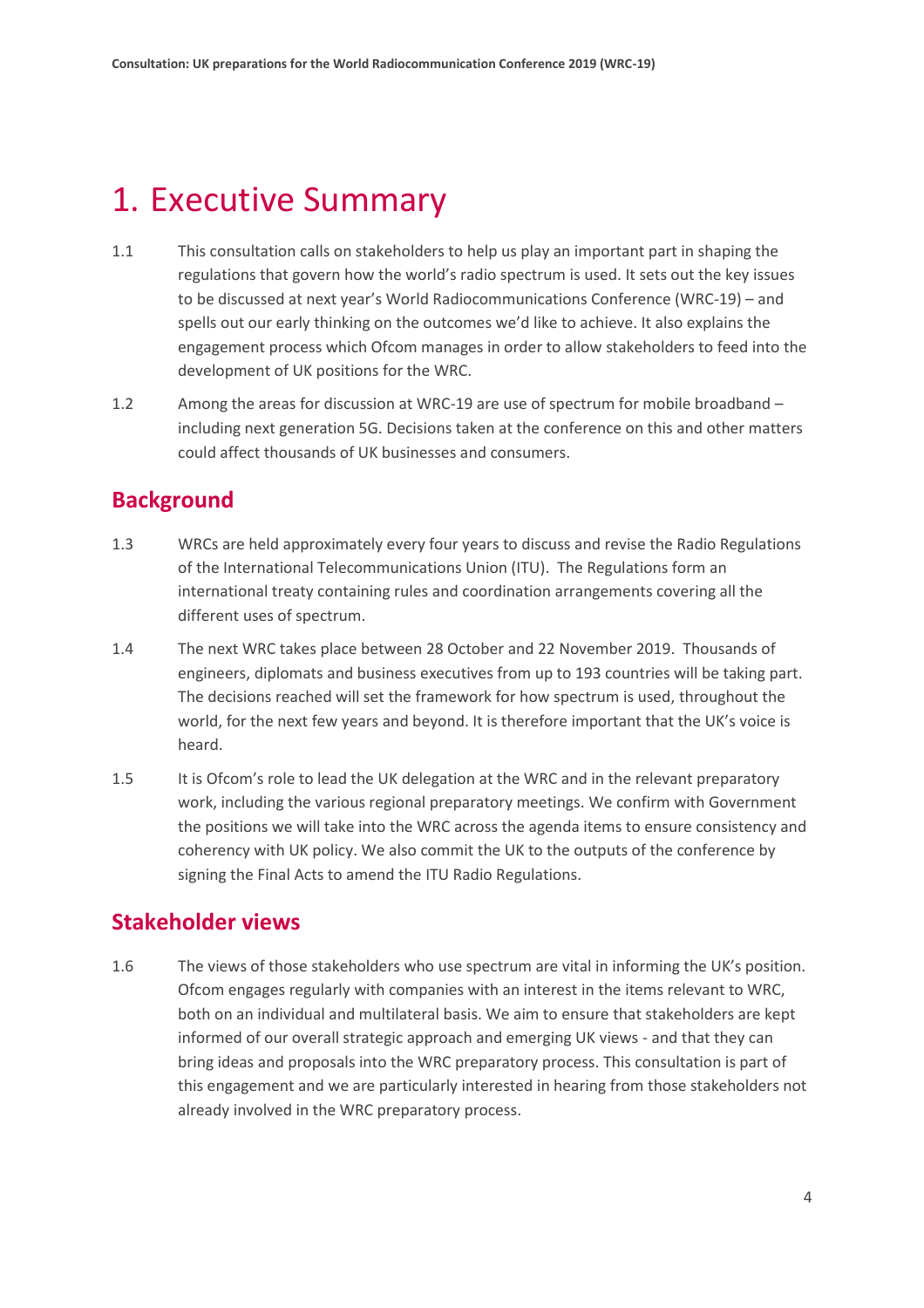1.7 In addition to seeking views on the development of UK positions on the individual agenda items, we also hope that this consultation helps to draw out linkages between different agenda items which may not be apparent otherwise.

#### **Agenda**

 $\overline{a}$ 

- 1.8 The issues to be discussed at WRC19 are routinely wide and varied and can go into a level of technical detail that is not always easy to follow. The purpose of this document is to explain more simply the process and UK preparations for WRC and the objectives behind the various agenda items.
- 1.9 There are two main types of WRC spectrum related decisions:
	- Those which support services which are inherently international (for example satellites, maritime and aeronautical), where the nature of the service means that a consistent approach is required across national boundaries; and
	- Those where there is more scope for decisions to be taken at a national level. However, even in these cases there may be significant advantages in aligning with international frameworks. These include international harmonisation to support economies of scale and the need to prevent harmful cross-border interference.
- 1.10 One of the highest profile issues being considered at WRC-19 concerns the future availability of **spectrum for the next generation of mobile broadband**, commonly referred to as 5G. The preceding WRC (WRC-15) saw an increase in the number of spectrum bands harmonised for mobile broadband. Since then there has been strong interest in using spectrum bands for 5G in higher frequencies ranges than are currently used for mobile, i.e. above 24 GHz. Ofcom has addressed that emerging interest through our mobile data strategy<sup>1</sup>, our July 2017 Call for Input on 26 GHz and update on other bands above 30 GHz<sup>2</sup> and a discussion document, *Enabling 5G in the UK*<sup>3</sup> published in March 2018. These documents identify spectrum at 26 GHz (24.25 – 27.5 GHz) as being of high interest and a band that should be supported for global harmonisation.
- 1.11 In addition to the 26 GHz band we see benefit in pursuing options in the bands, 37-43.5 and 66-71 GHz. Ofcom has identified this WRC agenda Item as having a high priority for the UK.
- 1.12 Another area of importance for the UK at WRC-19 is the development of the space and satellite sector. One agenda item concerns the regulatory conditions and availability of spectrum for **short duration satellite missions**. This is a highly innovative and growing area

<sup>2</sup> "Call for inputs on 5G spectrum access at 26 GHz and update on bands above 30 GHz"

<sup>1</sup> <http://stakeholders.ofcom.org.uk/consultations/mobile-data-strategy/>

<https://www.ofcom.org.uk/consultations-and-statements/category-2/5g-access-at-26-ghz> <sup>3</sup> Enabling 5G in the UK

https://www.ofcom.org.uk/ data/assets/pdf file/0022/111883/enabling-5g-uk.pdf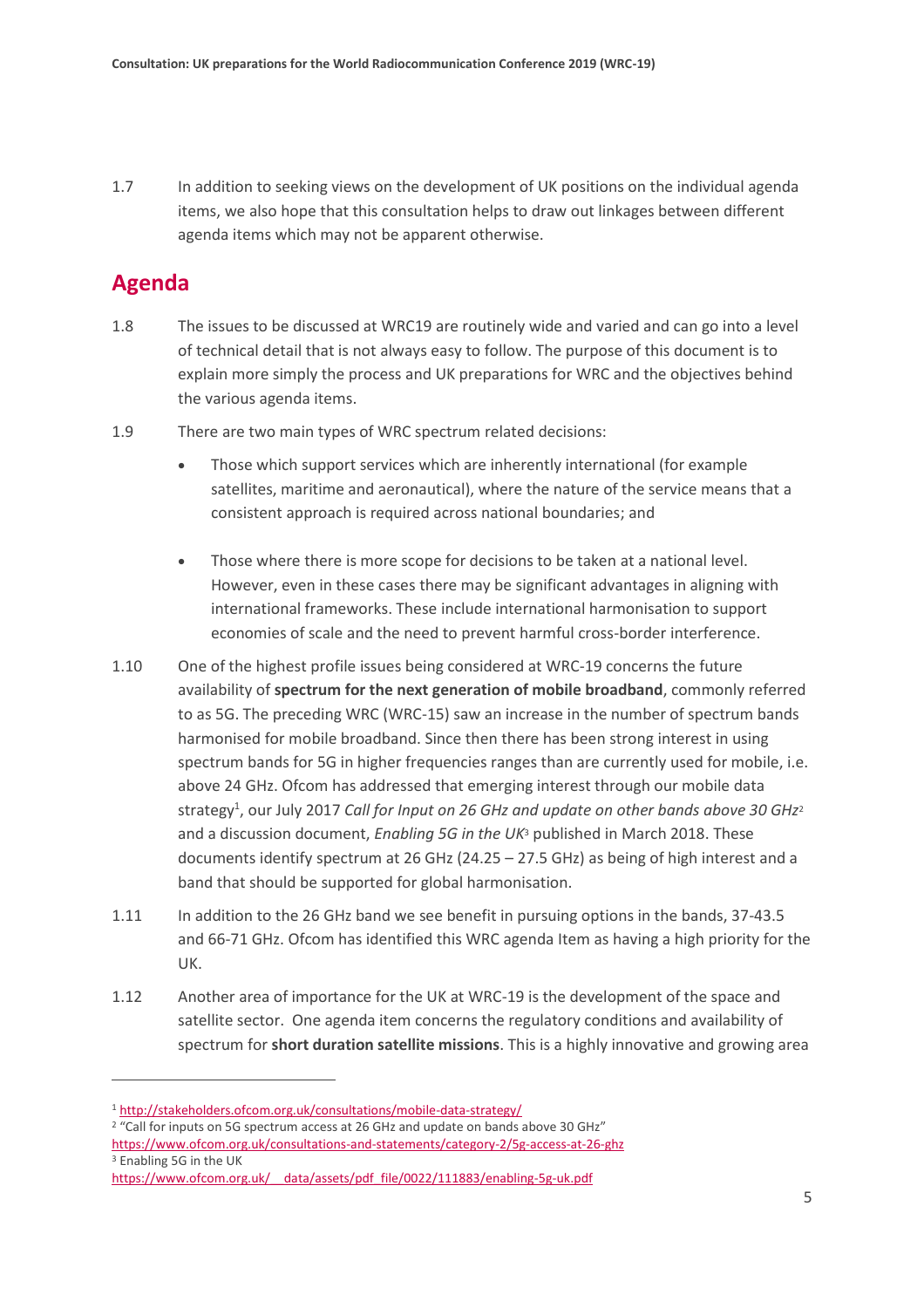of the economy, with new design techniques enabling much smaller satellites to be produced at much lower cost. We are keen to ensure that regulatory conditions and lack of spectrum are not a barrier to the ongoing development of such technologies. At the same time, we recognise the need to take account of the needs of existing services in the spectrum bands being considered.

- 1.13 A third important issue for the UK, also related to satellites, concerns extending the frequency bands available in the Radio Regulations for **satellite Earth Stations in Motion (ESIMs)**. At the WRC in 2015, changes were made to the Regulations that formalised the use of satellite earth stations that move position whilst in use (such as on boats or planes), in a band allocated to fixed satellite services.
- 1.14 This recognises changes in technology enabling earth stations with antennas that can be directed electronically to address potential compatibility issues with satellites in adjacent orbits. Following this decision, the UK is supporting efforts to widen the potential frequency bands shown in the Radio Regulations for use by ESIMs to include the 18 GHz (17.7 – 19.7 GHz) and 28 GHz (27.5 – 30 GHz) bands.
- 1.15 Apart from these three priority issues for the UK, other important issues that will be considered at WRC-19 include:
	- **Regulatory conditions for High Altitude Platforms (HAPs):** HAPs, in the context of the Radio Regulations, are an inflight platform which operate at a fixed point between 20 to 50 km above the ground. Although this technology has existed for some years, recent improvements in the design and production of HAPs has led to renewed interest. The frequency bands under consideration for this agenda Item (at least in some parts of the world) means that there may be some linkage with Agenda Item 1.13 which is considering spectrum for mobile broadband (5G). This linkage is most apparent in respect of the 26 GHz band which the UK is prioritising as a global band for 5G.
	- **Local Wireless Broadband or "Wi-Fi":** WRC-19 will consider the case for identifying additional spectrum for Wi-Fi in the 5 GHz band in order to deliver further capacity for Wi-Fi services. At this stage, however, due to the need to protect incumbent services in the bands under consideration, the prospect of being able to identify additional suitable spectrum is diminishing. Ofcom continues to support sharing studies in these bands and will keep the situation under review. In the meantime, Ofcom has already decided to grant access to the 5 725 – 5 850 MHz band for Wi-Fi at a UK national level.
	- **Harmonisation of frequency bands to support railway communications between train/trackside and harmonised spectrum for Intelligent Transport Systems (ITS):** the inclusion of these two transport related agenda items on the agenda of WRC-19 reflects an increasing interest in spectrum for transport applications. Whilst we recognise the interest, in including regulatory measures in the Radio Regulations, we note that making a specific Radio Regulation identification to either train or ITS use risks placing unnecessary limitations on what delivery platforms (e.g. satellite, short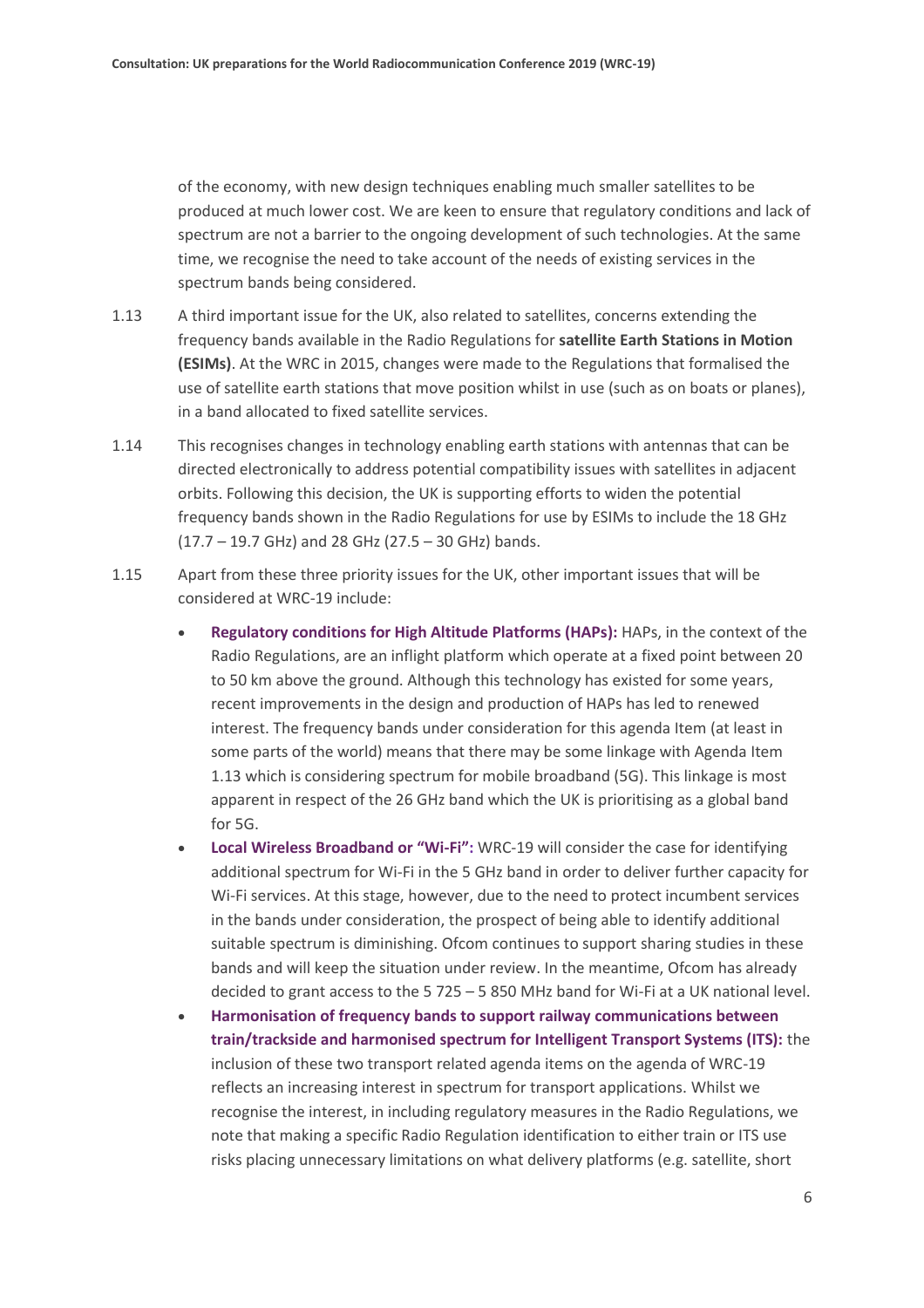range device or mobile services) can be used. We therefore do not support such an approach and feel that, where ITU level discussion is required, there are other channels within the ITU (outside the formal WRC process) which could better address train and ITS spectrum requirements.

- **Studies on the technical and operational aspects of narrowband and broadband machine-type (i.e. IoT, "Internet of Things") communication infrastructures:** we do not feel that changes to the Radio Regulations are necessary for IoT and Machine to Machine (M2M) spectrum use. IoT/M2M applications are able to make use of many types of delivery mechanisms (e.g. short range devices, satellite, mobile etc.) and, consequently, different spectrum bands. Therefore, rather than being an enabler, specific Radio Regulation identification could draw unhelpful focus on a much smaller range of bands and services, thereby creating an unhelpful potential limitation that we feel could inhibit IoT and M2M development.
- **Satellite coordination & recording procedures and processes:** The ITU plays a key role in the global management of satellite orbits and facilitates the complex process of assessing a satellite's technical compatibility with other networks. Each WRC considers these processes in order to consider any proposals for improvements to the coordination mechanisms and provide clarity and certainty for countries and operators. One particular issue being considered, at WRC-19, concerns the bringing into use of non-geostationary satellite networks.

#### **Next steps**

- 1.16 We are keen to hear from all stakeholders with an interest in any of the issues to be discussed at the next WRC. This consultation complements our programme of on-going stakeholder engagement, which includes active discussions with stakeholders in dedicated working groups, roundtables, workshops and bilateral meetings.
- 1.17 The closing date for responses is 1ïSeptember 2018. We will consider these as we refine our thinking, bearing in mind that the final UK positions will only be adopted, a few weeks before the conference.
- 1.18 We will, of course, continue to actively engage with all stakeholders over the coming months and in the run-up to the start of the conference.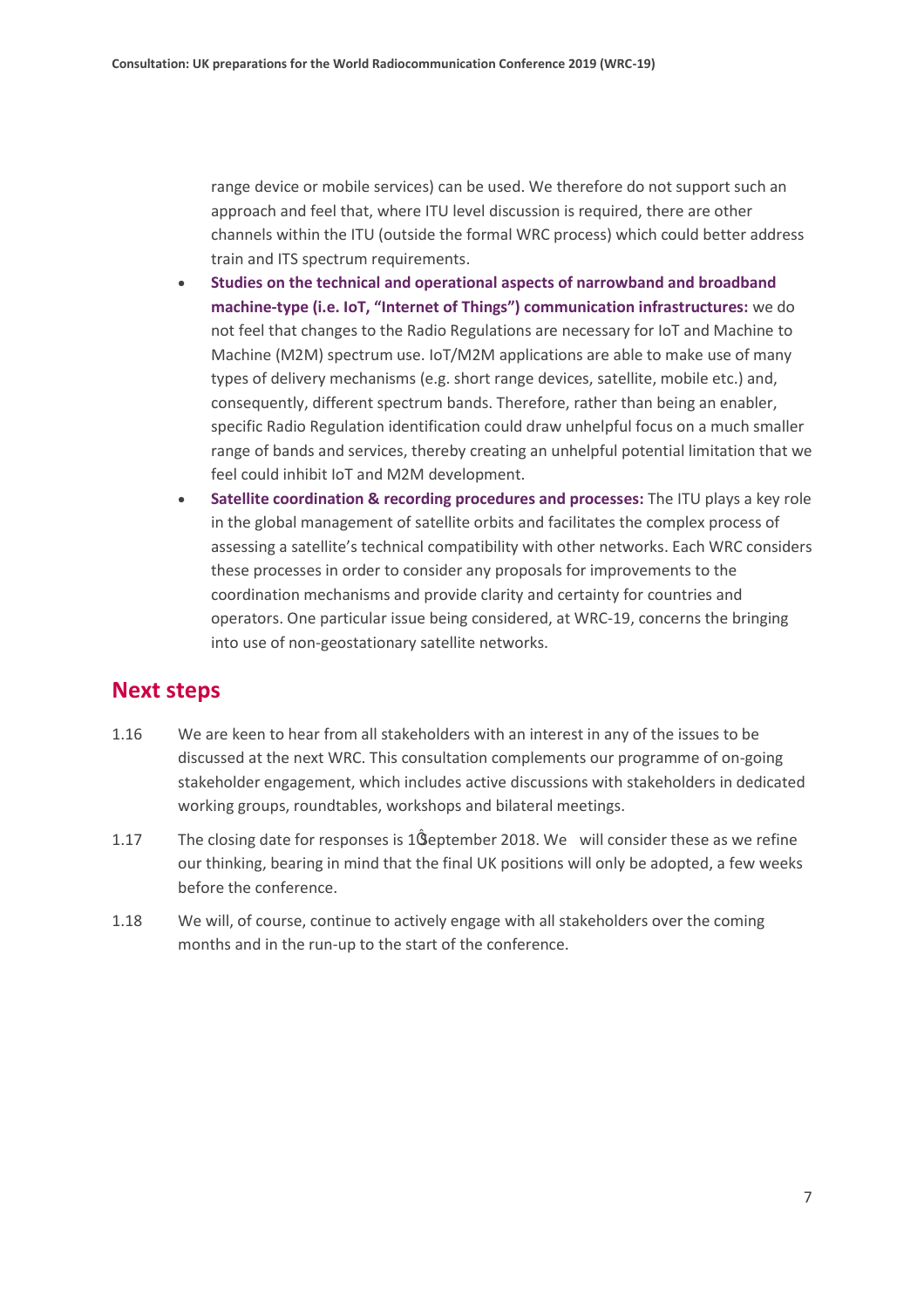## <span id="page-7-0"></span>2. Introduction

#### **Ofcom's engagement with UK stakeholders**

- 2.1 Ofcom is inviting comments from industry and interested stakeholders to ensure that the development of UK positions for the next WRC consider the views and concerns of all UK stakeholders. We engage regularly with industry and others, both bilaterally and on a multilateral basis. We have set up four separate working groups that are open to all UK stakeholders<sup>4</sup> having a relevant interest in international spectrum matters. These Working Groups allow for an open debate to help inform the development of UK positions on individual issues which can then be taken forward into the European (CEPT) and international (ITU) discussions.
- 2.2 For each of the WRC-19 Agenda Items, we will appoint a UK coordinator. They will be primarily responsible for reviewing the technical work and for seeking stakeholder input through a combination of face-to-face meetings, correspondence and participation in the relevant working group. UK coordinators will seek to develop draft UK positions for each of the agenda items for which they are responsible. In doing this, they will endeavour to communicate openly and clearly to stakeholders the rationale for the UK position and explain how we have considered and balanced the various concerns that have been raised. A contact point within Ofcom, for each of the four UK Working Groups, is shown at Annex 6.

#### **The Radio Regulations and why they matter**

- 2.3 The international framework for the management of the radio frequency spectrum is documented in the International Radio Regulations (RRs)<sup>5</sup> as published and maintained by the International Telecommunication Union (a specialised agency of the United Nations). These are part of an international treaty and determine the rights and obligations placed upon national administrations around the use of spectrum in their country relative to spectrum use in all other countries. Alongside this the RRs also recognise the sovereign right of countries to manage and use spectrum, within their borders, the way they wish, subject to not causing interference to other countries' use. The RRs are produced and updated by the World Radiocommunication Conference (WRC), which is held approximately every four years, consisting of participants from up to 193 countries.
- 2.4 The RRs contain a table of frequency allocations which subdivides the radio spectrum from 8.3 kHz to 275 GHz into a large number of frequency bands, each being allocated to one or

<sup>4</sup> To reflect an overall considered UK position, for WRC-19, a UK stakeholder is one considered to have a significant and relevant UK presence.

<sup>5</sup> <http://www.itu.int/pub/R-REG-RR/en>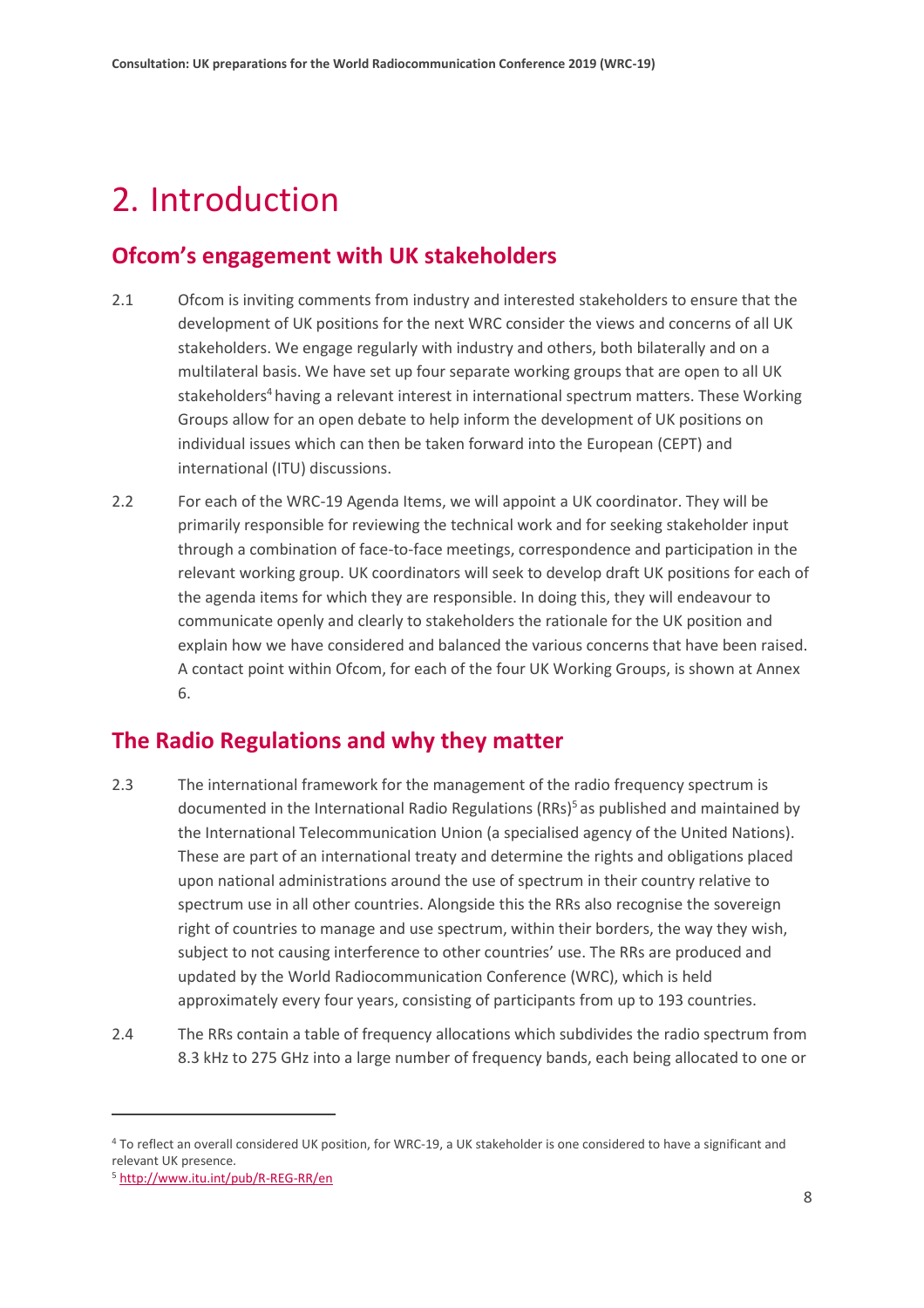more defined radiocommunication services (such as broadcasting, mobile, fixed and various space services).

- 2.5 The RRs also contain regulatory procedures for coordinating frequency use between countries at the level of individual assignments, i.e. individual stations or networks. Such procedures establish rights and obligations, giving the regulatory certainty necessary for investment in radiocommunication systems. For example, the right to operate frequencies on a satellite cannot be defined simply on the basis of the operation from the territory of one country and a complex set of procedures is in place for notification and co-ordination of frequency assignments to ensure equitable access to this valuable spectrum/orbital resource. Other provisions may be specific to certain radio services, including predetermined frequency assignment plans in some cases, and detailed operational procedures (particularly for maritime and aeronautical services).
- 2.6 For the purposes of spectrum allocations, the RRs divide the world into three broad geographical Regions: Region 1 covers Africa, Europe (including Russia, former soviet states and Turkey) and the Middle East; Region 2 covers the Americas; and Region 3 covers the Asia-Pacific countries. Although there is a good degree of alignment in the allocations across these 3 Regions, there are also distinct differences in many important parts of the spectrum.
- 2.7 The RRs have, for many years, determined the pattern of spectrum use internationally. In many cases, it is necessary to do this at international level in order to;
	- avoid or keep international interference to a minimum;
	- facilitate mobility and harmonisation through the identification of global bands (especially important for terminal equipment such as mobile phones);
	- derive benefits from international markets for equipment with resulting economies of scale for operators and users; and
	- recognise the international nature and interference management aspects of some radio services (for example, aeronautical, maritime and satellite services all require spectrum to be available seamlessly across national boundaries).

#### **UK preparation for WRC-19**

2.8 There has not been a comprehensive revision of the RRs since 1979. All subsequent WRCs have undertaken a partial revision of the Regulations based on a fixed, pre-determined agenda prepared at the previous WRC and subsequently formally endorsed by the Council of the ITU.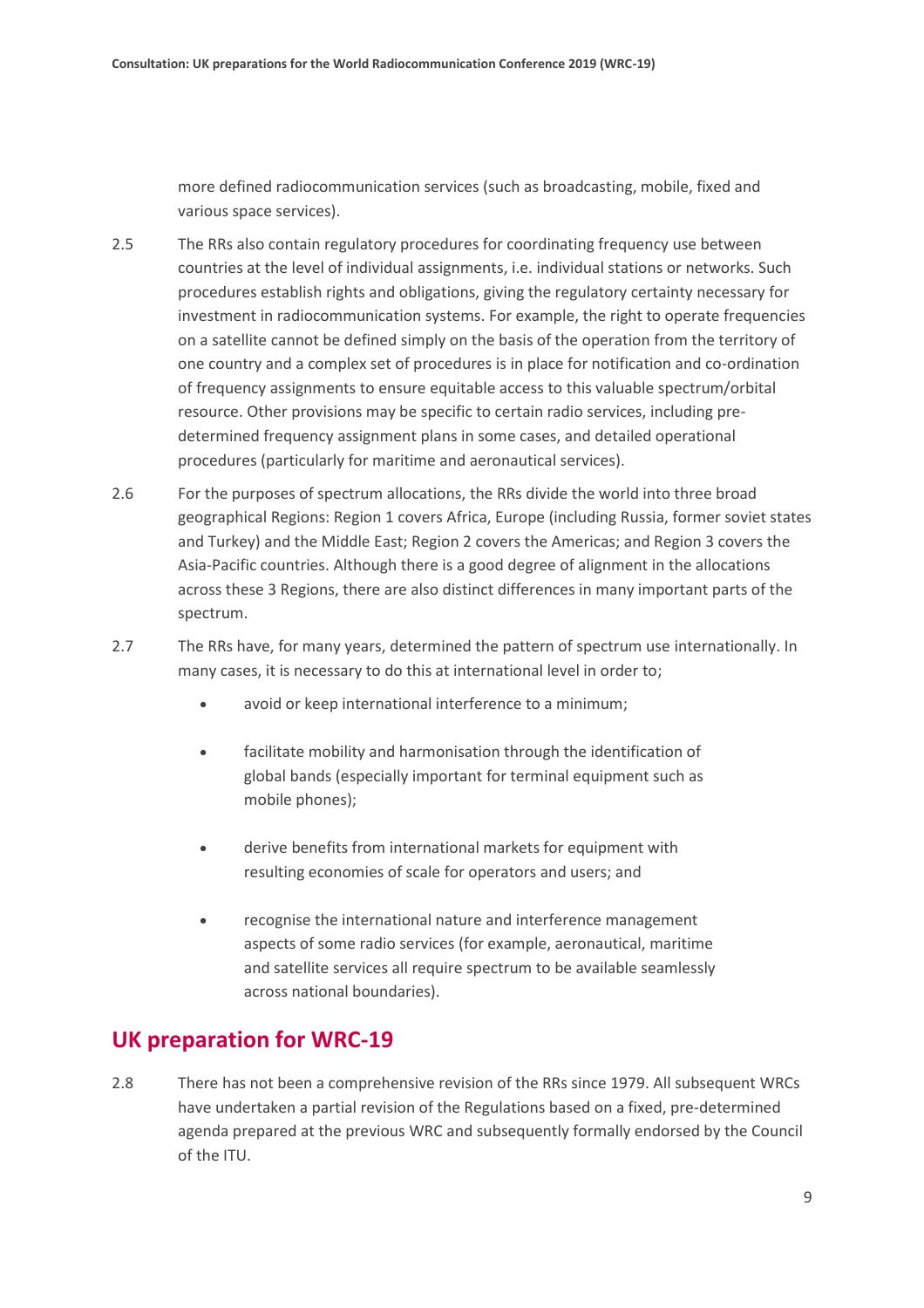- 2.9 The initial version of the agenda for WRC-19 was drafted and provisionally agreed at WRC-12. However, the majority of agenda items and their detailed scope were subsequently agreed at WRC-15. This is normal practice and allows for changes between WRCs as some items may no longer be valid and may be removed from the provisional agenda of a later WRC. The organisation of work between WRCs, including the attribution of the work to the appropriate ITU-R Study Groups, is decided at the first Conference Preparatory Meeting (CPM) held during the week immediately following the previous WRC.
- 2.10 Proposals to WRCs are usually co-ordinated by countries through the relevant regional group. For the UK, this is the European Conference of Postal and Telecommunications Administrations (CEPT, which currently has 48 member countries). CEPT submits European Common Proposals (ECPs) to the WRC. Each CEPT member country is free to formally sign each ECP and, unless there is a good reason not to do so, the UK would usually anticipate supporting ECPs developed through this process.
- 2.11 Ofcom is responsible for the development of the UK positions taken into both the CEPT process and then on to the WRC itself. Ofcom chairs the International Frequency Policy Group (IFPG) which provides a forum for Ofcom, Government, stakeholders and other interested parties to meet and discuss the developing positions across the WRC Agenda. As mentioned above Ofcom has, under the IFPG, established 4 Working Groups to facilitate discussion with stakeholders and interested parties in specific sectors and to develop UK positions in respect of each of the individual Agenda Items. Before the start of the WRC, Ofcom confirms the positions and negotiating lines that we will take into the WRC with Government.
- 2.12 As well as leading for the UK in the European process, Ofcom also monitors developments at the global level and, where justified, is able to participate in other relevant regional groups outside Europe as appropriate.

#### **Purpose of this consultation**

2.13 This consultation aims to inform users of the radio spectrum of the issues that will be discussed at WRC-19, along with either the current UK position or our preliminary views. We invite interested parties to identify and share views they may have relating to individual agenda items and comment on our overall strategy and process of engagement. We are particularly interested in the views of those stakeholders that are not active in the formal preparatory process. For details of how to respond to this consultation see Annex 1.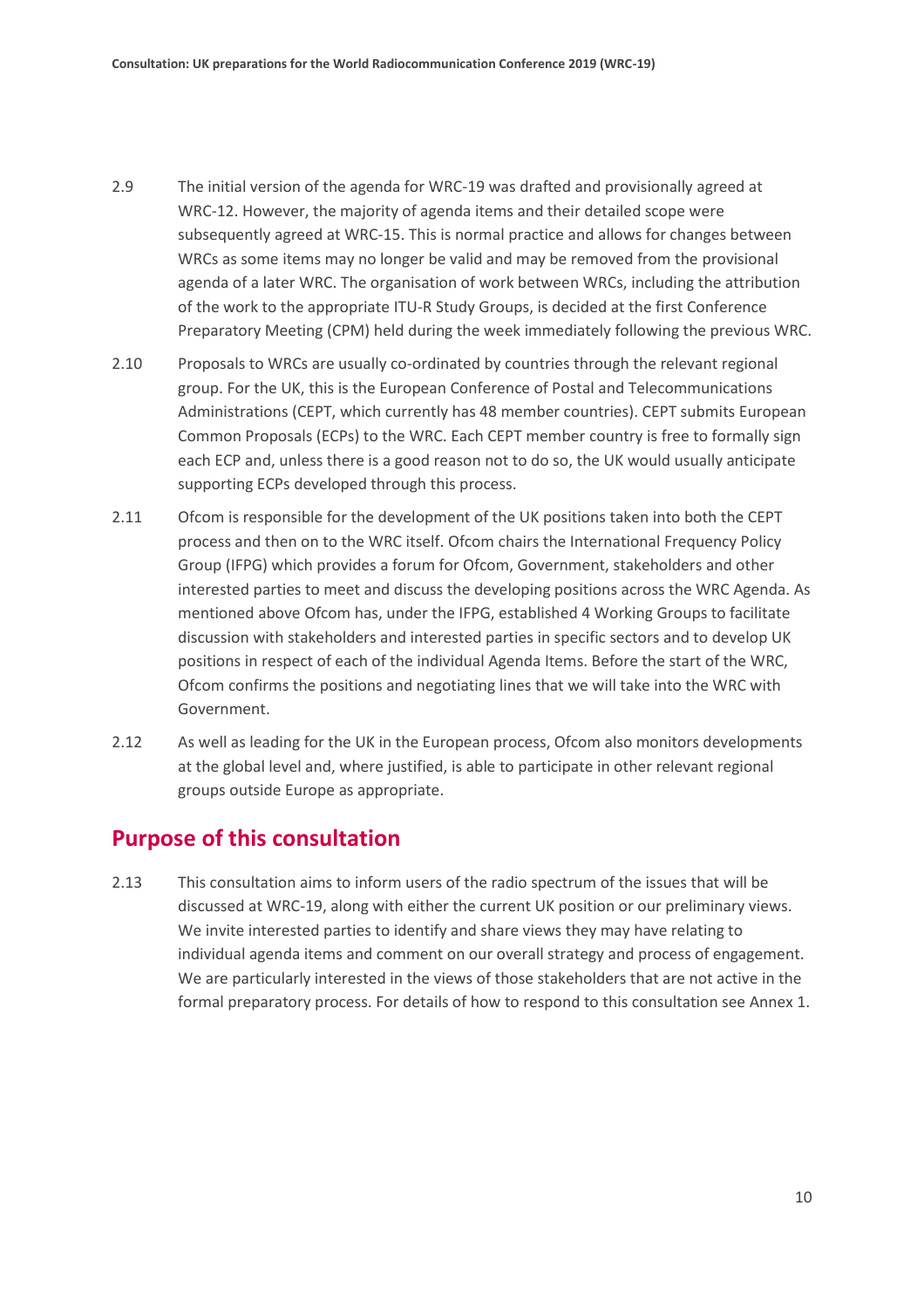## <span id="page-10-0"></span>3. The WRC-19 agenda

#### **Brief description of WRC-19 agenda items**

- 3.1 The agenda for WRC-19 contains over 30 agenda items and issues covering many frequency bands and radio services and includes "standing" agenda items which address general regulatory and procedural matters. Some items are very specific and tightly defined while others cover a wide range of issues. All of them have the potential to create new opportunities for the use of the radio spectrum and may therefore present a potential threat to existing users.
- 3.2 There will be varying levels of interest across the agenda items. Internationally, the level of interest will be predominantly driven by differing national policies, regional agreements and industrial interests related to the nature of the issue and the frequency band, or bands, under consideration.
- 3.3 For the purposes for this consultation, we have grouped the various agenda items into the following broad subject categories (these do not have any formal international recognition and are merely used to aid the reader who may not be so familiar with the WRC process):
	- **Wireless Broadband Connectivity:** this covers spectrum allocations and regulatory provisions around communications systems that would predominantly deliver services to end users. This includes high profile issues that have a significant citizen and consumer interest such as future spectrum for wireless broadband to support devices such as smartphones, tablet computers and associated consumer devices (including the Internet of Things – IoT).

Two issues likely to attract particular attention at WRC-19 are the identification of spectrum to provide options for the next generation of mobile technologies, commonly referred to as 5G, in bands above 24 GHz (Agenda Item 1.13), and additional spectrum bands in support of Wi-Fi (and comparable technologies) in the bands 5 150 MHz to 5 925 MHz (Agenda Item 1.16). In this section, we also consider the item related to High Altitude Platforms (HAPs, Agenda Item 1.14). Although Agenda items 1.13, 1.14 and 1.16 are focused on wireless broadband, Wi-Fi and the delivery of capacity via HAPs, a number of other services could potentially be impacted by any decision to allocate additional spectrum to these services.

*Relevant agenda items: 1.13, 1.14, 1.16, 9.1.5 and 9.1.8*

• **Satellite Services:** this covers spectrum allocations and regulatory provisions around satellite services. Satellite services are inherently international in nature and therefore are a matter of extensive discussion at every WRC. One important issue covered in this section relates to Earth Stations in Motion (Agenda Item 1.5).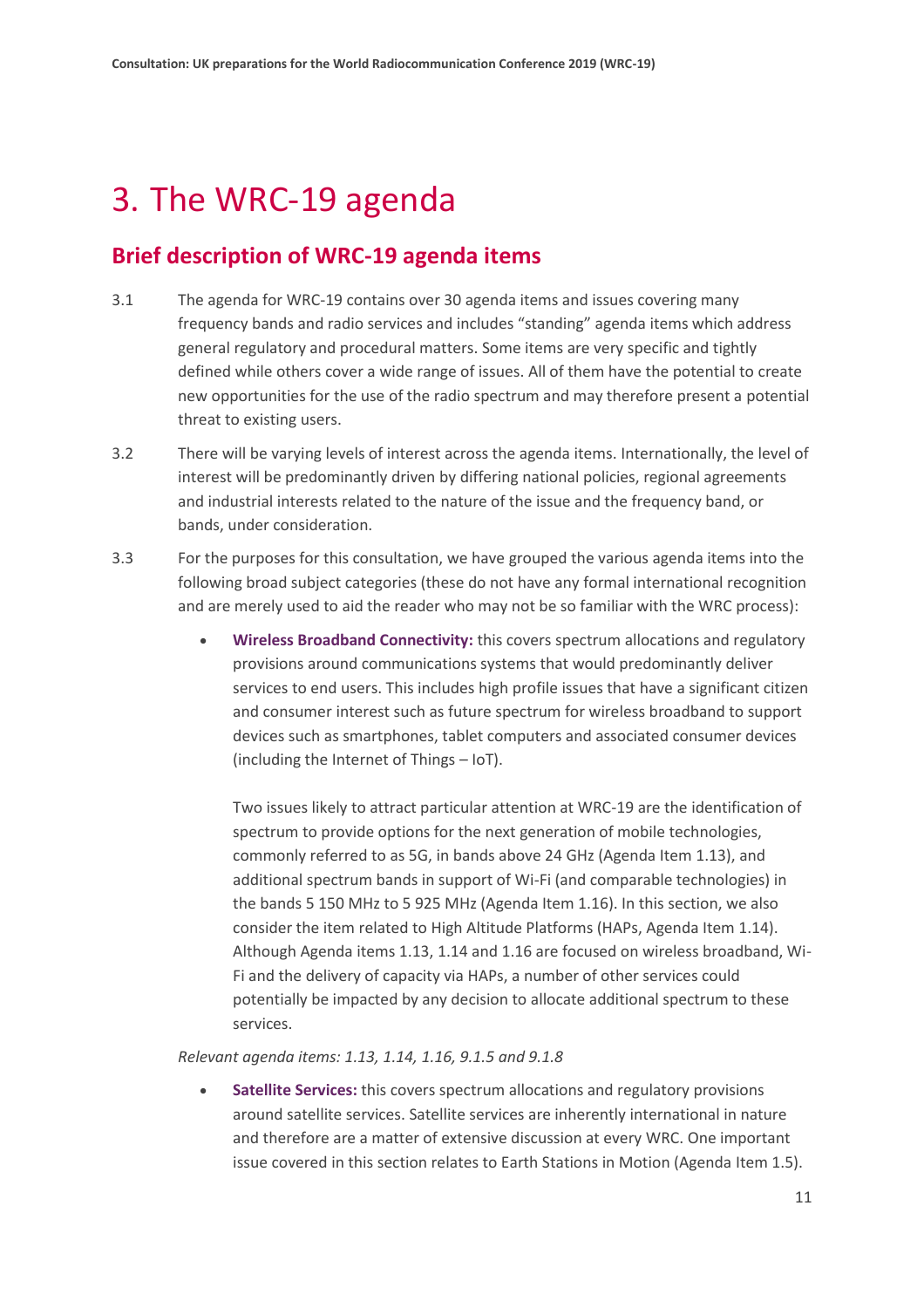In addition, there are a number of other issues covered in this section that will be particularly important for the satellite industry as they impact the process for the international management of satellite networks, which is maintained by the ITU.

*Relevant agenda items: 1.4, 1.5, 1.6, 7, 9.1.1, 9.1.2, 9.1.3, 9.1.7 and 9.1.9*

• **Transport:** this covers spectrum use by transport related applications. Many of these agenda items are of particular interest to the aviation and maritime sectors and the associated regulatory bodies in the UK (i.e. the Civil Aviation Authority, the Maritime and Coastguard Agency and the Department of Transport). These bodies have overarching responsibility for the regulation of the aviation and maritime sectors in the UK and they will consider any outputs of WRC-19 within this broader regulatory context. This could for example lead to new, or amendments to, regulatory measures which place certain requirements on aviation or maritime, whether UK based or for those coming into UK airspace or UK waters. Moreover, these UK authorities are active in International bodies (such as ICAO and IMO) that have wider responsibility for aviation and maritime measures and these links play an important part in the formulation of UK positions.

#### *Relevant agenda items: 1.8, 1.9 (1.9.1 and 1.9.2), 1.10, 1.11, 1.12, and 9.1.4*

• **Scientific use of spectrum:** issues considered within this section include Radio Astronomy which is the detection of naturally occurring radio emissions in space; and Earth Exploration Satellite which is the use of radio spectrum for the purposes of mapping and imaging of the earth's surface. This data is for example used to assess the impact of environmental change on the earth. We also include the item on wireless power transfer in this section and the item on fixed and mobile above 275 GHz. For the latter this is because many of the compatibility issues are with science (including passive) services. Finally, the consideration of international allocations to amateur use of spectrum, is also included in this section.

*Relevant agenda items: 1.1, 1.2, 1.3, 1.7, 1.15, and 9.1.6*

• **Standing agenda items:** these are agenda items discussed at each Conference to make general regulatory changes to the Radio Regulations. One of these is the consideration of the Director's Report (Director of the ITU Radiocommunication Bureau) to WRC-19 which will evaluate developments in the Radiocommunication Sector since WRC-15. In addition, one of the standing items is a consideration of items for the next WRC and the conference subsequent to that. These proposals can appear right up to and during the WRC itself.

#### *Relevant agenda items: 2, 3, 4, 5, 6, 8, 9.2, 9.3 and 10*

3.4 The remaining sections of this document are structured around each of these categories. Each section provides a summary overview of the individual agenda items in a format suitable for those who are not already familiar with the WRC process. We also set out the UK objectives as understood at this stage which are based on existing Ofcom policies,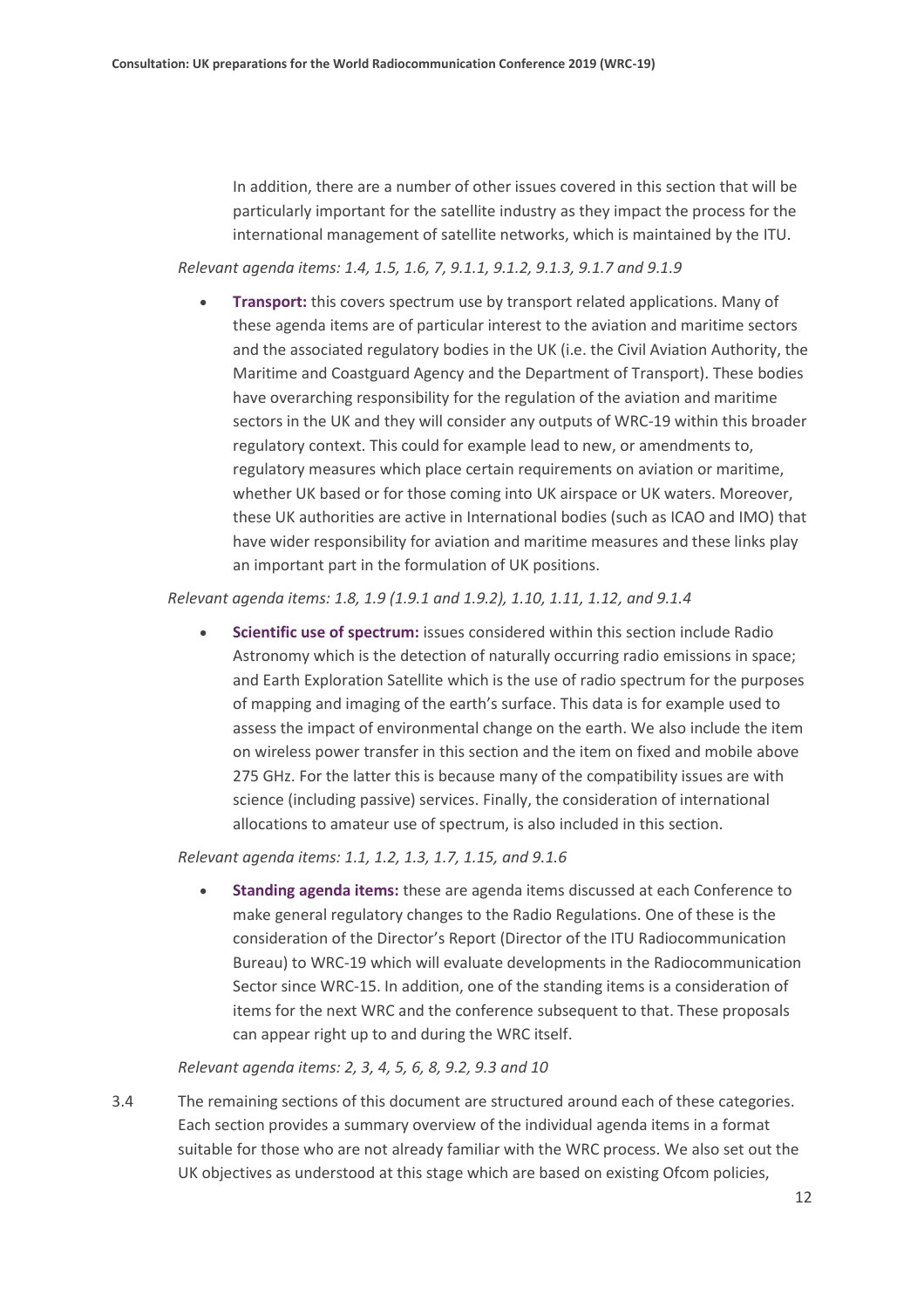previous consultations, and discussions with UK stakeholders. Finally, we have sought to identify any linkages between issues which may not be immediately obvious from the WRC agenda itself.

- 3.5 Given the lead time to the conference, we expect to continually review our objectives and positions, not least as the technical preparatory work progresses. We see this consultation as an important step in this process.
- 3.6 The consultation also identifies what we consider to be the relative priorities of the various agenda items. We have prioritised these as follows:

**High:** key policy issues for the UK, either because of their strategic importance or because of the potential threat they may pose to UK interests. This will usually apply where there is a major conflict between radio services or between differing UK interests, and especially where the agenda item is so wide-ranging that it presents potentially multiple, as yet undefined, threats (e.g. where additional spectrum is sought without any indication as to the target band). We anticipate these to be controversial with diverging views between countries, including within Europe. We will aim to actively engage at all stages.

**Medium:** important for the UK and/or likely to present some difficulties, at least in detail. This will generally apply to agenda items mainly confined to a single radio service, rather than where this is a major conflict between services. We expect some degree of consensus at least in Europe but will ensure UK participation in all relevant meetings.

**Low:** either relatively unimportant for the UK or sufficiently straightforward and uncontroversial that we can expect others to lead with minimum risk to the UK. We will however continue to monitor developments.

- 3.7 As a rule, we will devote more resources to our high priorities but will keep this prioritisation under review. Even for low priority items, proposals could be made that require a more proactive involvement and hence result in the elevation of the priority of particular agenda items.
- 3.8 A list of all the agenda items and the priority we have provisionally assigned to them is set out in Annex 5 and we would welcome views as to whether we have identified the priorities correctly. We will take account of responses to this consultation in prioritising the work going forward.

**Question 1: Do you agree with the prioritisation of the agenda items, as shown in Annex 5, and if not why?**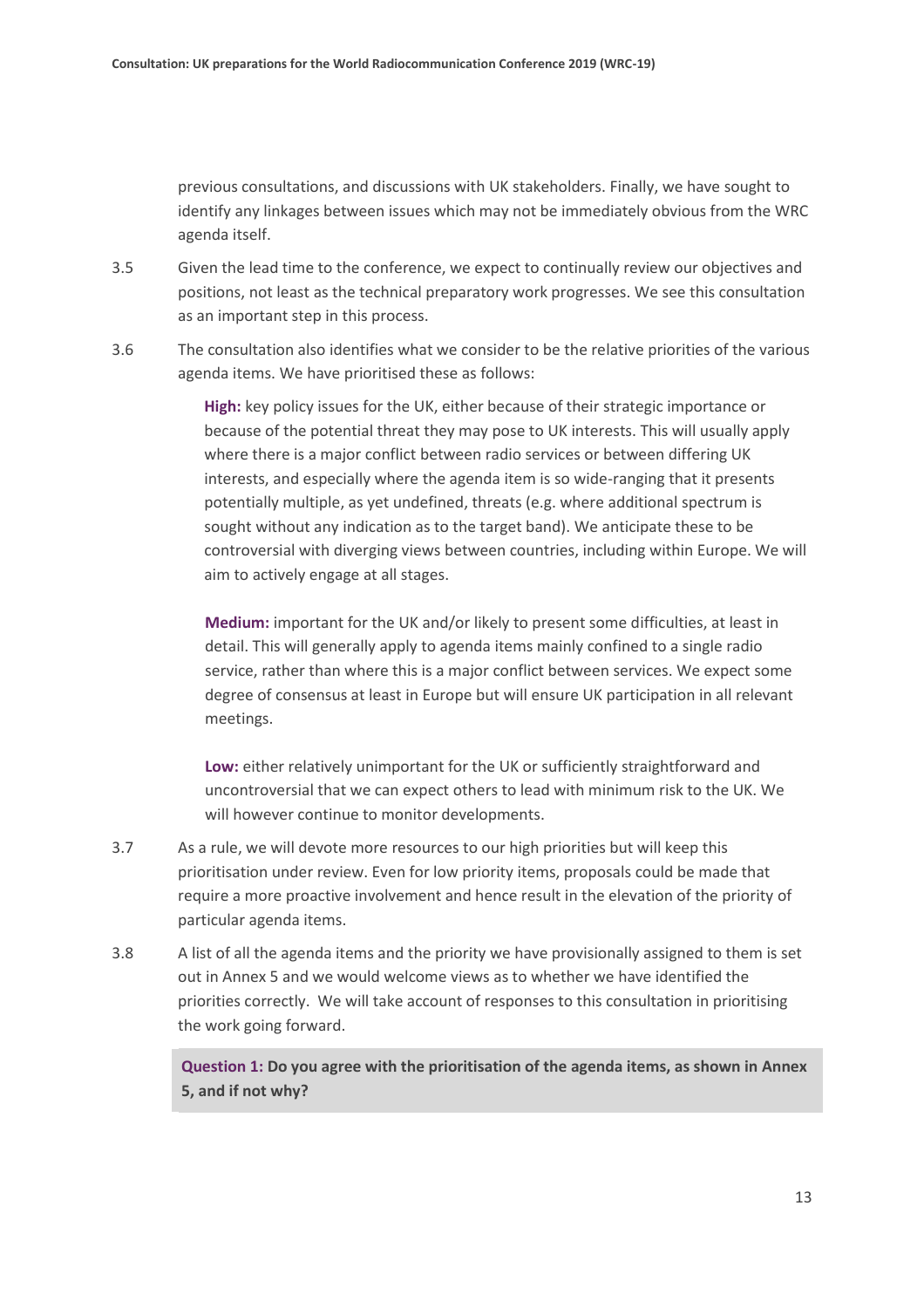## <span id="page-13-0"></span>4. Wireless Broadband Connectivity

- 4.1 This section addresses the following WRC-15 agenda items:
	- 1.13 Mobile broadband 5G in bands above 24 GHz
	- 1.14 Regulatory conditions for High Altitude Platforms
	- 1.16 Spectrum for Radio Local Area Networks (Wi-Fi) between 5150 MHz and 5925 MHz
	- 9.1.5 Operational studies with respect to ITU-R Recommendations referred to in the frequency bands 5 250-5 350 and 5 450-5 7250 MHz
	- 9.1.8 Studies on the technical and operational aspects of narrowband and broadband machine-type (i.e. IoT) communication infrastructures

#### **Agenda Item 1.13 - Mobile broadband 5G in bands above 24 GHz**

- 4.2 In the run-up to WRC-15<sup>6</sup>, there was considerable discussion about a future agenda item to address the need for frequency ranges for future 5G services above 24 GHz. Following WRC-15 discussions have continued and, within Europe, interest has been focused on three bands for 5G, these being 700 MHz, 3.4 – 3.8 GHz and 26 GHz.
- 4.3 We have previously made clear that we support the harmonisation of the 26 GHz band (24.25 – 27.5 GHz) for IMT at WRC-19, on a global basis. We believe that this is the highest priority mmWave band for 5G and identification at WRC-19. In July 2017, Ofcom published a call for inputs (CFI) to gather input from stakeholders on all aspects related to making the 26 GHz band available for 5G. In that document, we noted that we expect that WRC-19 will decide to formally identify the 26 GHz band as a global band for IMT (the ITU terminology for mobile broadband).
- 4.4 In order to fully understand the co-existence questions related to making the 26 GHz band available for 5G and, where appropriate, sharing it with other services, Ofcom has input studies and sharing scenarios into the relevant European and International groups. These discussions are on-going.
- 4.5 In addition to the 26 GHz band, other bands that we intend to promote for identification for IMT are; 40.5-43.5 GHz (as part of the wider 37-43.5 GHz band) and 66-71 GHz. As we said in our Call for Input and more recent Enabling 5G in the UK, we consider that the frequency range 37-43.5 GHz has strong potential to become a 5G band, noting its attractiveness as a wide tuning range for harmonised equipment, while equipment development in 66-71 GHz should be able to draw on the experience of multi-gigabit wireless systems in the adjacent band. The 66-71 GHz band also appears to have no

<sup>6</sup> Ofcom consultation on the UK preparations for the World Radiocommunication Conference 2015 (WRC-15) <https://www.ofcom.org.uk/consultations-and-statements/category-1/wrc15>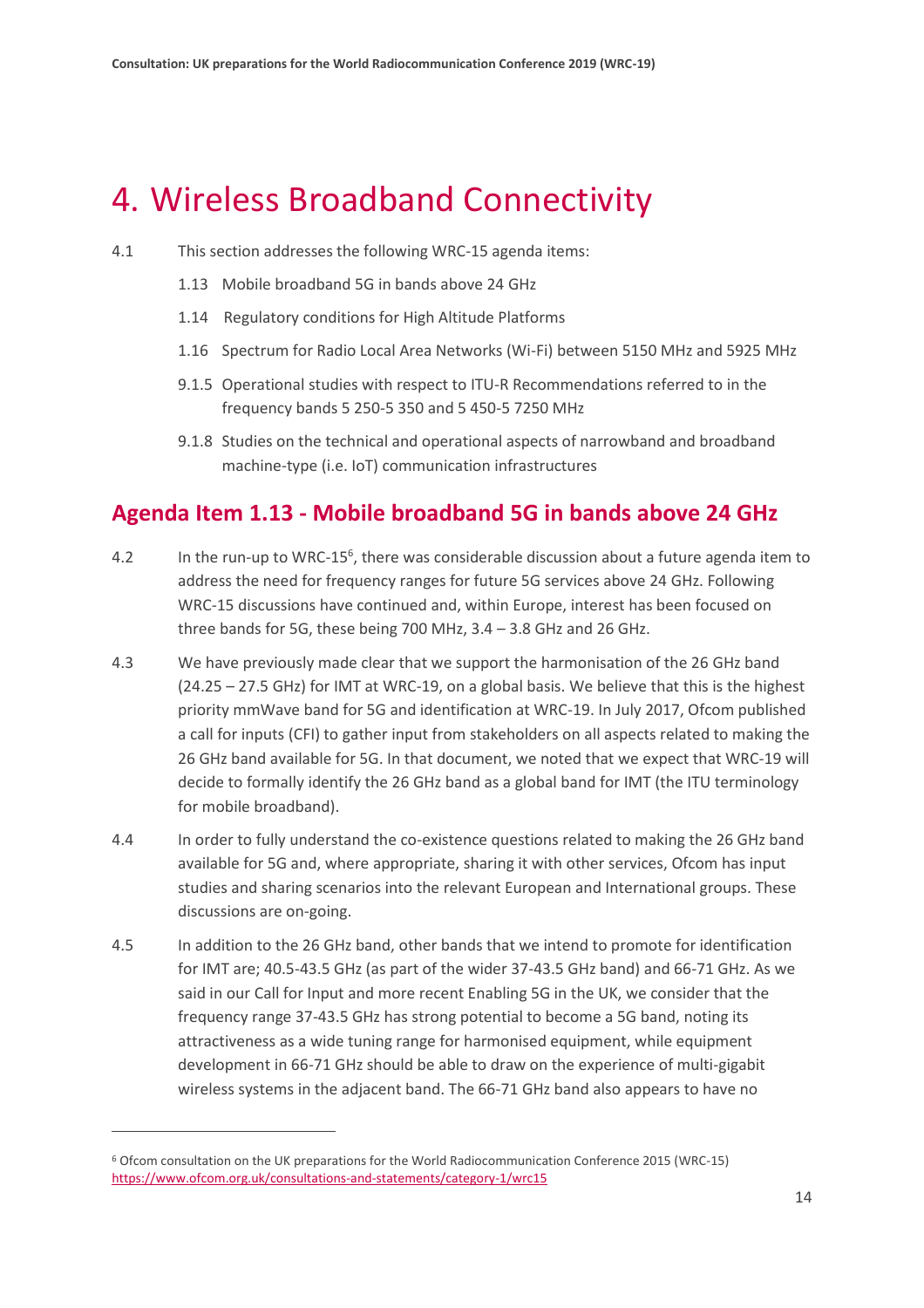operating users and this spectrum has recently been opened in the USA for unlicensed use. Finally, the band 32 GHz (31.8 – 33.4 GHz) has also been discussed internationally, although there appears to be little traction on this band at present.

**Question 2: Ofcom is supporting the following three priority bands for IMT identification in the RRs:**

> **24.25 – 27.5 GHz 40.5-43.5 GHz (as part of a wider global 37-43.5 GHz tuning range)**

**66 – 71 GHz**

**If you don't agree with any of these bands, or think we should be promoting other bands, please provide justification for your views**

#### **Agenda Item 1.14 - Regulatory conditions for High Altitude Platforms**

- 4.6 High Altitude Platform stations (HAPs), in the context of the Radio Regulations, are stations which operate at an altitude between 20 to 50 km at a specified nominal fixed point above the earth. This is at a height much lower than satellites, but well above the heights where civilian aircraft operate. HAPs have the potential to cover much larger areas than landbased radio systems and historically have been viewed as having greatest benefit in locations where coverage is required over large and sparsely populated areas or in disaster and recovery scenarios.
- 4.7 Initial discussions on HAPs date back to the WRC in 1997, where regulatory provisions agreed for inclusions into the Radio Regulations resulting in several indeintifed frequency allocations for HAPs. The necessary technical conditions accompany these frequency designations, to ensure the international interference management aspects are taken into account. These include cross border power flux density limits (pfds) and appropriate technical criteria to manage protection of the satellite services both in band and adjacent bands. Since that time, other than some tests and trials, it does not appear that there has been any widespread adoption of HAPs either globally or regionally. More recently, however, improvements in the design and production of HAPs platform technologies has led to renewed interest in the platform particularly for broadband connectivity applications. This led to agreement at WRC-15 to review existing HAPS identifications and consider additional frequency bands for HAPs usage as part of the WRC-19 Agenda.
- 4.8 The agenda item requires that an assessment of the suitability of the currently identified HAP designations should be undertaken to ascertain whether the originally identified bands are both practical and/or sufficient to meet the estimated demands at the regional/global level. This reflects arguments put forward by some proponents, of HAPs, that existing bands are neither sufficient nor suitable and that, as a result, there should be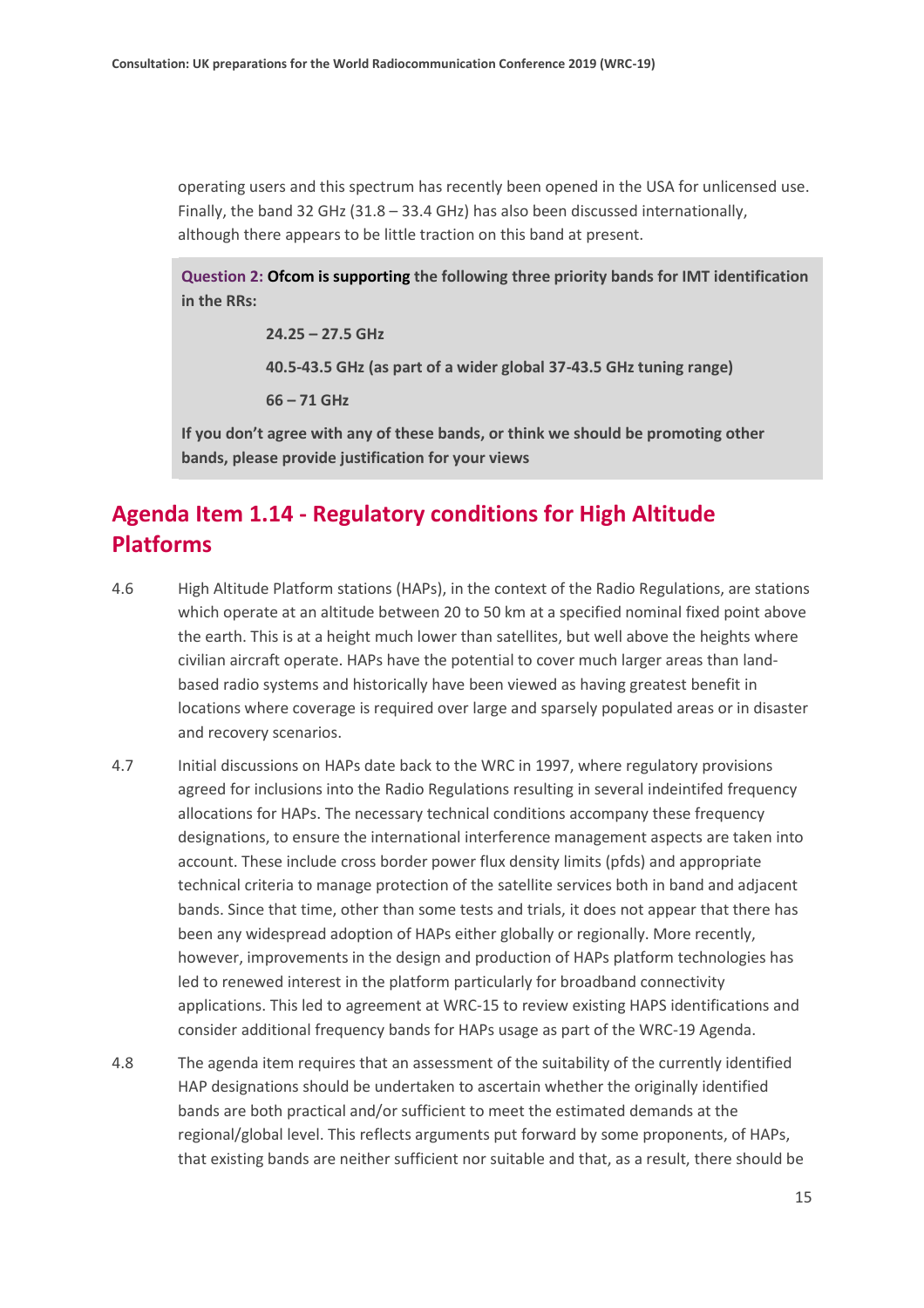an assessment of other potential frequency allocations. One option to resolve this agenda item would be for the conditions and/or availability of some of the existing bands to be varied to make them more suitable for HAPs. The agenda item also allows for the possibility for the study of the bands: 38-39.5 GHz (globally), and 21.4 – 22 GHz and 24.25 - 27.5 GHz (in Region 2) to then be considered at WRC-19.

4.9 Of the additional bands mentioned above there has been consideration of the 26 GHz (24.25-27.5 GHz) band for potential use for HAPs in the Americas region (ITU-R Region 2), rather than in Europe (ITU-R Region 1). However, in line with our mobile data strategy, we are of the view that the 26 GHz band is better utilised to support the development of 5G services on a global basis. Whilst we always support technical analysis that looks to provide sharing of spectrum bands and therefore innovation, our focus for the 26 GHz band is that it is a priority band for global 5G harmonisation.

**Question 3: What are your views on the suitability of the currently identified bands for HAPs and do you think there is a requirement for additional spectrum? Recognising that we support 26 GHz as a global band for IMT under agenda item 1.13, what are your views on the bands currently under study for HAPs, both globally and in ITU-R Regions?**

#### **Agenda Item 1.16 - Spectrum for Radio Local Area Networks ("Wi-Fi" and similar) between 5 150 MHz and 5 925 MHz**

- 4.10 Alongside spectrum for the development of 5G, the WRC in 2019 will consider identifying additional spectrum for Wi-Fi in the 5 GHz band. WRC-15 was unable to reach agreement on what frequency bands in the 5 GHz band could be made available for Wi-Fi and so a further discussion on the issue, for WRC-19, was agreed. Harmonising spectrum in this band could help to deliver further capacity for Wi-Fi services, which we anticipate will continue to grow over the coming years.
- 4.11 In anticipation of this demand and outside of the WRC process, Ofcom has already decided to make the 5 725  $-$  5 850 MHz band available for Wi-Fi in the UK<sup>7</sup>. This mirrors the situation in a number of other countries, including the USA.
- 4.12 One of the considered frequency ranges (5 350 5 470 MHz), is used by a European satellite network called "Copernicus" which will scan the earth providing imaging data for environmental/security/disaster monitoring. In our March 2017 statement on the 5 725 – 5 850 MHz band, we explained that the potential for opening up the 5 350 – 5 470 MHz band was one we would look at in the longer term but noted that wider international harmonisation was needed. Since this statement, there has not been any new supporting technical compatibility arguments in the international preparatory processes. Ofcom is therefore proposing that, unless technical compatibility can be presented in these

<sup>7</sup> <https://www.ofcom.org.uk/consultations-and-statements/category-1/5-GHz-Wi-Fi> (March 2017)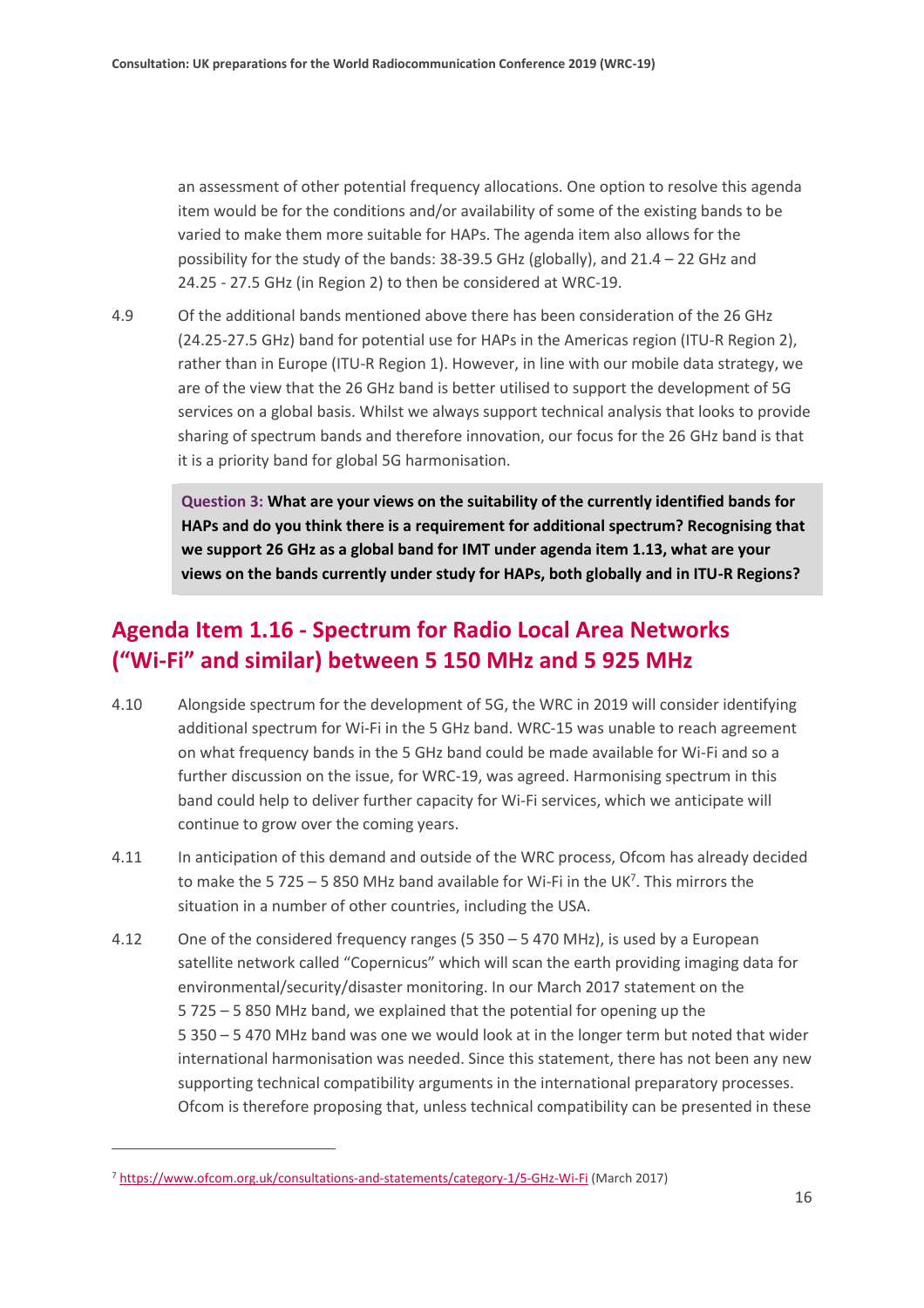international discussions, the UK will not support changes to the international spectrum allocations for this band.

- 4.13 For the bands 5 250-5 350 and 5 850-5 925 MHz, there is currently a lack of sufficient evidence required to support any changes to the Radio Regulations. If industry believes that such changes are necessary, it is important that they come forward with the appropriate analysis to support their view. While we remain open to any considerations that might provide for sharing in the bands, without supporting evidence it seems unlikely that there will be a credible basis to support significant changes to the RR. In this case we would anticipate supporting a CEPT position of No Change for both these bands.
- 4.14 For the 5 150 5 250 MHz band work is ongoing to explore options to remove the indoor use only limitation which was put in place to protect both MSS feeder links and aeronautical radionavigation operation. There is a need for more work in this area, before the international process is likely to support any such change and we are continuing to work closely with all interested parties.
- 4.15 More recently and outside the work preparing for WRC-19, the 6 GHz band (i.e. above 5 925 MHz) has come into focus for potential sharing opportunities with Wi-Fi or similar short range wireless broadband access technologies. CEPT earlier this year agreed work items<sup>8</sup> to consider the range above 5 925 MHz additionally the Federal Communications Commission in the US have invited comments on use of the 6 GHz band for similar wireless broadband services<sup>9</sup>. Ofcom will continue to monitor these developments to help us understand which of the bands of interest for potential expanded Wi-Fi use have the greatest prospect of support.

**Question 4: What are your views on the bands within scope of Agenda Item 1.16 and their suitability for Wi-Fi and Wi-Fi like services? Do you agree that Ofcom should support the CEPT position of No Change? If not, please provide evidence to support your view.**

### **Agenda Item 9.1.5 - Operational studies wrt ITU-R Recommendations referred to in the frequency bands 5 250 – 5 350 and 5 450 – 5 725 MHz**

4.16 This item is linked to the use of the 5 GHz band in general and is related to the appropriate regulatory references (in the Radio Regulations, footnotes<sup>10</sup> Nos 5.447F and 5.450A) for the types of radars that might make use of the band.

<sup>8</sup> [http://eccwp.cept.org/WI\\_Detail.aspx?wiid=627](http://eccwp.cept.org/WI_Detail.aspx?wiid=627) and [http://eccwp.cept.org/WI\\_Detail.aspx?wiid=639](http://eccwp.cept.org/WI_Detail.aspx?wiid=639)

<sup>9</sup> Notice of Inquiry[: http://transition.fcc.gov/Daily\\_Releases/Daily\\_Business/2017/db0713/DOC-345789A1.pdf](http://transition.fcc.gov/Daily_Releases/Daily_Business/2017/db0713/DOC-345789A1.pdf)

<sup>&</sup>lt;sup>10</sup> Please see references in [https://www.itu.int/dms\\_pub/itu-r/oth/0c/0a/R0C0A00000C0023PDFE.pdf](https://www.itu.int/dms_pub/itu-r/oth/0c/0a/R0C0A00000C0023PDFE.pdf)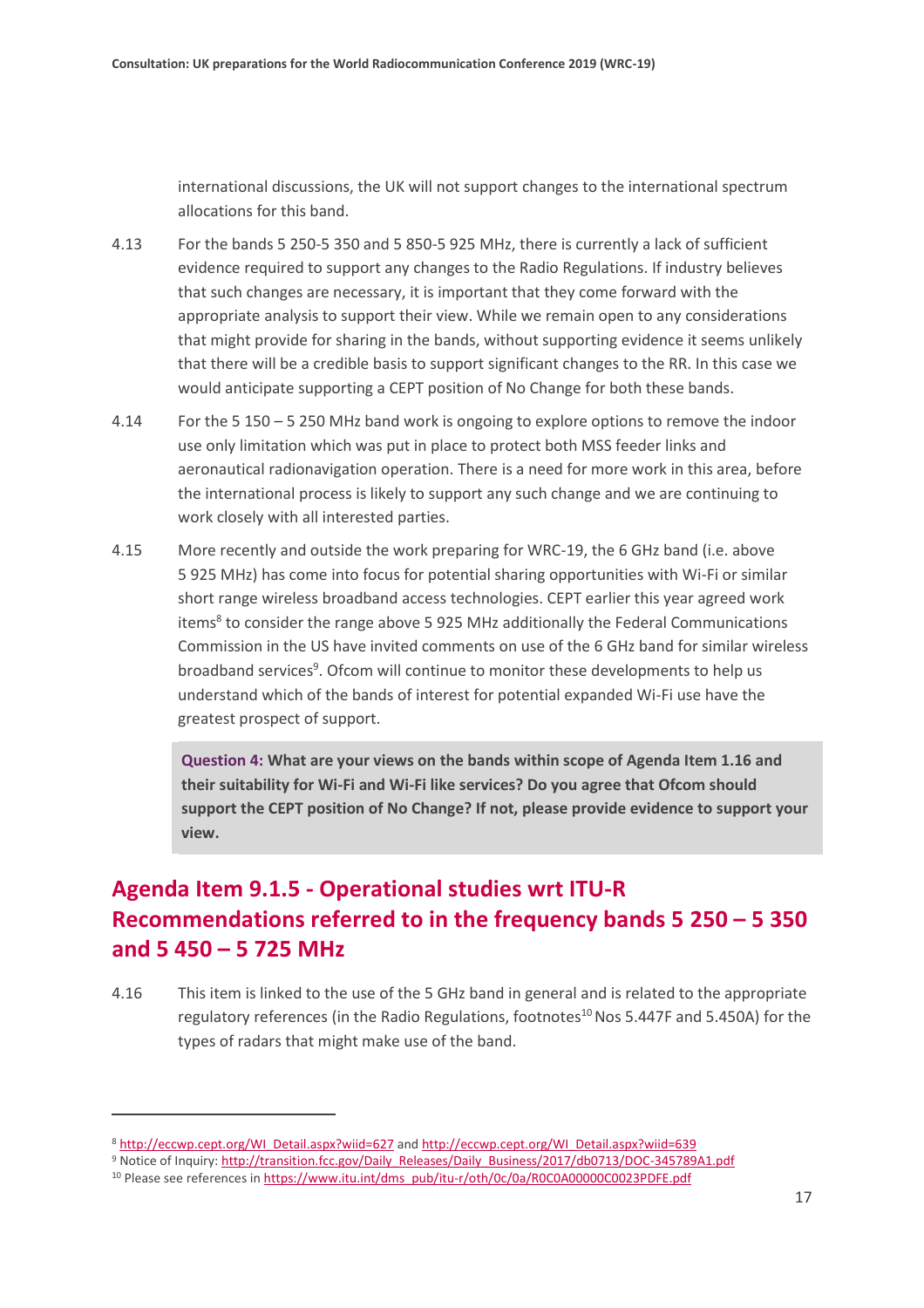- 4.17 At every WRC one of the more routine matters is to update the Radio Regulations to ensure that new or updated references to ITU-R Recommendations, predominantly documented in footnotes to frequency allocations, are correct and appropriate. During the consideration of the references to the updated ITU-R Recommendations M.1638-1<sup>11</sup> and  $M.1849-1<sup>12</sup>$ , it appeared that these might place limits upon Wi-Fi and similar access technologies where required to protect different radar types that were not originally envisaged.
- 4.18 At present we can support including a reference, in the Radio Regulations, for the revised Recommendation M.1849-1 ("Technical and operational aspects of ground-based meteorological radars") in footnote No.5450A. This would be alongside no changes to the allocation conditions of the frequency band 5 470 - 5 725 MHz for the existing radio services. This reflects the current CEPT position on the matter. However, we are concerned that to include reference to the updated ITU-R Recommendation ITU R M.1638 1, in footnotes No.5447A and 5.450A which apply to parts of the band 5 250 - 5 850 MHz, might impose additional constraints on current Wi-Fi and similar access technologies that employ dynamic frequency selection.

**Question 5: Do you agree that UK support the inclusion of the updated Recommendation M.1849-1 ("Technical and operational aspects of ground-based meteorological radars") in footnote No.5450A? What are your views on the requirement to include a reference to ITU-R Recommendation ITU R M.1638 1 in footnotes No.5447A and 5.450A and the potential impact upon Wi-Fi (and similar technologies)?**

### **Agenda Item 9.1.8 - Studies on the technical and operational aspects of narrowband and broadband machine-type (i.e. IoT) communication infrastructures**

- 4.19 This item was added toward the end of the preceding WRC in 2015. Some countries felt that to spur future deployment of machine to machine (M2M) as a part of the Internet of Things (IoT) specific actions should be undertaken, which might include references in the Radio Regulation.
- 4.20 Thus far, development of M2M and IoT has happened without any specific references in the Radio Regulations. However, these devices make use of a wide range of communications platforms (such as Wi-Fi, Bluetooth, mobile cellular, satellite) which use spectrum bands which are referenced in the Radio Regulations. Ofcom is of the view that

<sup>&</sup>lt;sup>11</sup> [M.1638](http://www.itu.int/rec/R-REC-M.1638-1-201501-I/en) : Characteristics of and protection criteria for sharing studies for radiolocation (except ground based meteorological radars) and aeronautical radionavigation radars operating in the frequency bands between 5 250 and 5 850 MHz

<sup>12</sup> [M.1849](http://www.itu.int/rec/R-REC-M.1849-1-201509-I/en) : Technical and operational aspects of ground-based meteorological radars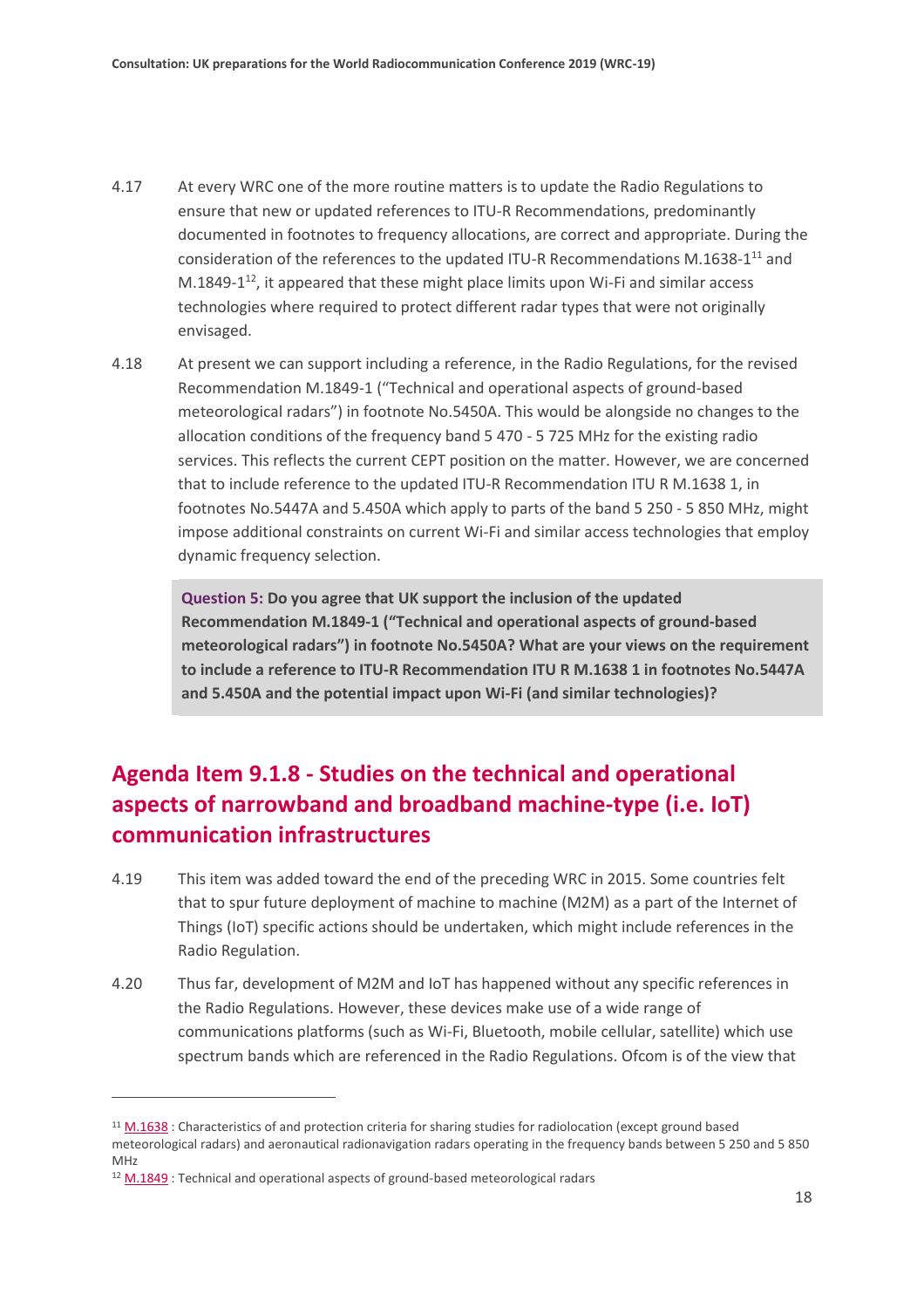changes to the Radio Regulations should be justified, not least as they send a strong signal to regulators and industry around how spectrum should be used internationally. We do not think that having specific RR identification for M2M/IoT is necessary. Indeed we consider that specific RR identification might actually limit M2M/IoT development as it might be viewed that M2M/IoT use needs to be directed to certain bands.

4.21 While Ofcom does not support making changes to the RRs, we are potentially supportive of other ITU documents being produced that give information as to how M2M applications might be deployed and what variety of spectrum bands can or are being used around the world.

**Question 6: Do you agree that UK support a position of not making changes to the Radio Regulations to reference specific bands for M2M/IoT usage?**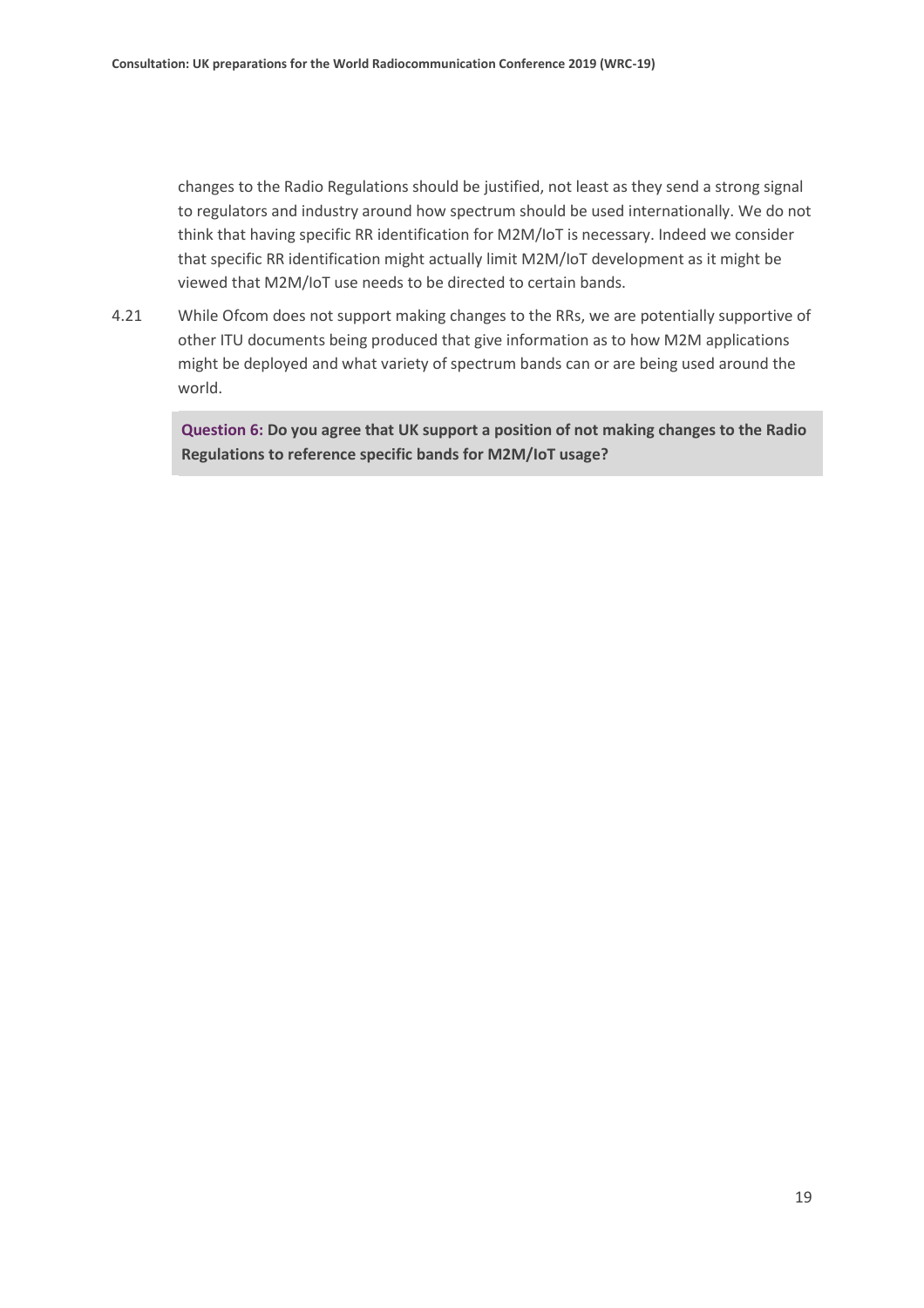### <span id="page-19-0"></span>5. Satellite Services

- 5.1 This section addresses the following WRC-19 agenda items:
	- 1.4 Review of certain limitations on satellite networks under provisions in the Radio Regulations (i.e. Annex 7 of Appendix 30)
	- 1.5 Earth Stations in Motion (ESIM) in 17.7-19.7 and 27.5-29.5 GHz
	- 1.6 Regulatory framework for non-GSO fixed satellite systems operating in bands between 37.5 and 51.4 GHz
	- 7 Satellite coordination procedures and processes
	- 9.1.1 Compatibility between the terrestrial and satellite component of IMT in the frequency bands 1 885-2 025 MHz and 2 110-2 200 MHz
	- 9.1.2 Compatibility between IMT and the broadcasting-satellite service (sound) in the frequency band 1 452-1 492 MHz
	- 9.1.3 Studies relating to new non-geostationary-satellite orbit systems in bands between 3 700 and 7 025 MHz allocated to the fixed-satellite service
	- 9.1.7 Studies around the possible methods that will assist administrations in managing the unauthorized operation of earth station terminals deployed within its territory
	- 9.1.9 Studies relating to spectrum needs and possible allocation of the frequency band 51.4-52.4 GHz to the fixed-satellite service (Earth-to-space)

#### **Agenda Item 1.4 - Review of certain limitations on satellite networks under provisions in the Radio Regulations (i.e. Annex 7 of Appendix 30)**

5.2 Agenda item 1.4 addresses a provision of the Radio Regulations (i.e. Appendix 30) which sets out predefined assignment Plans for Broadcasting Satellite Service (BSS) use in bands around 12 GHz. Annex 7 of Appendix 30 places limitations on the orbital location, eirp and power flux density for various sharing scenarios between BSS and fixed satellite services (FSS) between the three ITU regions. This arises because the allocations for BSS around 12 GHz differ between the 3 Regions, in that spectrum allocated to BSS in one region is allocated to FSS in another. The Annex 7 limitations were developed some decades ago based on the capabilities of the technology at the time. However, with the significant advances in technology since then, it has become relevant to consider if these limitations are still appropriate or necessary. Thus, in view of the improvements in technology, and to make better use of the finite spectrum currently allocated to BSS and FSS, WRC-15 decided that the issue should be studied for consideration at WRC-19.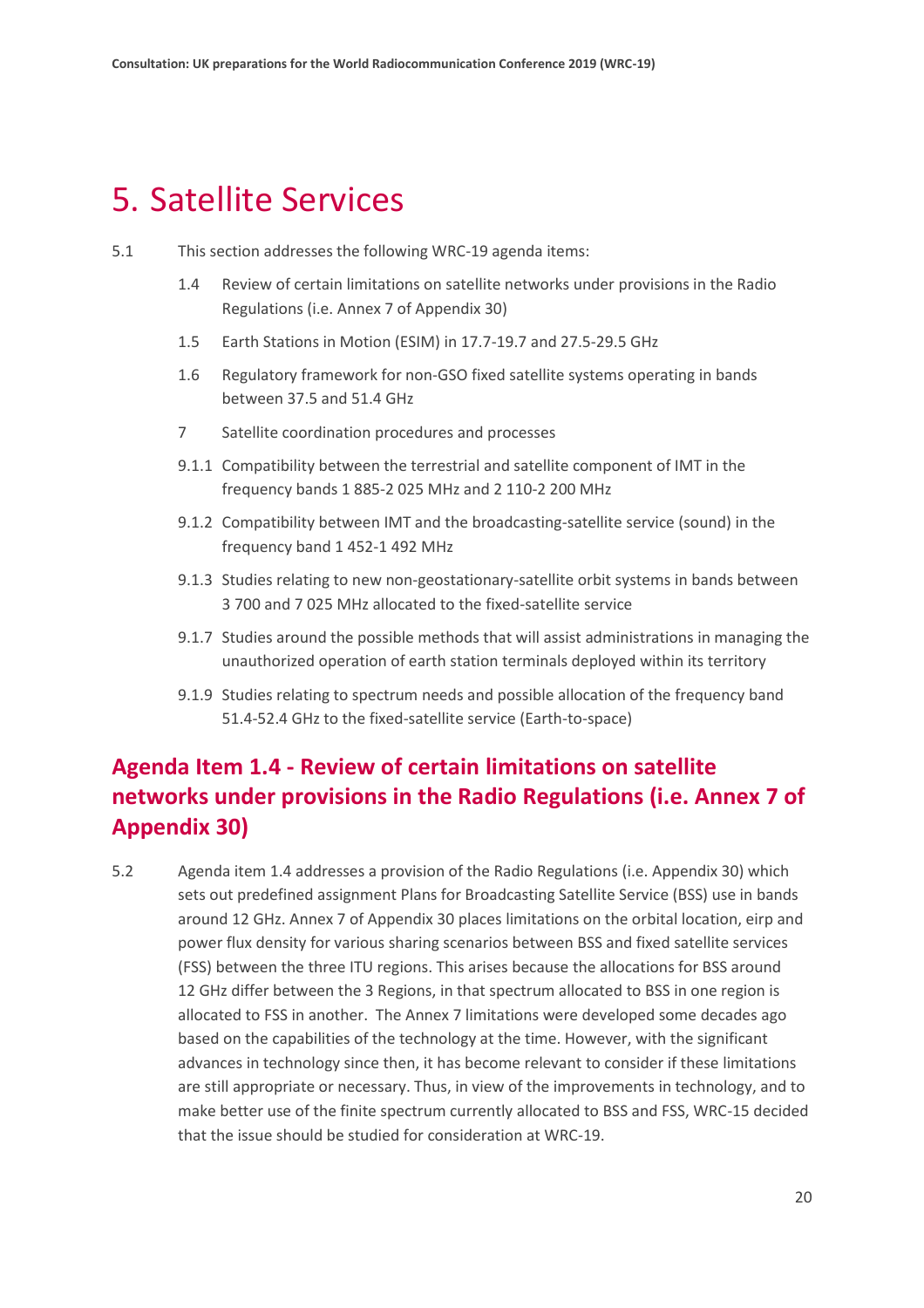- 5.3 Following discussions in CEPT, there is a provisional view that supports the deletion of the following limitations in Annex 7 of Appendix 30:
	- Limitation A1 (part a) (No assignments in the Region 1 List further west than 37.2°W)
	- Limitation A2a (No modification in the Region 2 Plan in 12.5-12.7GHz further east than 54°W)
	- Limitation A2b (No modification in the Region 2 Plan in 12.2-12.5GHz further east than 44°W)

Within the CEPT there have been other, additional, limitations proposed for deletion:

- Limitation A1 (part b) (No assignments in the Region 1 List further east than 146°E)
- Limitation A2c (No modification in the Region 2 Plan further west than 175.2°W)
- 5.4 Ofcom is continuing to consider this issue and to discuss the limitations with relevant stakeholders. We intend to develop definitive positions on the limitations, taking account of the information we have and ongoing discussions in CEPT, over the coming months.
- 5.5 This is currently of low priority for the UK. We support the removal of unnecessary regulatory restrictions which could lead to more efficient use of spectrum/orbit resources.

**Question 7: What are your views on the potential removal of the limitations listed above?**

### **Agenda Item 1.5 - Earth Stations in Motion (ESIM) in 17.7-19.7 and 27.5-29.5 GHz**

- 5.6 WRC-15 agreed on a framework for earth stations in motion (ESIM or Earth Station on Moving Platforms - ESOMP) to communicate with geostationary satellites in the fixed satellite service in the frequency bands 19.7-20.2 GHz and 29.5-30 GHz.
- 5.7 The aim of this WRC-19 agenda item is to create a regulatory environment under which the frequency range in which earth stations in motion (ESIM) can communicate with FSS space stations can be increased to include 17.7-19.7 GHz and 27.5-29.5 GHz. Advances in technology have greatly improved antenna design to the extent that, with appropriate regulations and technical standards, it is possible to deliver satellite broadband communications to consumers when ESIM terminals are moving (for example on a ship, plane or moving vehicle).
- 5.8 Ofcom has provided for usage of ESIMs within the UK and we implemented national provisions in 2014<sup>13</sup>. We feel that a clear international regulatory environment, taking into account the necessary interference management aspects for other services, is required for

<sup>13 &</sup>quot;Boats and planes to join the superfast lane " [https://www.ofcom.org.uk/about-ofcom/latest/media/media](https://www.ofcom.org.uk/about-ofcom/latest/media/media-releases/2014/boats-and-planes-to-join-the-superfast-lane)[releases/2014/boats-and-planes-to-join-the-superfast-lane](https://www.ofcom.org.uk/about-ofcom/latest/media/media-releases/2014/boats-and-planes-to-join-the-superfast-lane)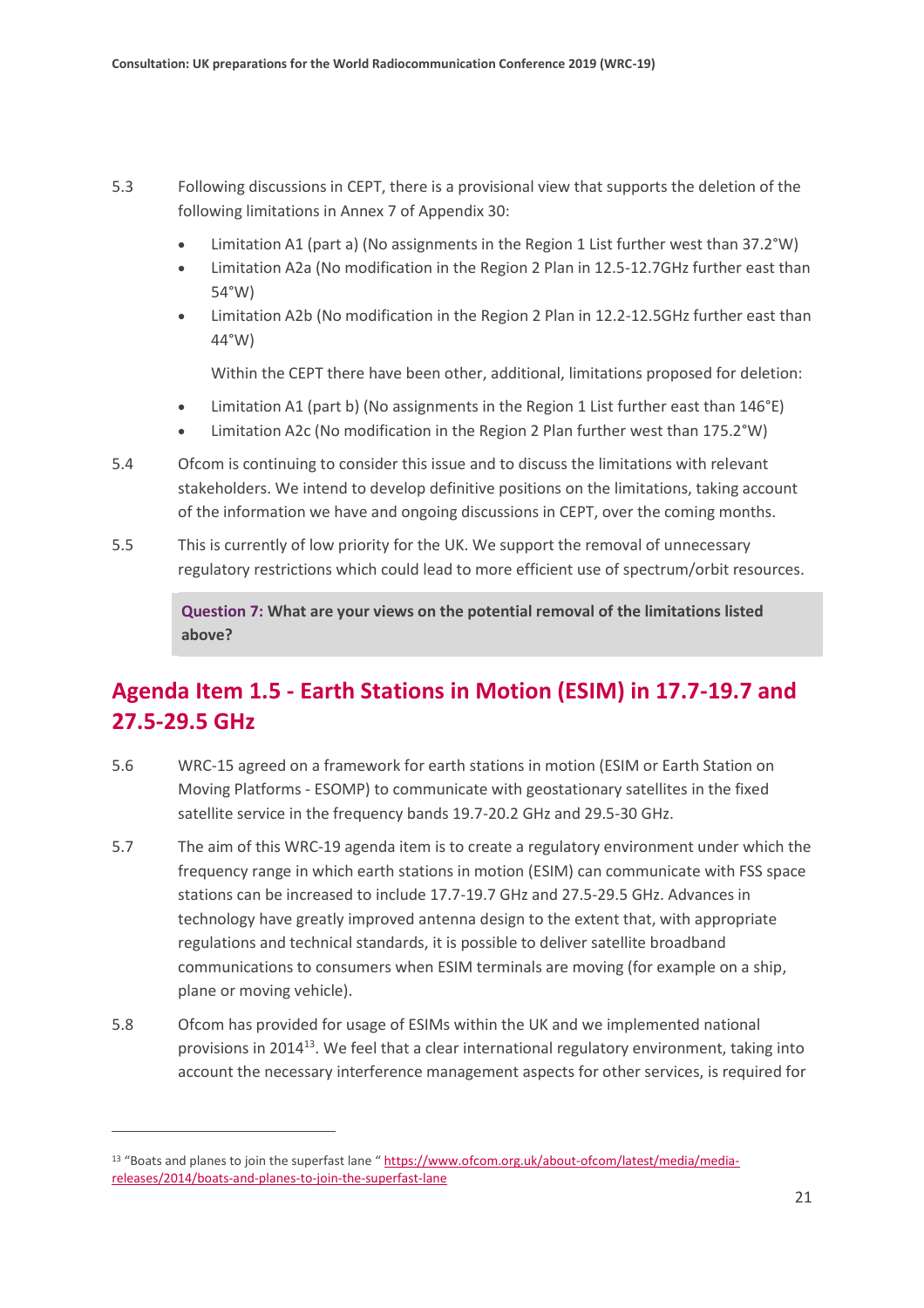ESIMs and will help new global satellite broadband services develop. We explained this further in our space spectrum strategy published last year $^{14}$ .

- 5.9 The regulatory and technical environment that is applied to ESIM operation needs to ensure protection of the services that share the same bands and needs to be as simple and practicable as possible so that administrations can ensure compliance.
- 5.10 Presently we feel the most practical regulatory measures are:
	- for land mobile ESIM, that provisions are a matter for national administrations to consider;
	- for aeronautical ESIM, that these are best managed through satellite network control facilities that automatically monitor and control the ESIM transmit power to meet a Radio Regulatory power flux density limit at the ground; and
	- for maritime ESIM, that these are best managed through spatial separation from landbased terrestrial services in conjunction with the technical characteristics of the maritime ESIM. In practice this will mean setting a distance from the coastline inside which maritime ESIM must stop transmitting automatically so that terrestrial services are protected.
- 5.11 For maritime ESIM, the principle of using a single distance from the coastline was tested under a similar item discussed at WRC-15 $<sup>15</sup>$ . This resulted in the retention of a distance</sup> from the coastline for Earth Stations on Vessels (ESVs).
- 5.12 Finally, in respect of the protection of terrestrial services, Ofcom is of the view that the short-term interference protection criteria should be one that has been agreed in both CEPT and ITU. To that end we support using ITU-R Recommendation SF.1719 which forms the basis of the criteria used by the UK in the planning of its fixed service links.

**Question 8: What are your views on the approach we are proposing to take in respect of ESIMs and are there any additional factors that you think we should take into account?**

### **Agenda Item 1.6 - Regulatory framework for non-GSO fixed satellite systems operating in bands between 37.5 and 51.4 GHz**

5.13 As the commercial interest in non-GSO (non-geostationary orbit) satellite systems continues to increase, attention has focused on the suitability and consistency of the regulatory framework across all bands. This led to the establishment of this agenda item at WRC-15

<sup>14</sup> <https://www.ofcom.org.uk/consultations-and-statements/category-1/space-spectrum-strategy>

<sup>15</sup> WRC-15 Agenda Item 1.8 "to review the provisions relating to earth stations located on board vessels (ESVs), based on studies conducted in accordance with Resolution 909 (WRC-12)";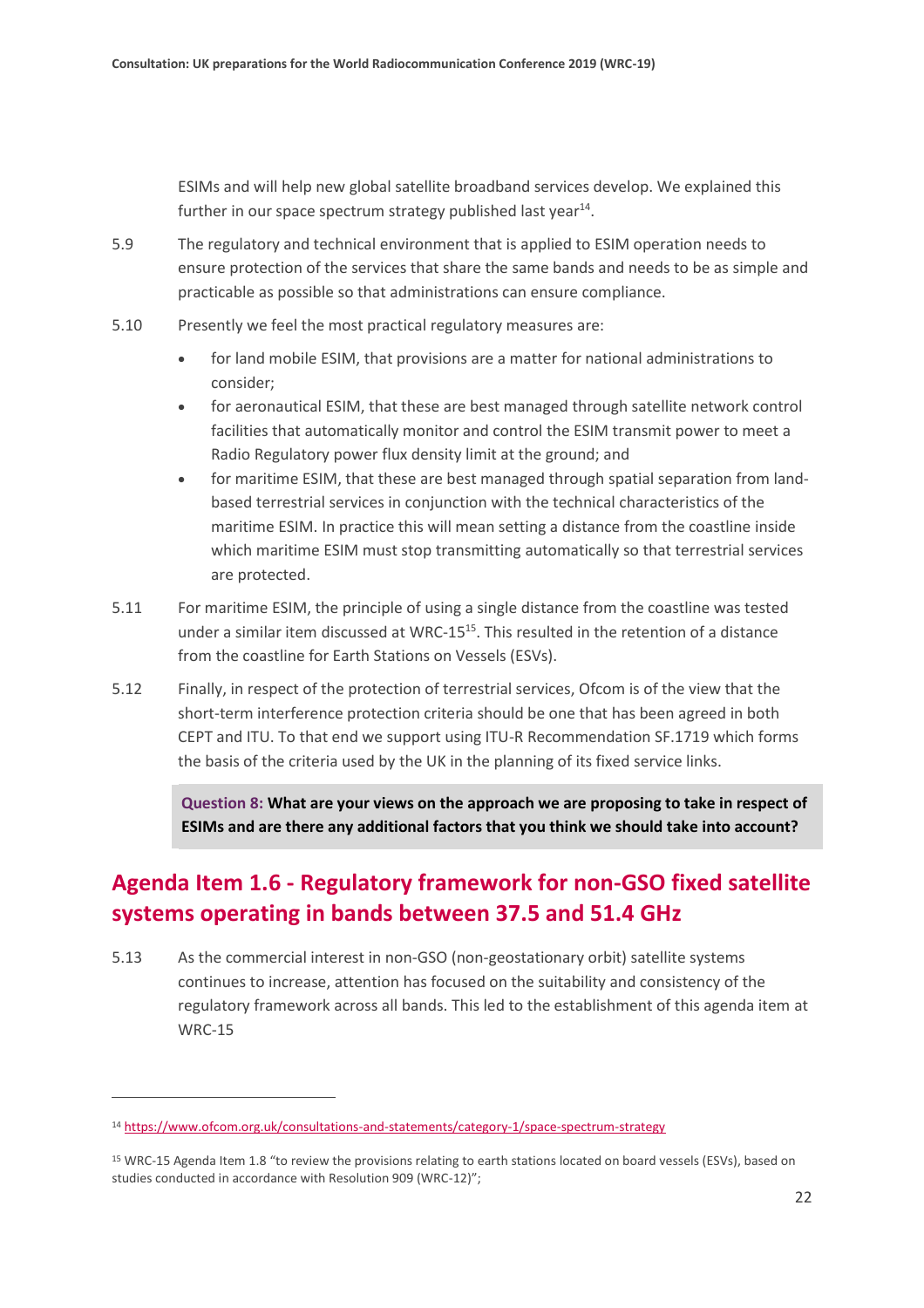- 5.14 Currently the Radio Regulations set out certain provisions (equivalent power flux density limits in Article 22) to ensure compatibility of non-GSO FSS operations with GSO networks in the frequency bands at 6/4 GHz, 14/11 GHz and 30/20 GHz. This is necessary as these two types of satellite system differ greatly and they consequently have potential to interfere with each other.
- 5.15 There are currently no equivalent power flux density limits defined between non-GSO systems and GSO networks in the 50/40 GHz frequency bands. Furthermore, there are currently no ITU-R defined protection requirements for 50/40 GHz band GSO networks. This agenda item will develop a framework covering both of these aspects.
- 5.16 Whilst it is acknowledged that some of the bands discussed under this agenda item overlap those Ofcom is supportive of under Agenda Item 1.13, it should be clarified that any changes to the Article 22 provisions under this agenda item do not change the limits any satellite system (be it non-GSO or GSO) can radiate towards the ground in respect of terrestrial systems. The limits that are set for satellite systems in the direction of the ground in respect of terrestrial systems are documented in RR Article 21 and amendment of those is not within the scope of this agenda item. We support that position and do not support any discussion of the Article 21 limits under this agenda item. Finally we are supportive of the need to protect the radio astronomy service operating in the frequency bands 42.5 - 43.5 GHz, 48.94 - 49.04 GHz and 51.4 - 54.25 GHz, and the protection of the Earth Exploration Satellite Service (EESS) (passive) operating in the frequency bands 36-37 GHz and 50.2 - 50.4 GHz.

**Question 9: What are your views on the establishment of regulatory provisions, in Article 22, that cover non-GSO operation between 37.5 and 51.4 GHz?**

#### **Agenda Item 7 - Satellite coordination procedures and processes**

- 5.17 Resolution 86<sup>16</sup> is a standing item to deal with "deficiencies and improvements" in the satellite filing procedures. There is potential for significant issues to be raised under this agenda item which may impact existing satellite users and operators, noting also the complexity of these procedures.
- 5.18 There is a relationship between this agenda item and ITU initiatives to improve implementation of the satellite filing procedures, as seen through ITU Radiocommunication Bureau (BR) Circular Letters and Workshops on the efficient use of satellite resources.
- 5.19 Issues under this agenda item tend to increase in number as the preparatory process advances. At this stage a number of issues have been identified on a variety of aspects of the satellite procedures.

<sup>16</sup> RESOLUTION 86 (Rev.WRC-07) Implementation of Resolution 86 (Rev. Marrakesh, 2002) of the Plenipotentiary Conferenc[e https://www.itu.int/dms\\_pub/itu-r/oth/14/02/R14020000010001PDFE.pdf](https://www.itu.int/dms_pub/itu-r/oth/14/02/R14020000010001PDFE.pdf)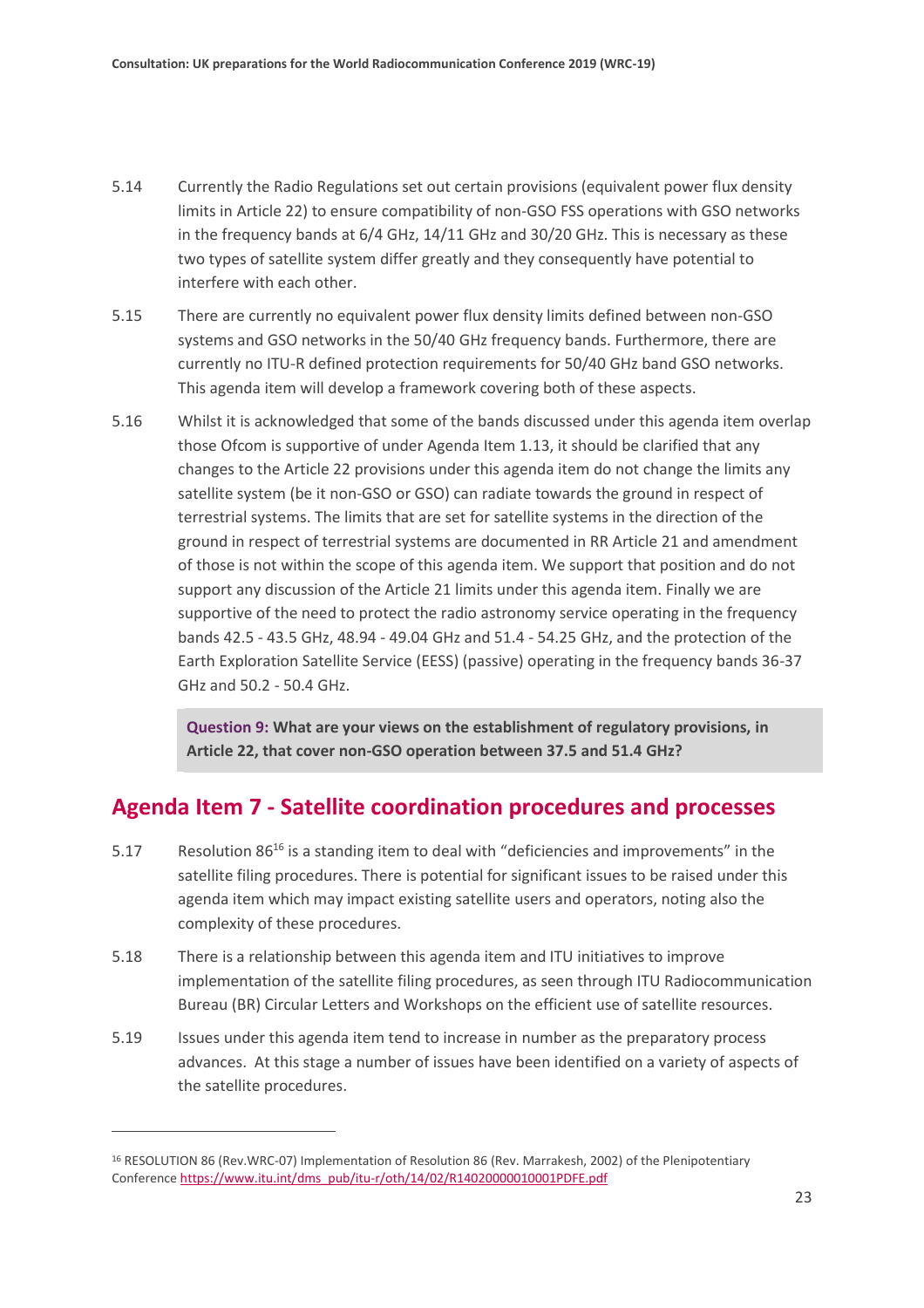#### **Issue A** Bringing into Use (BiU) of non-geostationary satellite networks

"Introduce a regulatory mechanism to test the validity/operation of nongeostationary satellite networks"

Ofcom feels that a transparent system, that tests the validity of non-GSO systems, is required. Any process should be sufficiently flexible so as to accommodate existing and planned networks, and encourage efficient use of scarce spectrum and orbital resources. To that extent, we feel that the current process<sup>17</sup> for Bringing into Use of frequency assignments to non-GSO systems can be left unchanged but a milestone based deployment methodology be adopted for maintenance of the assignments in the Master International Frequency Register. Further consideration needs to be given as to the most appropriate length of period during which a satellite needs to operate in one of the notified orbital planes of the non-GSO system to confirm BiU.

Ofcom will continue to discuss this issue with relevant parties. We expect to engage actively in this debate at WRC-19 and seek a solution which balances the need to avoid spectrum warehousing with provisions allowing reasonable time to fully deploy a non-GSO constellation. Ofcom supports identification of the full list of frequency bands and services to which the new BiU arrangements should apply.

**Issue B** Application of coordination arc in the Ka-band to determine coordination requirements between FSS and other satellite services

> This issue concerns the possibility of introducing a coordination arc for coordination cases of FSS vs. MSS networks and of MSS vs. MSS networks. We continue to support further study on this issue for a method that encourages efficient use of scarce spectrum and orbital resources. This coordination arc method would be used in place of the ΔT/T>6% criteria that currently applies, thereby, we feel, improving and making more efficient the coordination procedures (in addition to requesting coordination via the ΔT/T criteria under RR No 9.41).

**Issue C** Issues for which consensus was readily achieved in ITU-R

There are several issues on the detail of the procedures on which consensus has already been reached. We believe that this consensus should be supported by both the UK and CEPT.

<sup>17</sup> Rule of Procedure for No. 11.44, Section 2 (MOD RRB16/58)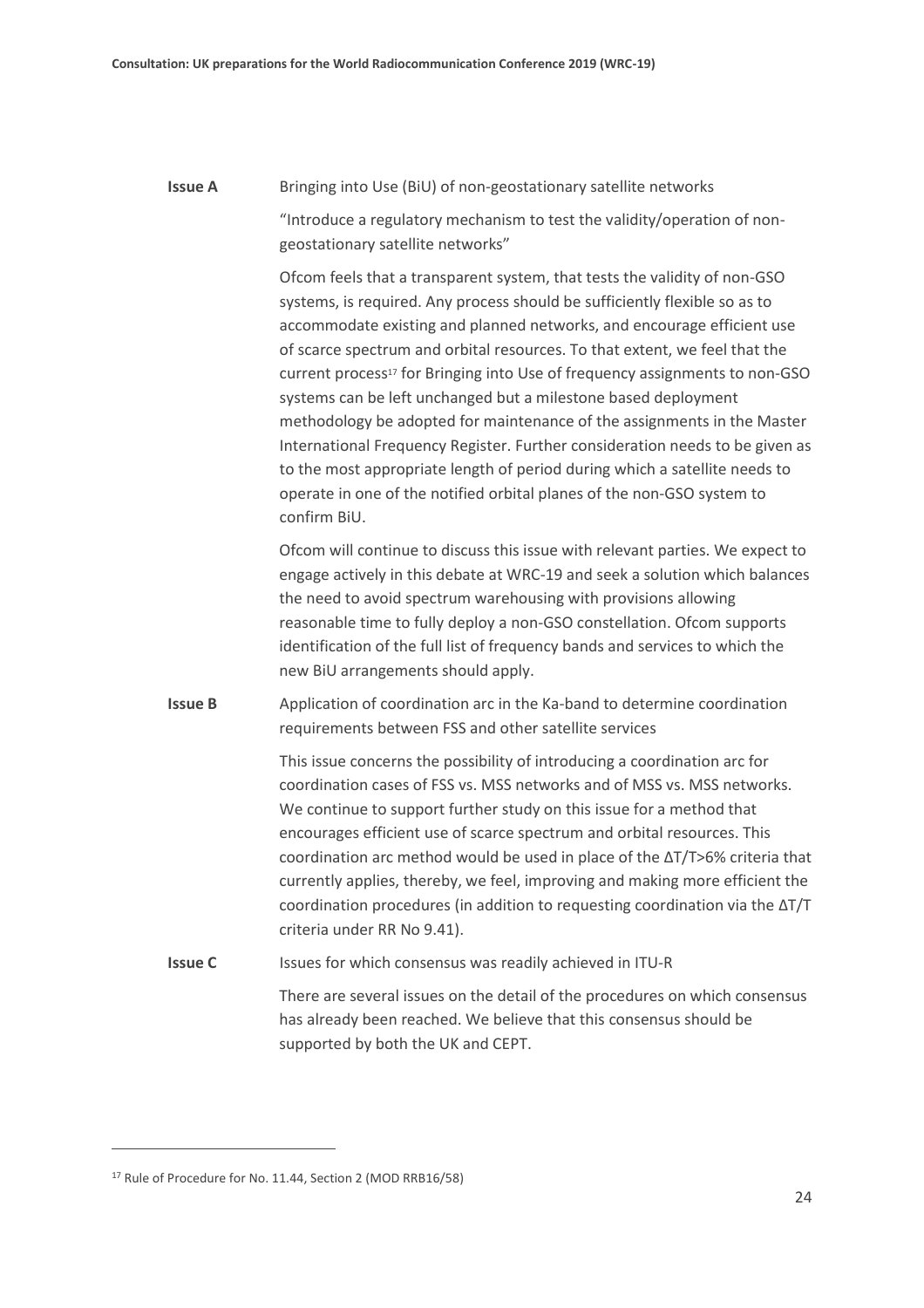**Issue D** ITU Bureau identification of coordination requirements for those specific satellite networks and systems with which coordination needs to be effected under RR Nos. 9.12, 9.12A and 9.13.

> The objective is to provide more information to administrations without fundamentally changing the current processes. We support Method D2 in the draft CPM text which adds the definitive list of networks/systems into the CR/D.

#### **Issue E** Harmonization of AP30B with AP30/30A

This issue proposes to introduce a maximum period of operation of 15 years with a possible extension of a further 15 years for assignments in the AP30B List. We support continued study of this issue. In CEPT the current view is that any modification of Appendix 30B should be based on the practical difficulties of applying existing Appendix 30B procedures faced by administrations or the Bureau. CEPT could support further modifications of Appendix 30B only in the case of such modifications leading to simplifications of regulatory procedures while ensuring protection of existing networks. CEPT opposes introducing a limit on the period of operation of 15 years with a possible extension of a further 15 years. Issue M has been created to address the issue more specifically and, as a result, this issue is provisionally suspended until the resolution under Issue M is finalised.

**Issue F** Concerns with the lack of implementation of certain provisions of the Radio Regulations that can lead to difficulties during the process of entering an assignment into the RR Appendix 30B List

> Concerns have been raised that the way Administrations are currently using AP30B does not respect certain provisions in 2 areas of the RR – namely the exhortation in AP4 to align coverage area with service area and the limitations in AP30B on orbital position and spectrum. The issue is split into 2 sub-issues to cover the 2 areas and modifications are proposed which aim to strengthen these provisions. As mentioned above, however, CEPT could support further modifications of Appendix 30B only in the case of such modifications leading to simplifications of regulatory procedures while ensuring protection of existing networks. CEPT opposes introducing these proposed modifications to AP4 and AP30B and is instead proposing that they remain unchanged. Due to the complexity of this issue, we supported splitting Issue F into 2 topics for study: Issue F1: Service areas for steerable beams; and Issue F2: multiple AP30B additional systems with overlapping service areas. As above, Issue M has been created to address the issue more specifically and, as a result, this issue is provisionally suspended until Issue M is finalised.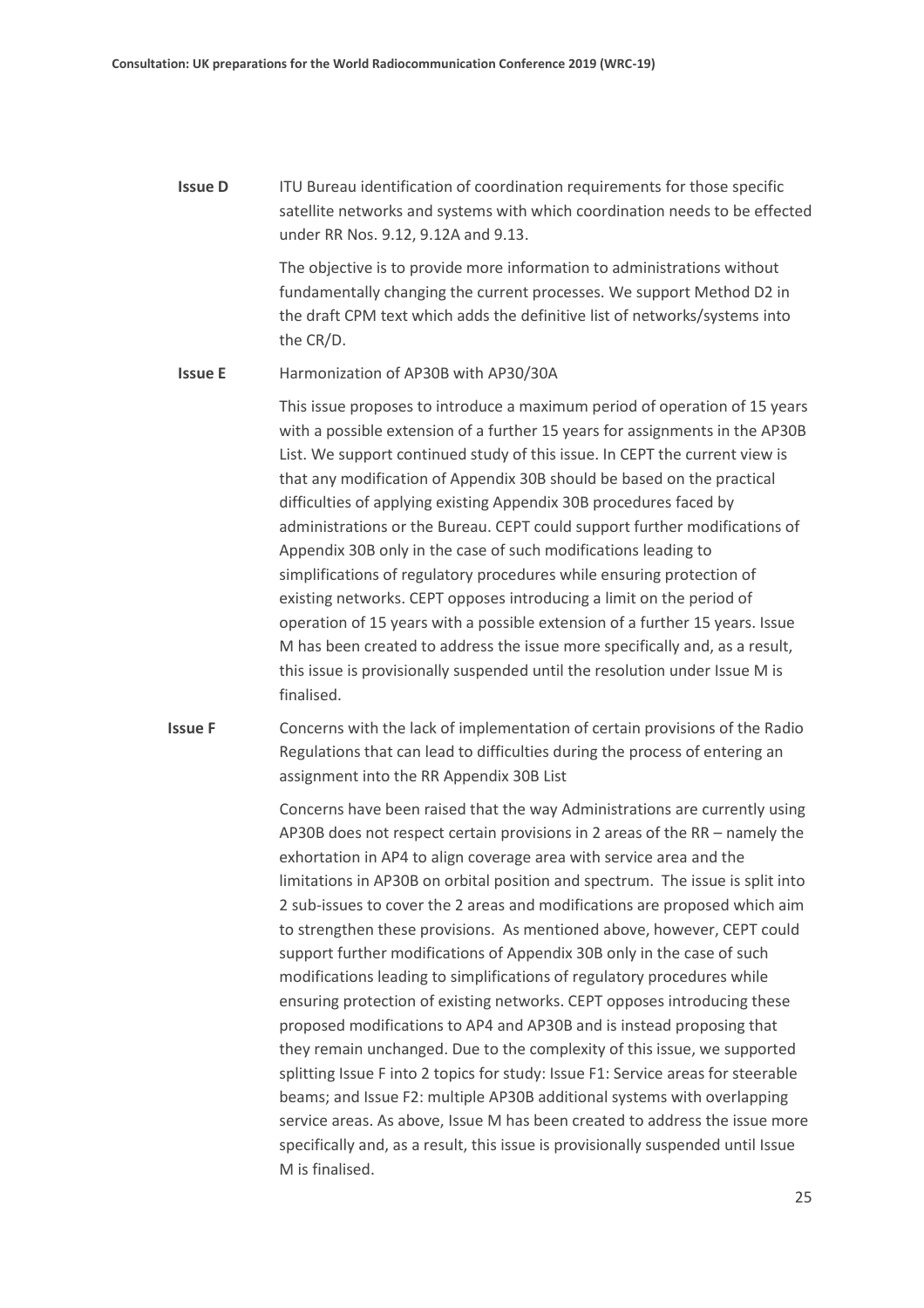#### **Issue G** Updating the AP30/30A reference situation

Under current procedures, provisionally recorded AP30 and AP30A List assignments become definitive once the Bureau is informed that the new and existing networks have co-existed for four months with no complaints of harmful interference. In AP30B the reference situation is updated only once all agreements have been obtained. We share the CEPT view that when a network enters the List (under § 4.1.18 of Appendix 30 or 30A of the Radio Regulations), the reference situation of the "victim" network shall only be updated if and when the Bureau is informed that the agreement has been obtained.

**Issue H** New AP4 data elements to model NGSO systems not subject to coordination

The current set of data elements to be provided in the API for NGSO systems not subject to coordination is insufficient to be able to properly model the orbital characteristics of the system, leading to difficulties for administrations to identify interference scenarios. It is proposed to add new data elements to fully describe the orbital characteristics. We support continued consideration of this issue in order to better understand the data elements that would be most appropriate to include.

**Issue I** New AP4 data elements to model NGSO systems

Linked to the previous issue, in order to aid modelling of NGSO systems filed with multiple orbital planes, this issue seeks to add new data elements for such NGSO systems. The new elements would clarify the number of possible configurations of the system and the number of orbital planes in each configuration. These parameters are not fully described within the current set of AP4 parameters required to be provided. We support continued study of this issue.

**Issue J** Modification of pfd limits in AP30 to facilitate future HDTV

To allow the limit of -103.6  $dB(W/m^2/27$  MHz) of an Appendix 30 List assignment to be exceeded only over the national territory of the notifying administration provided that the assignment does not overlap the established AP30 guardbands. We support continued study.

**Issue K** Consideration of PART B submissions under § 4.1.12 or 4.2.16 of RR Appendices 30 and 30A and 6.21 c) of RR Appendix **30B**

> In order to avoid over protection of senior networks based on its Part A characteristics, which could be obsolete and no longer valid, it is proposed that examinations under § 4.1.12 or 4.2.16 of RR Appendices 30 and 30A and 6.21 c) of RR Appendix **30B** for a Part B submission contains an additional step whereby, if examinations using Part A characteristics of senior network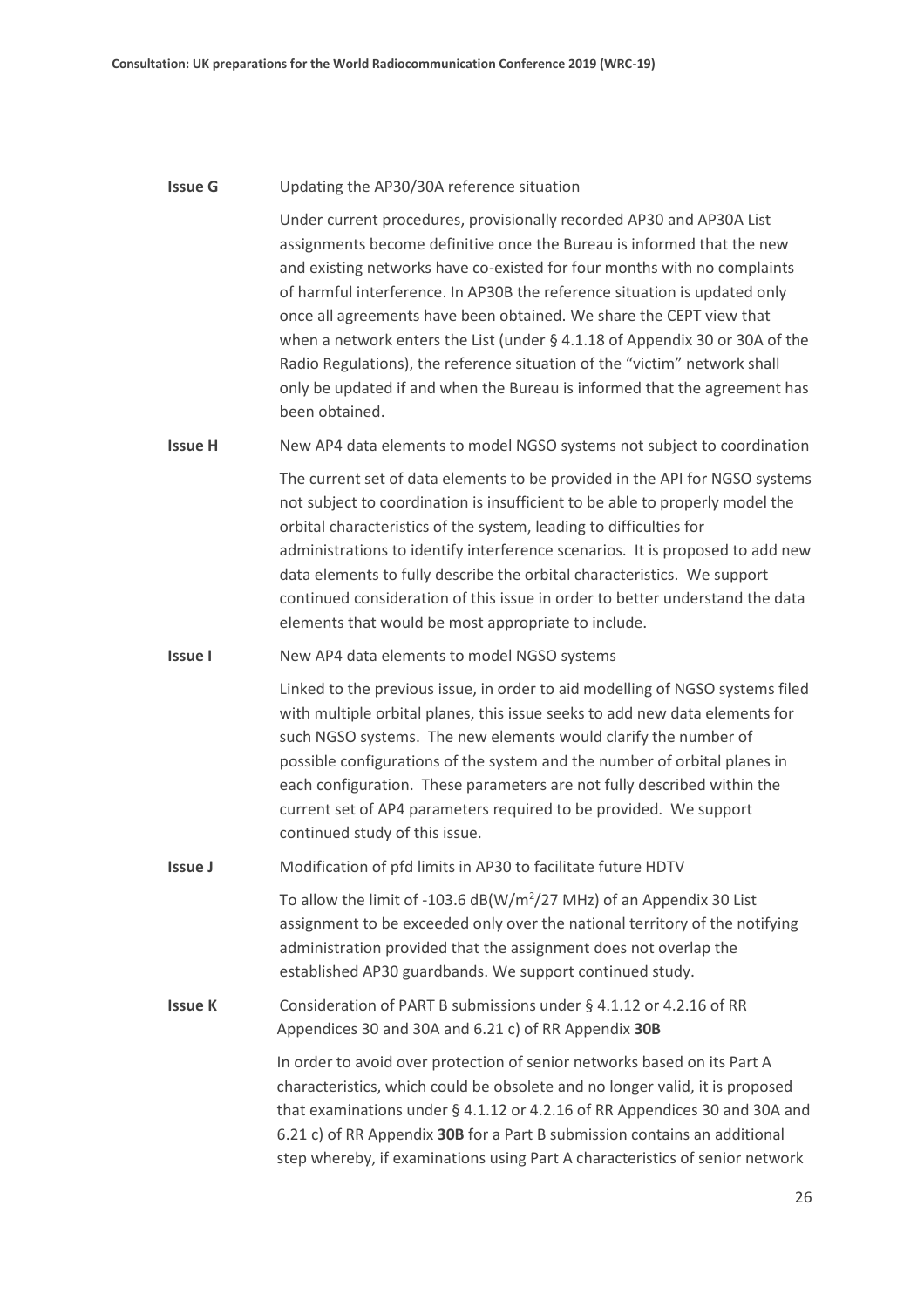result in an unfavourable finding, additional examination should be conducted based on PART B characteristics of the senior network. We support continued study.

**Issue L** Update to Appendix 4 data elements required for RR Article 22 EPFD verification after revision of Recommendation ITU-R S.1503

> This issue proposes an update to Appendix 4 data elements as a result of a new revision of Recommendation ITU-R S.1503 which came into force in Jan 2018 for examination under RR Article 22 (EPFD limits). We support an update to the relevant Appendix 4 data elements.

**Issue M** Resolution related to RR Appendix 30B

This new issue was identified to create a new WRC Resolution that would provide additional measures for satellite networks in the fixed-satellite service in frequency bands subject to Appendix 30B for the enhancement of equitable access to these frequency bands. Issues E and F are provisionally suspended until a solution under this Issue is finalised.

**Issue N** Measures to facilitate entering new assignments into the RR Appendix **30B** List

> This issue was identified to alleviate difficulties for an administration wishing to convert its national Allotment in RR Appendix 30B to assignments with characteristics beyond those of the initial allotment or wishing to introduce a new network by providing an update to coordination triggers. We support continued study of this issue.

**Question 10: What are your views on the various issues under consideration under Agenda Item 7, particularly in respect of the bringing into use of non-geostationary satellite networks (i.e. Issue A)?**

### **Issue Item 9.1.1 - Compatibility between the terrestrial and satellite component of IMT in the frequency bands 1 885 - 2 025 MHz and 2 110 – 2 200 MHz**

5.20 This agenda item was predominantly because of a Chinese input into WRC-15 as a matter for further study. It relates to the coexistence and compatibility issue between the satellite and terrestrial components of IMT in 1 980 – 2 010 MHz and 2 170 – 2 200 MHz frequency bands. If terrestrial mobile systems were to operate in the opposite direction from the current European frequency arrangement (i.e. if base stations transmitted in the 1 980- 2 010 MHz band), there would be risk of interference to satellites operating in accordance with the Radio Regulations. At present, some countries wish to exercise their national rights to use this band for terrestrial services (as internationally allocated) using different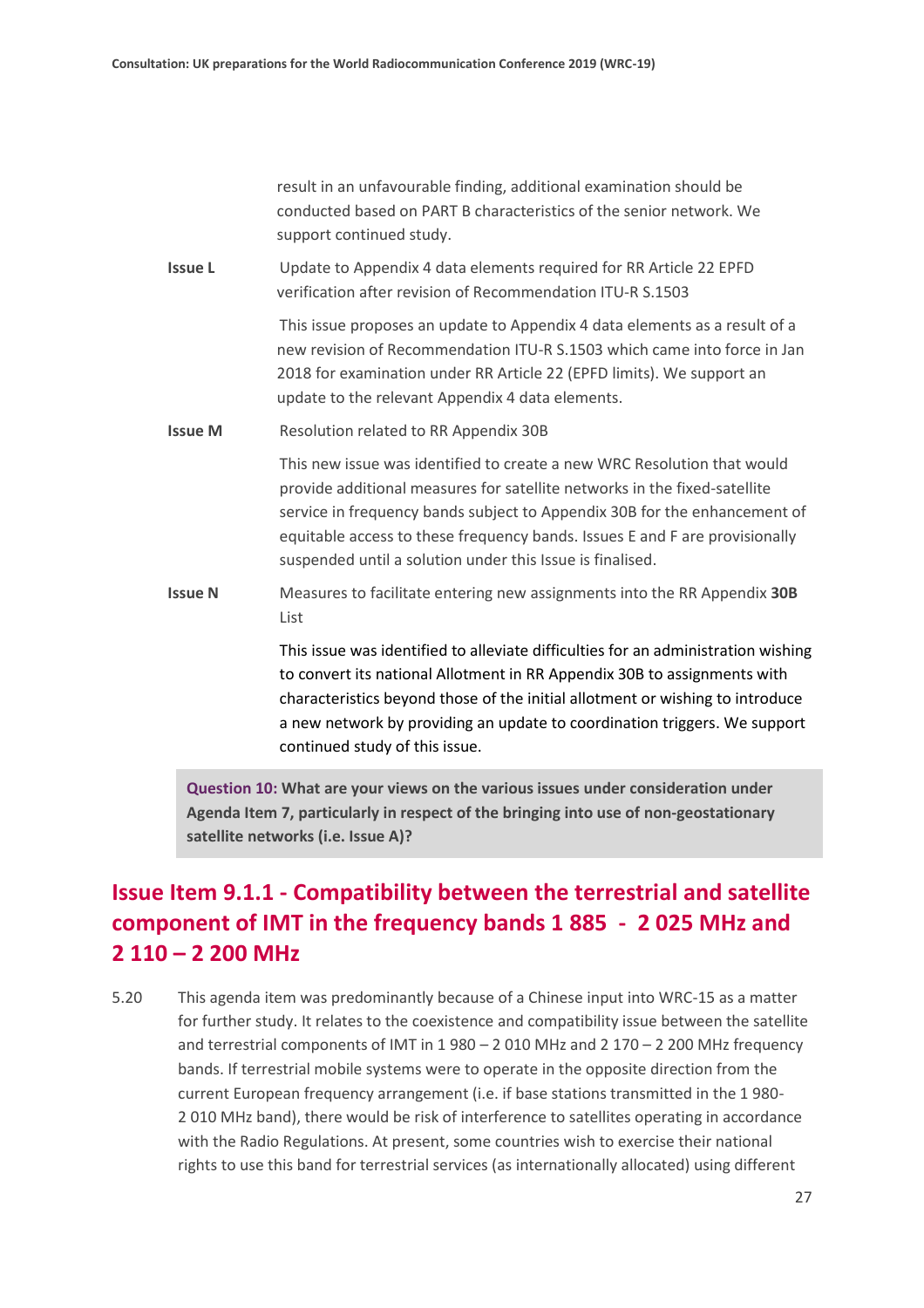band plans. However, it also remains a band internationally harmonised for mobile satellite services meaning there is an international element to consider.

**Question 11: What are your views on Agenda Item 9.1.1?**

#### **Issue Item 9.1.2 - Compatibility between IMT and the broadcastingsatellite service (sound) in the frequency band 1 452 – 1 492 MHz**

- 5.21 This agenda item was the result of a European Common Proposal (ECP) into WRC-15 under Agenda item 1.1. The CEPT contribution to WRC-15, which proposed identifying the band 1 452 – 1 492 MHz for IMT, further proposed the introduction into Radio Regulation Article 21 of a power flux-density limit from space stations into terrestrial services. That Conference concluded that it was not within the scope of the agenda item to make this change.
- 5.22 Currently two ITU groups (ITU-R WP 4A and WP 5D) have joint responsibilities for studies under this Agenda item. At a national level the UK does not have any interest in broadcasting satellite use of this band, and this is the case in much of Europe where the expectation is that the band will be made available for terrestrial mobile broadband usage. Consequently, we support having proportionate pfd levels to protect the terrestrial, including mobile IMT, use in the band. Ofcom will work closely with interested parties, including any that are interested in broadcasting use in this band, to seek to establish appropriate pfd limits.

**Question 12: What are your views on the potential establishment of satellite pfd limits, in the 1 452 – 1 492 MHz band, to protect terrestrial use?**

#### **Issue Item 9.1.3 - Studies relating to new non-geostationarysatellite orbit systems in bands between 3 700 and 7 025 MHz allocated to the fixed-satellite service**

- 5.23 Mainly following US proposals at WRC-15, this issue looks at the concept of establishing a regulatory mechanism for non-geostationary satellite use in bands that have traditionally been used only by geostationary satellites. The fixed satellite service (FSS) allocations can be used, from a regulatory perspective, by either GSO or non-GSO satellites.
- 5.24 Whilst both types of satellite can use bands allocated to FSS, there needs to be a clear regulatory environment for both. The current power flux density limits that apply to the 3 700 – 4 200 MHz, 4 500 – 4 800 MHz and 5 925 – 6 725 MHz bands were developed at the WRC in 2003 and assumed that the systems operating in those bands make use of highly-elliptical orbits (HEOs) only. New non-GSO systems that might operate in these frequency bands may use different types of orbits.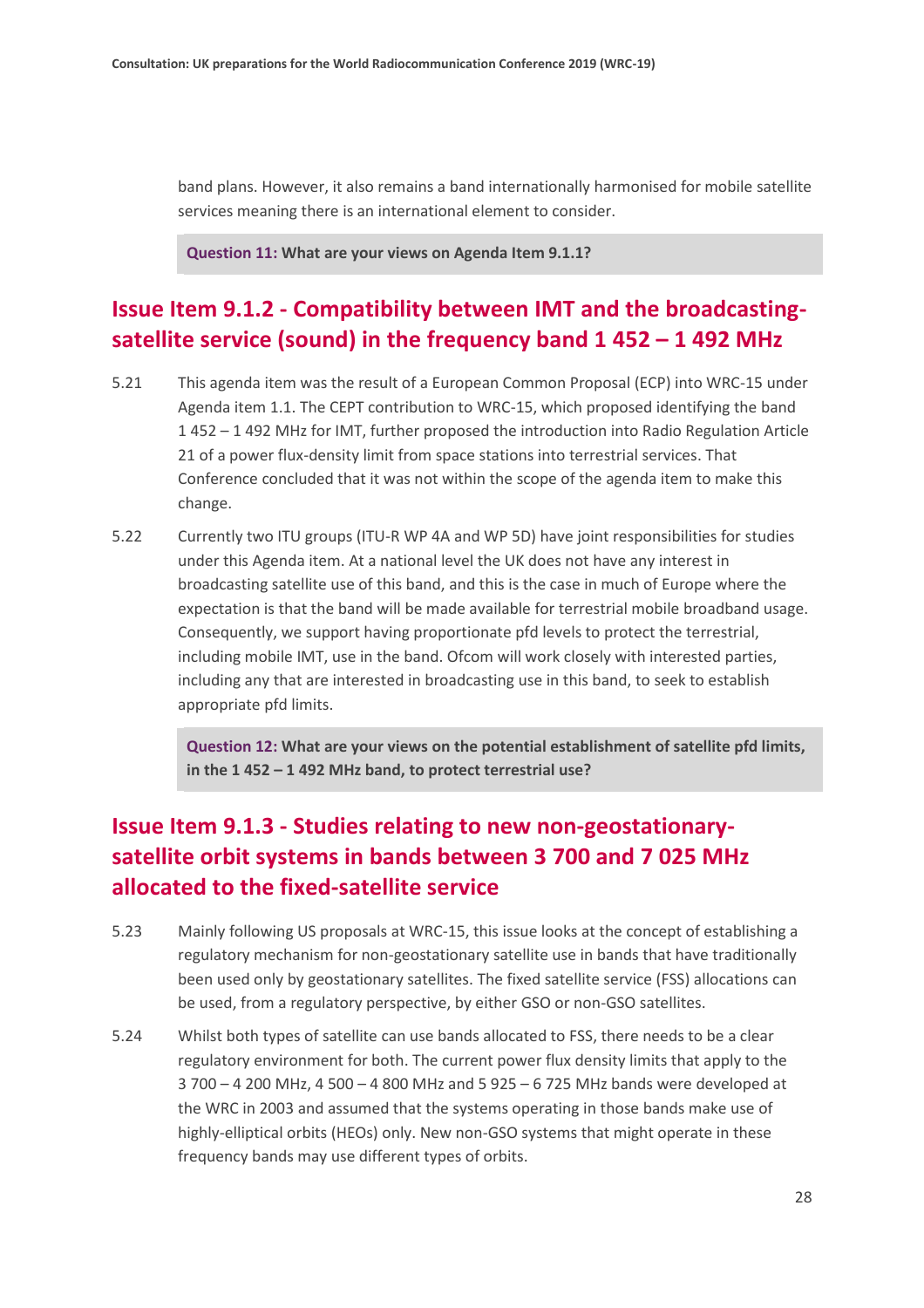**Question 13: Do you have any views on the bands being studied and are there any other considerations which you think should be taken into account? What are your views on the appropriateness of the current emission limits in the band 3 700 – 4 200 MHz?**

### **Agenda Item 9.1.7 - Studies around the possible methods that will assist administrations in managing the unauthorised operation of earth station terminals deployed within its territory**

- 5.25 At the Radiocommunication Assembly 2015 and subsequently at WRC-15, several administrations felt that there was a need to look at possible regulatory measures to manage the use of unauthorised satellite earth station terminals deployed in their territory.
- 5.26 One of the fundamental principles of the Radio Regulations is that the licensing/authorisation of stations within an administration's territory is a national matter. These aspects are covered in Article 18 of the Radio Regulations and go some way to illustrate how national administrations authorise stations in their territory. Thus, it also remains a national matter for an administration to enforce those national authorisations as it sees fit.
- 5.27 Whilst the RRs state that stations should be licensed or authorised, we do not believe that there are any aspects of Article 18 of the RRs that limit the ability of administrations to exercise their individual national requirements.
- 5.28 Within CEPT there is a majority view that there does not appear to be any need to amend any aspect of the RRs. Any possible methods to assist administrations to manage unauthorised satellite earth stations operating in their territory is best addressed via ITU-R Reports and handbooks. Finally, we do not see a link between this issue and the agenda item on ESIM and consider that any issues related to ESIM operation should be captured in discussion under that agenda item.

**Question 14: Do you agree that no changes to the RRs are required, under Agenda Item 9.1.7, and that managing the unauthorised operation of earth station terminals (deployed within its territory) should be addressed by the national administration concerned?**

### **Agenda Item 9.1.9 - Studies relating to spectrum needs and possible allocation of the frequency band 51.4-52.4 GHz to the fixed-satellite service (Earth-to-space).**

5.29 There is now some interest in using the higher Q/V bands to accommodate the feeder links to satellites where the capacity is delivered via the Ka band. In contrast to satellites that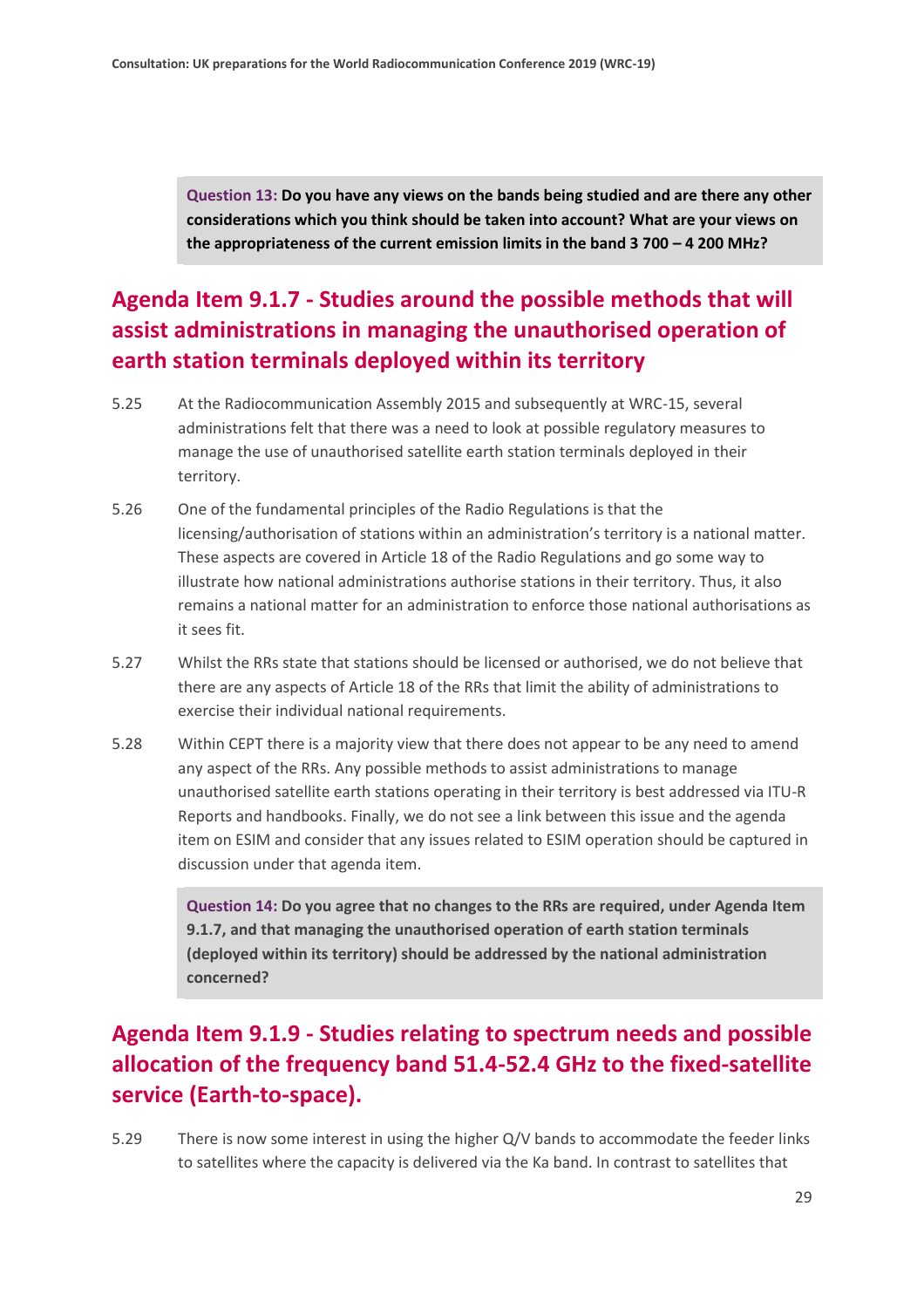operate in C and Ku band, where those bands are used for both the feeder links and the service links, it is argued that the greater throughput capacity of Ka band satellites is disadvantaged by having both feeder and service links in the same band.

- 5.30 Proponents of this agenda item state that the existing FSS uplink allocation in 42.5-43.5 GHz would be difficult to use from a technical perspective since the band below 42.5 GHz is allocated to FSS downlinks and consequently it will be difficult to ensure sufficient isolation between uplinks and downlinks.
- 5.31 We are considering these arguments and want to understand the demand and the justification for additional FSS spectrum before developing a view on possible regulatory actions. Whilst we acknowledge the technical studies currently underway, which will determine the conditions to protect earth exploration satellite service (EESS passive) in the band above and the impact on radio astronomy observations in the band 51.4-54.25 GHz, we do not think that sufficient evidence yet exists to justify additional allocations at this stage. We addressed this point in our January 2017 Space Spectrum statement<sup>18</sup> where we noted that the benefits from this additional capacity are likely to be less certain and more distant than the benefits of feeder links in the bands currently available. Therefore, at present, this remains a relatively low priority for our WRC-19 work.

**Question 15: What are your views on the need for additional fixed satellite service allocations in the band 51.4 – 52.4 GHz?**

<sup>18</sup> https://www.ofcom.org.uk/consultations-and-statements/category-1/space-spectrum-strategy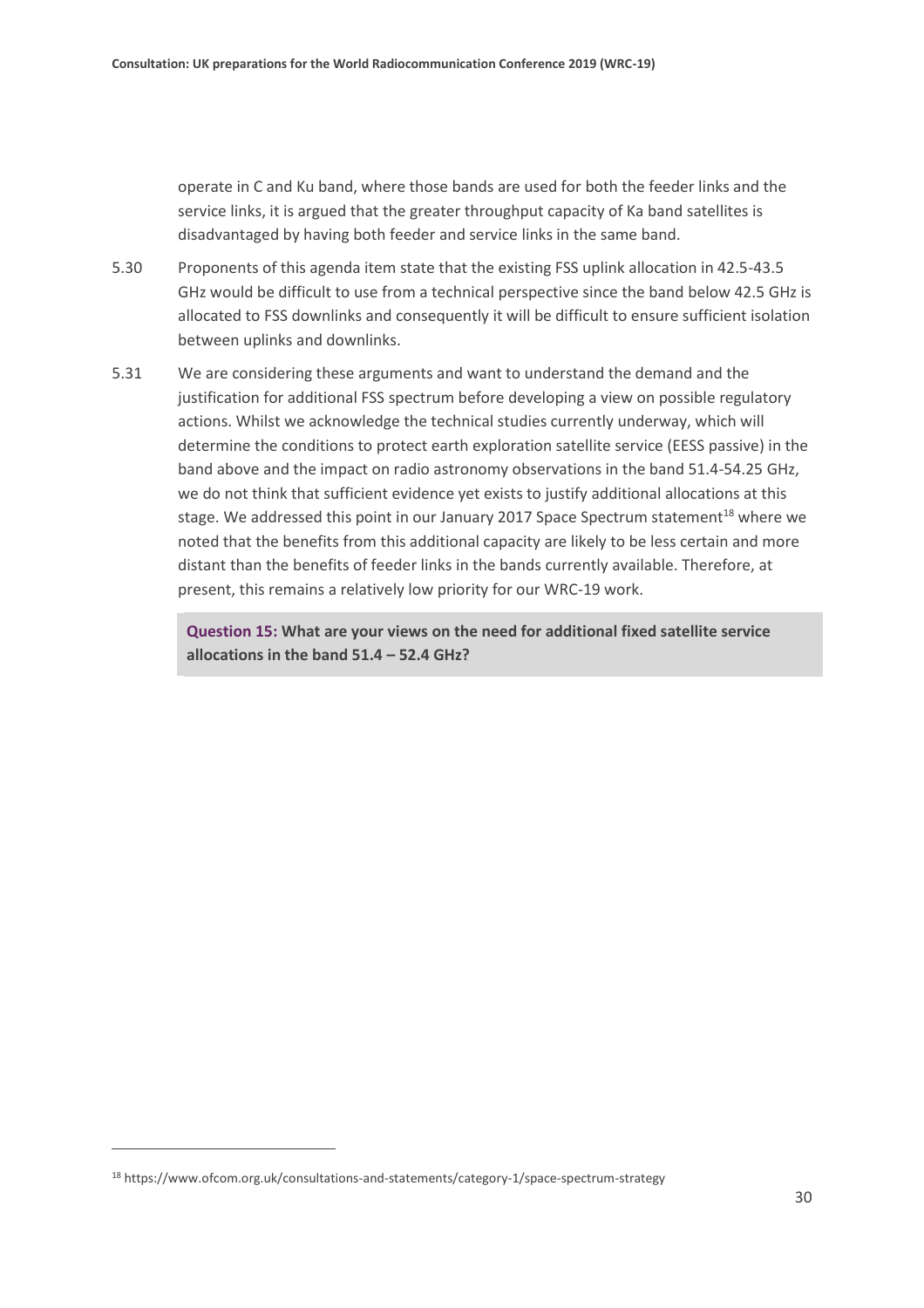### <span id="page-30-0"></span>6. Transport

- 6.1 This section addresses the following WRC-19 agenda items:
	- 1.8 Global Maritime Distress & Safety System (GMDSS) and potential new satellite providers
	- 1.9.1 Autonomous maritime devices in 156-162 MHz
	- 1.9.2 Maritime VHF Data Exchange System (VDES), satellite component
	- 1.10 Global Aeronautical Distress and Safety System (GADSS)
	- 1.11 Rail Communications: train to track applications in the mobile service
	- 1.12 Intelligent Transport Systems
	- 9.1.4 Regulatory provisions for suborbital vehicles, "Space Planes"

### **Agenda Item 1.8 - Global Maritime Distress & Safety System (GMDSS) and potential new satellite providers**

- 6.2 WRC-19 will consider the results of ITU-R studies into any regulatory provisions necessary to support the modernisation of the Global Maritime Distress & Safety System (GMDSS). The GMDSS plays a critically important role in providing a globally supported distress and safety service for the maritime sector. The GMDSS uses a number of radio platforms including in the HF and VHF bands as well as satellite platforms, with an Inmarsat system currently being the only satellite network that is officially recognised in the GMDSS.
- 6.3 Much of the procedural requirements for GMDSS are a matter for the International Maritime Organisation (IMO) and the IMO has been assessing how to address the modernisation of the GMDSS. The UK's Maritime and Coastguard Agency (MCA) is the UK's representative in the IMO and has been involved in that debate. Although Ofcom is not responsible for maritime safety in the UK, we do have a role in representing the UK's view when addressing spectrum matters and obviously this is an important aspect in the effective operation of the GMDSS.
- 6.4 Leaving aside the matters that fall to the IMO, Ofcom would fully support any modernisation of the GMDSS. We also want to ensure that any spectrum use respects the conditions under which it is allocated and provisions to protect adjacent band users.
- 6.5 One of the proposals is to add a new satellite service provider into the GMDSS. This is the Iridium platform which operates through a non-geostationary satellite system in the frequency range 1618.25-1626.5 MHz. This spectrum, where used by satellite services, is allocated on a secondary basis in the space-to-Earth direction and a primary allocation in the Earth-to-space direction. The Radioastronomy Service (RAS) operates under a primary allocation in the band 1610.6-1613.8 MHz. Over the years that Iridium has been in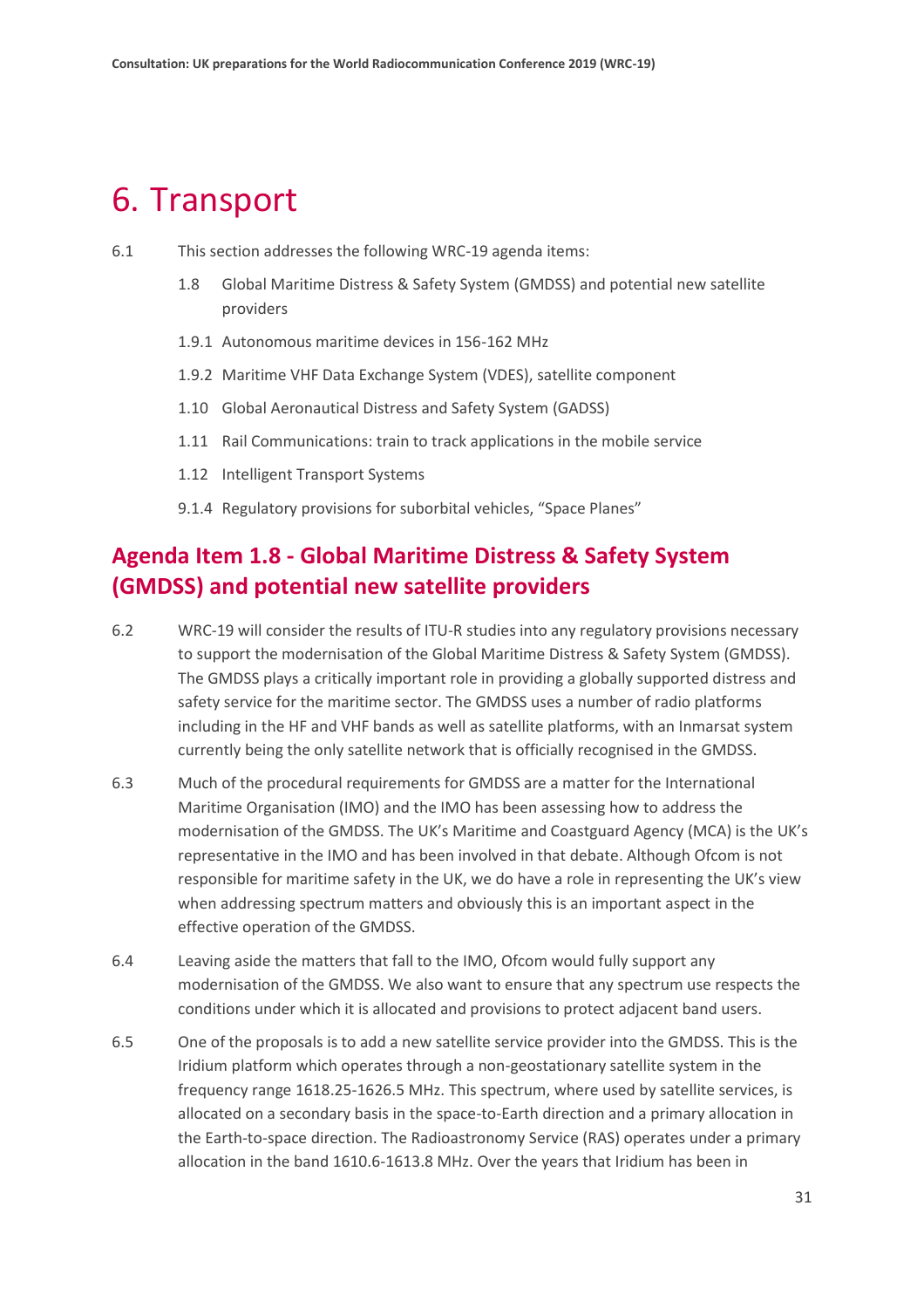operation, the international Radio Astronomy community has experienced interference from out of band emissions from the Iridium satellites in the 1610.6-1613.8 MHz band, which is at variance to the provisions of the Radio Regulations.

- 6.6 Some have argued that the space-to Earth allocation under which Iridium operates would need to be upgraded to meet the international Radio Regulations provisions of a primary service, before it could be included into the GMDSS. However, we are concerned that such an approach would risk compromising the protection afforded to the RAS in the adjacent band.
- 6.7 One solution would be for the operation of the Iridium satellite service to continue with the status of the allocation unchanged. However, if an assessment of the benefits indicates that the inclusion of the Iridium platform into the GMDSS would be very beneficial to the maritime sector then we would look to try to accommodate any necessary changes to the Radio Regulations. In doing this we would also want to understand and, as best we can, address the implications for the operation of services in adjacent bands.
- 6.8 We also note the outputs from the recent meetings of IMO's NCSR (Sub-Committee on Navigation, Communications and Search and Rescue<sup>19</sup>) which is considering whether the Iridium platform meets the criteria, as specified by IMO, for inclusion into the GMDSS mechanism. Any decision on this matter in IMO will have a material influence in determining whether or not ITU-R action is needed. The issue will be discussed further in IMO during 2018.

**Question 16: What are your views on Agenda Item 1.8, particularly the need to enhance maritime safety, set against the need to respect the international spectrum allocations and the protection of passive services in adjacent bands?**

#### **Agenda Item 1.9.1 - Autonomous maritime devices in 156-162 MHz**

6.9 Over the past few years, there has been increasing market and consumer interest in having maritime devices that automatically report their location. These are typically onboard objects which are not linked to a coast station or a vessel, such as systems used by scuba divers, life jackets and even fishing nets. These devices would make use of either the Global Maritime Distress & Safety System (GMDSS) or the Automatic Identification System (AIS). Some early devices made use of the GMDSS which has led to a concern that such autonomous use might cause issues for the GMDSS where devices might continue to operate in an emergency or distress manner, even where no such emergency was occurring. Due to the need to protect the integrity of GMDSS, there is a view that it is

<sup>19</sup> <http://www.imo.org/en/MediaCentre/MeetingSummaries/NCSR/Pages/default.aspx>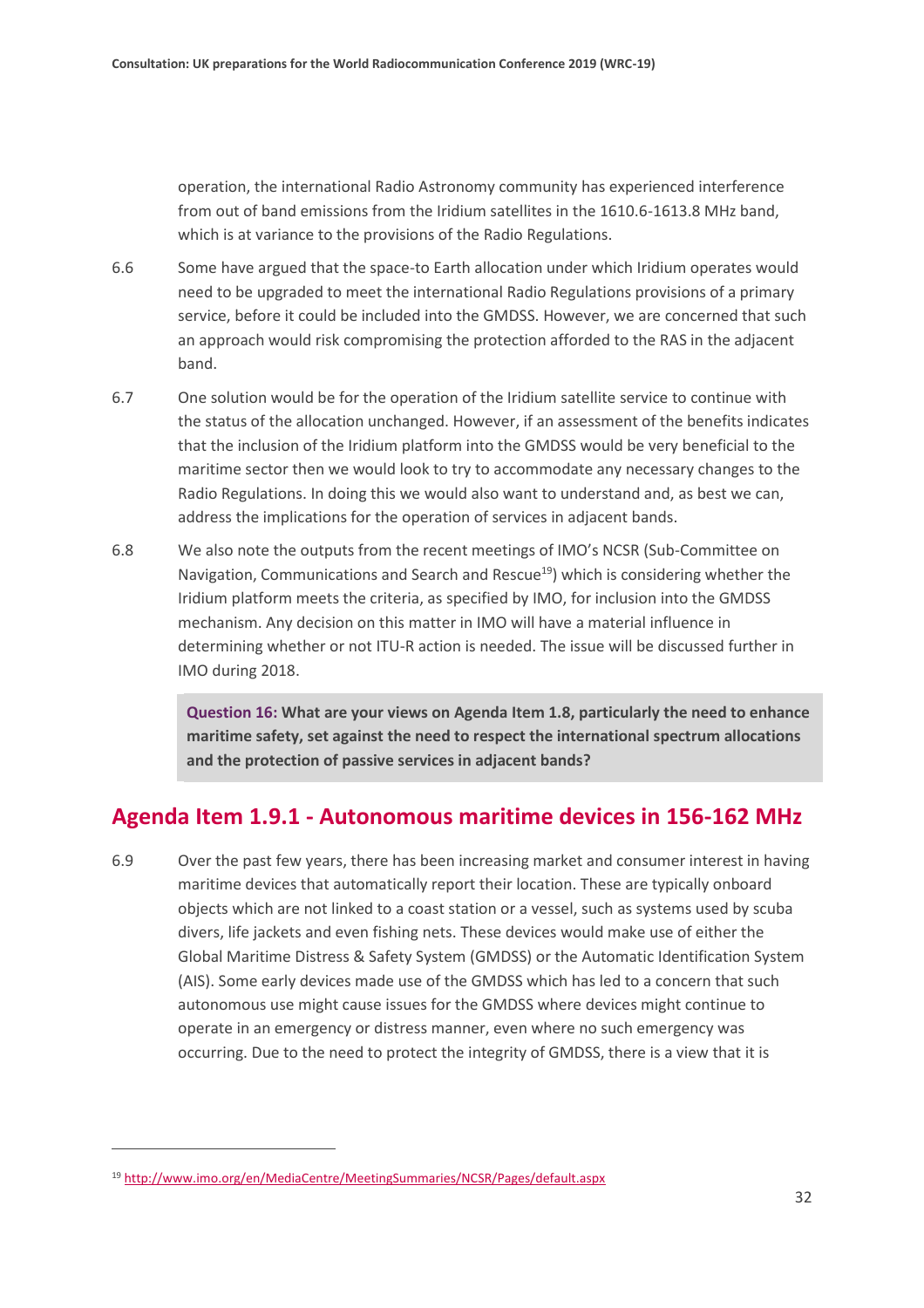inappropriate for these kind of uses to be operating on channels subject to RR Appendix  $18^{20}$ .

- 6.10 This agenda item is not limited to AIS uses, but the issues are best illustrated by AIS. The purpose of AIS is to help identify vessels; assist in target tracking; simplify information exchange (e.g. reduce verbal mandatory ship reporting); and provide additional information to assist situation awareness. In general, data received via AIS will improve the quality of the information available to those in charge of vessels.
- 6.11 There is a view that many additional uses of AIS may materialise, noting that many vessels already have receivers which can relay the received data to navigation and other equipment (including computers). In addition, Application Specific Messages have been developed to exchange data privately, e.g. data from buoys measuring sea or weather conditions.
- 6.12 Many of these AIS uses are not covered within the Radio Regulations and so changes are required to deal with this. In addition, some of the uses of AIS are outside the intended use described by IMO and may harm navigational decision making. One concern is that more pervasive use of non-vessel AIS devises might lead to loading of the AIS network and in turn situational awareness issues. Maritime organisations have reported that loading is likely to reach this point within 10 years, in some coastal areas.
- 6.13 We are aware that there could potentially be some consumer interest in these new devices. However we believe that these new devices should use frequencies not currently used by vessels for AIS and consider that an alternative frequency solution should be explored.

**Question 17: What are your views on Agenda Item 1.9.1, particularly the need to respect the current integrity of the AIS?**

### **Agenda Item 1.9.2 - Maritime VHF Data Exchange System (VDES): satellite component**

6.1 Over the past few decades, some of the services that made use of the maritime VHF spectrum band, as documented in RR Appendix 18, have been replaced by other services. This is the case for the VHF public correspondence service ("link calls"), a service which allowed for ships to connect with the telephone network via the VHF band. This service has been decommissioned and alternatives (i.e. mobile cellular and mobile satellite) now provide virtually global coverage, while VHF public correspondence did not. As a result a portion of the maritime VHF band has seen limited use over the past few the years.

<sup>&</sup>lt;sup>20</sup> Radio Regulations: Appendix 18 (revised at WRC-15) Table of transmitting frequencies in the VHF maritime mobile band which defines the channel numbering for maritime VHF communications based on 25 kHz channel spacing.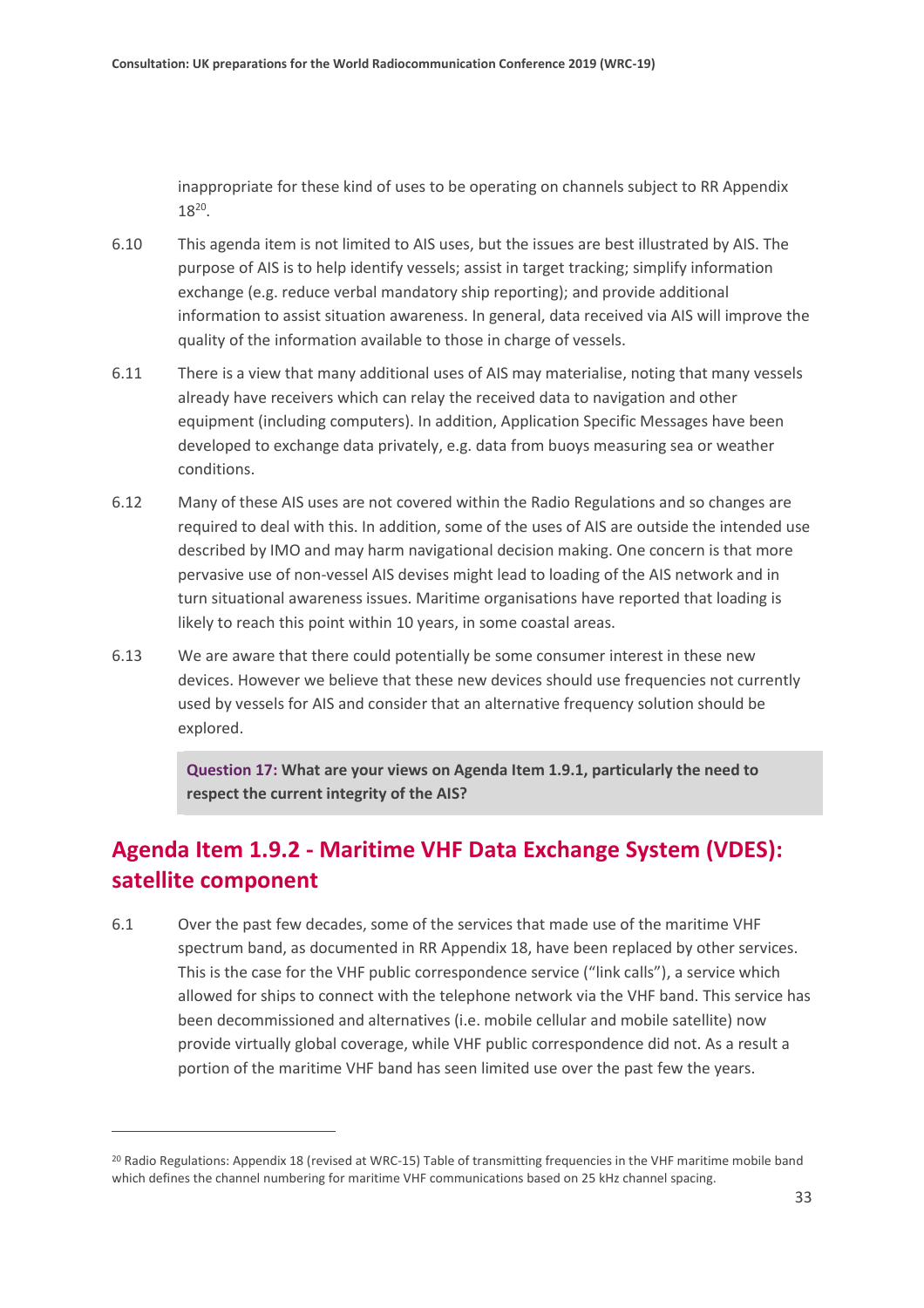- 6.14 Whilst some countries have assigned other uses to these parts of the VHF band, which is clearly their prerogative, ITU and other maritime organisations (i.e. International Associations of Lighthouse Authorities – IALA) have been looking at a potential new application for use in this band. This subject was debated at WRC-15, but agreement could not be reached. Now under this agenda item, WRC-19 will consider the results of ITU-R studies of sharing and compatibility between VDES satellite components and services in the same (156.0125-157.4375MHz and 160.6125-162.0375MHz) and adjacent (154- 156MHz and 162-164MHz) frequency bands to determine potential regulatory actions, including MMSS allocations, for VDES applications.
- 6.15 Noting this would require changes to Appendix 18, which has seen a number of changes at the two previous conferences, there is a difference of views internationally (hence the nonagreement at WRC-15). Some industry stakeholders are supportive and feel there is a growing need for the establishment of a future VDES satellite component which would offer potential enhancements to maritime safety (although at this time VDES is not part of the GMDSS and would need to go through an assessment process in the International Maritime Organisation – IMO, before it could be). However, there remains some uncertainty as to how the system would work in practise.
- 6.16 From an Ofcom perspective, we need to take due consideration of the current users in the Appendix 18 frequency band. In the UK, we have permitted some national variations and hence we will need to take these into account before taking any final decision.

**Question 18: What are your views on Agenda Item 1.9.2, particularly the need to take into account current national users in the bands defined by RR Appendix 18?**

#### **Agenda Item 1.10 - Global Aeronautical Distress and Safety System (GADSS)**

- 6.17 As a result of the losses of Malaysia Airlines flight MH370 in 2014 and Air France flight AF447 in 2009, and subsequent to the action taken by WRC-15 to allocate spectrum at 1090 MHz for satellite reception of existing ADS-B transmissions from aircraft, the International Civil Aviation Organisation (ICAO) has developed a Concept of Operations for a Global Aeronautical Distress and Safety System (GADSS). This is envisaged to be a system of systems which will perform various functions depending on the conditions of the flight.
- 6.18 In normal conditions the system will be able to track aircraft in all phases of flight with a reporting rate of once every 15 minutes. Should an aircraft develop behaviour that if left uncorrected may result in an accident, the system would initiate autonomous distress tracking, automatically increasing the location reporting rate to once per minute, thereby providing a location accuracy to within 6 nautical miles. Should an accident occur, the system would initiate the post-flight localisation and recovery function, with a Rescue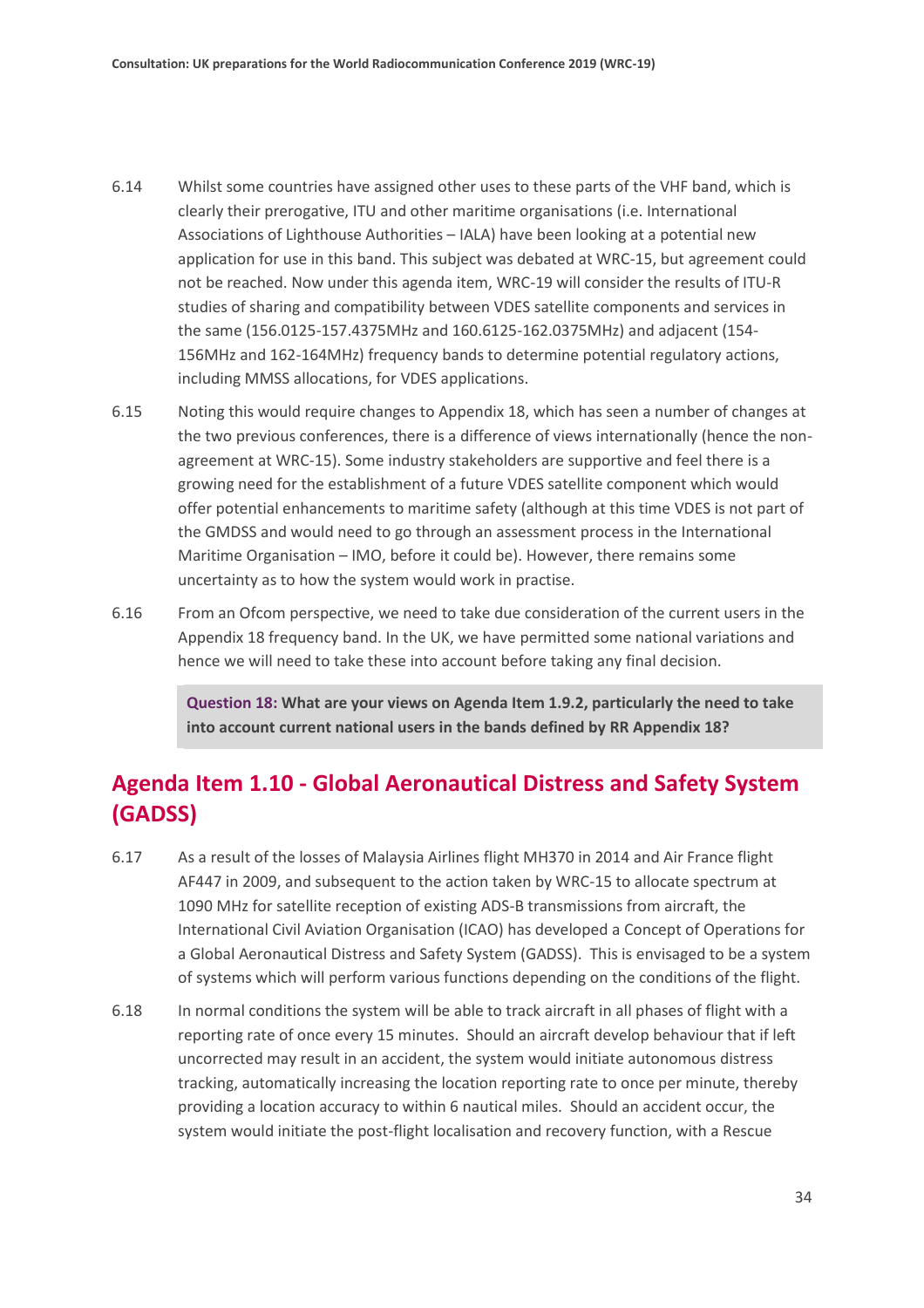Control Centre being alerted and given access to aircraft position information, and systems on the aircraft being activated to assist recovery of flight data recorders.

- 6.19 Within the Concept of Operations document, the GADSS functions are ascribed to categories of spectrum, with normal tracking and non-real-time data retrieval able to use any type of spectrum properly allocated for the function being performed, surveillance requiring protected aeronautical safety spectrum and distress tracking being able to use only either protected aeronautical safety spectrum or protected distress spectrum (e.g. 406.1MHz)
- 6.20 ICAO has concluded that it does not envisage that changes to Article 5 of the RRs (i.e. the part of the Radio Regulations that specify to what service a spectrum band is allocated) are necessary in order to facilitate the introduction of the functionality described in the GADSS Concept of Operations. However, some changes to the later Chapters of the RRs may be necessary (where these aviation matters are covered) to facilitate certain autonomous actions by the aircraft under the GADSS.
- 6.21 Studies in ITU-R have concurred with the ICAO conclusion that no changes to Article 5 are necessary, while consideration of changes to other Chapters of the RR is ongoing. We currently support those conclusions and ongoing actions.

**Question 19: What are your views on Agenda Item 1.10 and do you think that any changes to the Radio Regulations may be necessary?**

#### **Agenda Item 1.11 - Rail Communications: train to track applications in the mobile service**

- 6.22 This item was added to the WRC-19 agenda following a proposal from China. The scope of this agenda item is to look at the potential for global or regional harmonised frequency bands, to support railway radiocommunication systems between train and trackside within existing mobile allocations. This agenda item is not intended to cover the provision of spectrum allocations for data services to passengers on trains.
- 6.23 Neither CEPT or the UK supported the addition of this agenda item as the services in Europe, used for train to trackside communications, are already accommodated within the mobile service without the need for specific international radio regulatory identification. These train to trackside communications would generally be considered as an application of the mobile service and therefore Radio Regulation identification is not required.
- 6.24 Harmonisation for Railway Radiocommunication Systems between Train and Trackside (RSTT) can be achieved by the development of appropriate non-mandatory ITU-R Recommendations containing regional harmonisation measures. In Europe the existing framework for train radio RSTT is via GSM-R (Global System for Mobile Communications – Rail) systems, which serves interoperable cross-border railway operations. Outside Europe there are other standards/technologies and frequency bands providing for RSTT.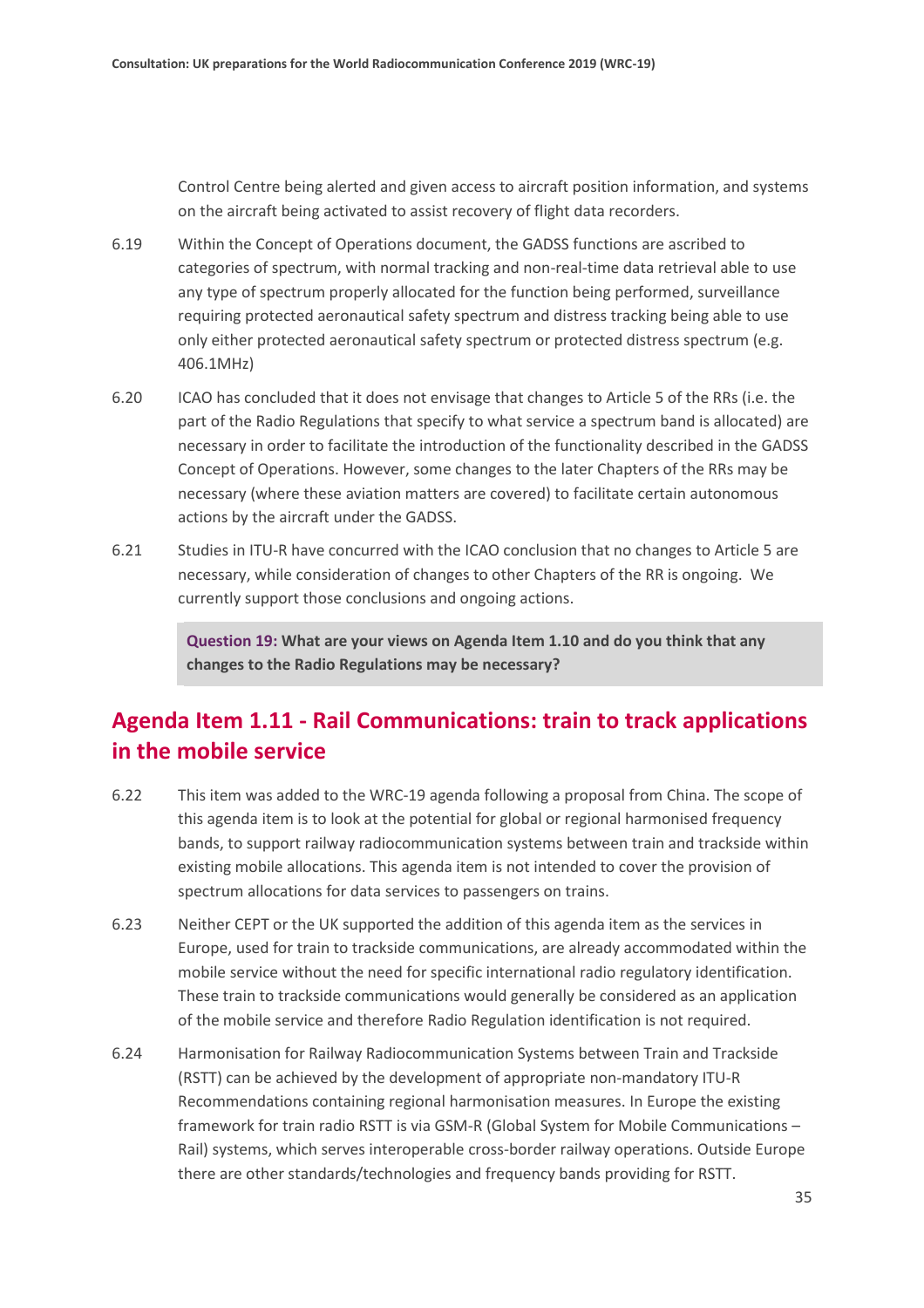6.25 Taking these considerations into account, we do not believe that specific Radio Regulations identification is necessary. This view is shared in Europe where a No Change European Common Position has been discussed and provisionally accepted within CEPT.

> **Question 20: What are you views on Agenda Item 1.11, and do you agree that no specific identification for rail communications is required in the Radio Regulations?**

#### **Agenda Item 1.12 - Intelligent Transport Systems (ITS)**

- 6.26 Primary support for this agenda item came from Japan with a scope to consider Radio Regulation identification, for Intelligent Transport Systems (ITS).
- 6.27 Within Europe ECC spectrum harmonisation measures<sup>21</sup> have harmonised the use of the frequency band 5 855 - 5 925 MHz for ITS. ECC has also harmonised the use of the frequency band 63-64 GHz for  $ITS<sup>22</sup>$ . ITS operates, under these frameworks, in primary mobile service allocations on a non-exclusive basis and ITS devices cannot claim protection from existing systems operating under other current primary services. Additionally, there are EU harmonisations measures, with the principle instrument being EC Decision 2008/671/EC "Commission Decision of 5 August 2008 on the harmonised use of radio spectrum in the 5 875-5 905 MHz frequency band for safety-related applications of intelligent transport systems (ITS)"<sup>23</sup>.
- 6.28 Whilst global interest in ITS applications are increasing, It does not seem necessary or attractive to have a specific ITS frequency band (or bands) identified for ITS in the Radio Regulations. Part of this is linked to other options that might support the wide range of vehicle services (i.e. applications within a 5G network). Therefore, in similar manner to the case for train to trackside communications, harmonisation for ITS can be achieved by the development of appropriate non-mandatory ITU-R Recommendations containing regional harmonisation measures. This means that these instruments can be updated and revised without the need to use the WRC processes to enact any changes.
- 6.29 Taking these considerations into account, we do not believe that specific Radio Regulations identification is necessary. This view is shared in Europe where a No Change European Common Position has been discussed and provisionally agreed within CEPT.

<sup>21</sup> <http://www.erodocdb.dk/Docs/doc98/official/pdf/ECCDEC0801.PDF> &

<http://www.erodocdb.dk/Docs/doc98/official/pdf/REC0801.PDF>

<sup>22</sup> <http://www.erodocdb.dk/Docs/doc98/official/pdf/ECCDEC0901.PDF>

<sup>23</sup> <http://eur-lex.europa.eu/legal-content/EN/TXT/PDF/?uri=CELEX:32008D0671&from=EN>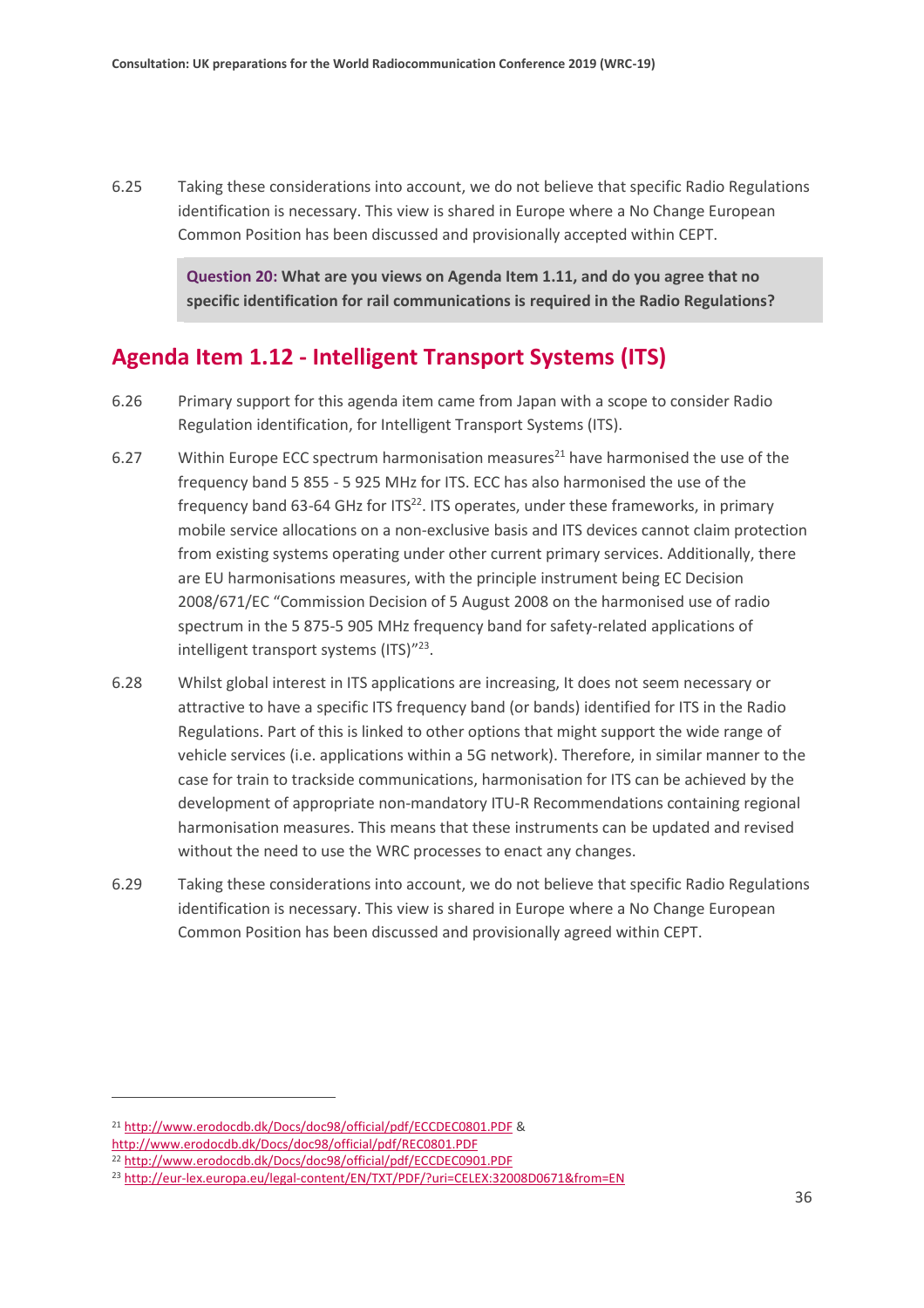**Question 21: What are you views on Agenda Item 1.12 and do you agree that there is no requirement for specific identification to ITS in the Radio Regulations?**

### **Agenda Item 9.1.4 - Radiocommunications for sub-orbital vehicles**

- 6.30 The Director of the ITU Radiocommunications Bureau reports to each WRC on results of studies in the ITU-R on technical and operational measures that have happened between each WRC. Part of the report to WRC-19 will cover studies in relation to sub-orbital vehicles and how they can be operated while avoiding causing harmful interference to other radiocommunication services. This arises since these vehicles operate both in conventional airspace and also beyond the earth's atmosphere and it is not clear under which radiocommunication service(s) they are considered to operate in the various phases of their flight.
- 6.31 Studies in ITU-R are ongoing and are focused on establishing whether the operation of suborbital vehicles presents a regulatory issue which would need to be brought to WRC-19 in order for an Agenda Item for WRC-23 to be established. We support continued study of this issue.

**Question 22: What are you views on Agenda Item 9.1.4 concerning radiocommunications for sub-orbital vehicles?**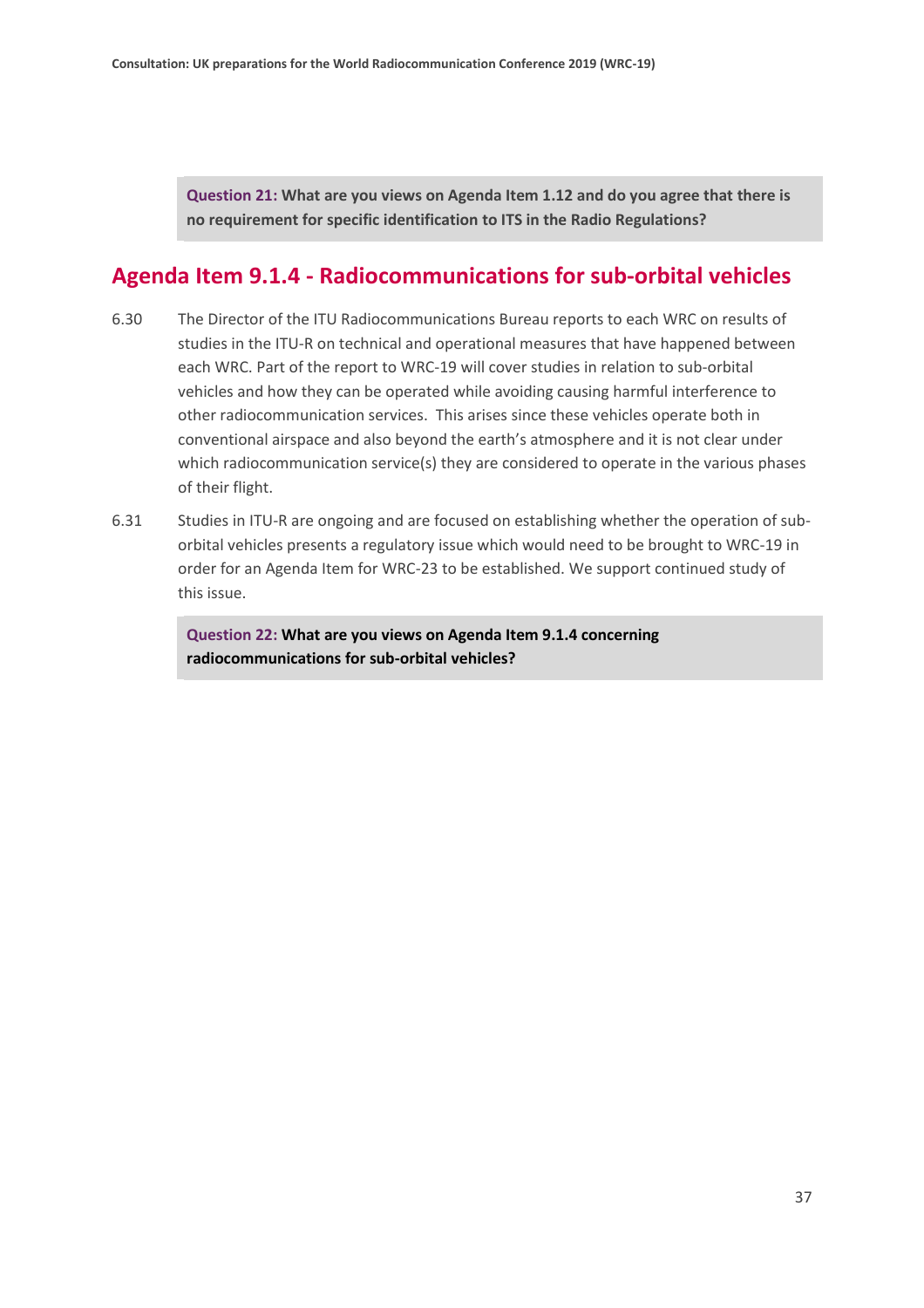## <span id="page-37-0"></span>7. Scientific use of spectrum

- 7.1 This section addresses the following WRC-19 agenda items:
	- 1.1 Amateur Radio, in Region 1, in the 50-54 MHz band
	- 1.2 Power limits for Metsat and EESS earth stations in the 400 MHz band
	- 1.3 Possible upgrading of the Metsat and EESS allocation in the band 460-470 MHz
	- 1.7 Studies in relation to conditions for short duration satellite missions
	- 1.15 Possible use of the band 275-450 GHz by land-mobile and fixed services
	- 9.1.6 Studies concerning Wireless Power Transmission (WPT) for electric vehicles

### **Agenda Item 1.1 - Possible allocation to the Amateur service in 50- 54MHz in Region 1**

- 7.2 The 50-54MHz frequency band is allocated to the Amateur service in Regions 2 and 3 but not in Region 1, where instead it is allocated to Broadcasting as part of the 47-68MHz band. However, Broadcasting use of this band in Region 1 has diminished significantly over recent years (indeed the UK ceased using this band for Broadcasting in the 1980s) and the fact that this band is allocated to Amateur in the rest of the world means that allocating to Amateur in Region 1 would result in a globally harmonised amateur band between existing amateur allocations at 28 MHz and 144 MHz. Support for this Agenda Item came from CEPT and the Arab Group, at WRC-15.
- 7.3 In the UK, licensed amateur operators already have access to spectrum in the 50 52 MHz range. Within CEPT, most countries already permit access to parts of this range. Recognising this already permitted UK use and use in a number of CEPT countries, the UK position is to monitor but not to actively participate in this debate. Those countries in Region 1 who do not permit national access to the band would appear to have greater interest in this item.

**Question 23: What are your views on Agenda Item 1.1, recognising that licensed amateur operators in the UK already have access to parts of the 50 – 54 MHz band?**

### **Agenda Item 1.2 - Power limits for Metsat and EESS earth stations in the 400 MHz band**

7.4 This agenda item is looking to establish (subject to studies) technical, operational and regulatory in-band power limits for earth stations covering a number of services (i.e. Earth Exploration Satellite Service (EESS), Meteorological Satellite Service (MetSat) and the Mobile Satellite Service (MSS) across the frequency bands 401 – 403 MHz and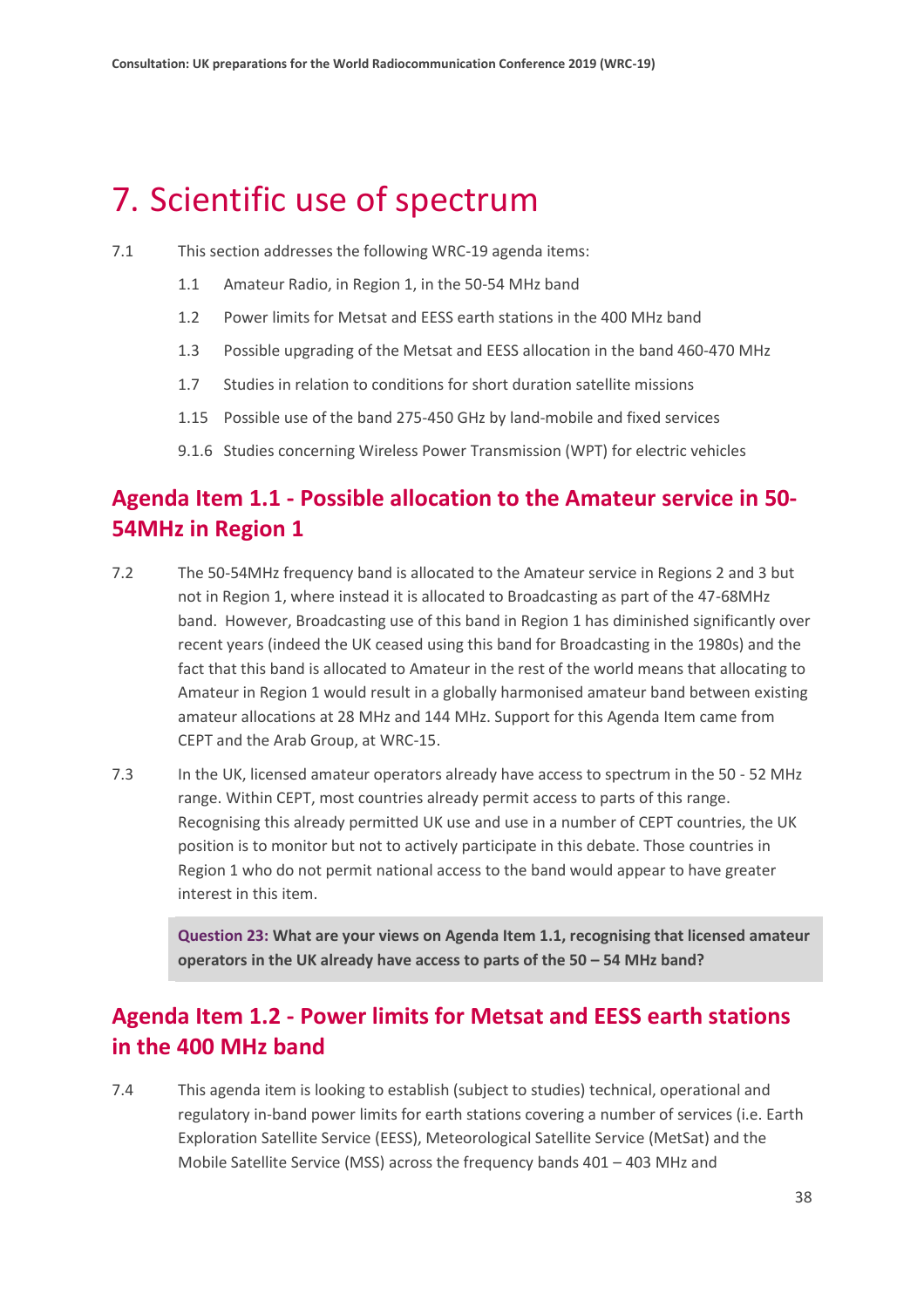399.9 - 400.05 MHz. This was a CEPT supported agenda item for WRC-19 and was supported by the UK.

- 7.5 Power limits are considered necessary as there is a growing use of these bands for the telemetry, tracking, and command (TT&C) of small satellites. These satellites tend to operate at much higher power levels than the traditional EESS/MetSat/MSS applications. The key applications of EESS, MetSat and MSS systems are monitoring & predicting climate change, weather forecast, water resources, and improving maritime security.
- 7.6 This agenda item has linkage to WRC-19 AI 1.7 on spectrum requirements for small satellites where bands around 400 MHz are among those under consideration. Whilst we are generally supportive of establishing in-band power limits to protect MSS in the band 399.9-400.5MHz and EESS/MetSat in the band 401-403MHz, there are existing users in these bands that require higher eirps than those proposed for this agenda item. One solution to this would be to migrate some of those relatively higher power users (such as satellite earth stations) into bands agreed under agenda item 1.7. Without such a solution to AI 1.7 it is difficult to envisage how limits could be applied to such services in bands under this agenda item.

**Question 24: What are your views on Agenda Item 1.2 concerning power limits for MetSat, Mobile Satellite and EESS, and the linkage to agenda item 1.7?**

#### **Agenda Item 1.3 - Possible upgrading of the Metsat and EESS allocation in the band 460-470 MHz**

- 7.7 This item is considering an upgrading of the secondary MetSat (Space-Earth) allocation and consideration of a primary allocation to EESS in the band 460-470MHz. This consideration is seen by those involved with EESS and MetSat operation as providing regulatory certainty for long term continuity for these services. This agenda item was supported by CEPT and UK supported this position at WRC-15.
- 7.8 It is argued that the space and meteorological sectors, whilst looking to invest more in these platforms, state that the current regulatory position does not give sufficient clarity for them to obtain future investment. The key application for MetSat is Data Collection Platforms (DCPs). DCPs are essential for monitoring and predicting climate change, monitoring oceans and water resources, weather forecasting and assisting in protecting biodiversity and improving maritime security. One of the main technical studies, related to this agenda item, is to work on developing a power flux density (pfd) mask to protect terrestrial services.
- 7.9 In the UK this band is also used for Programme Making and Special Events (PMSE), business radio and fixed scanning telemetry links, while the band also has international use for onboard maritime communications. We have highlighted that we have significant interests in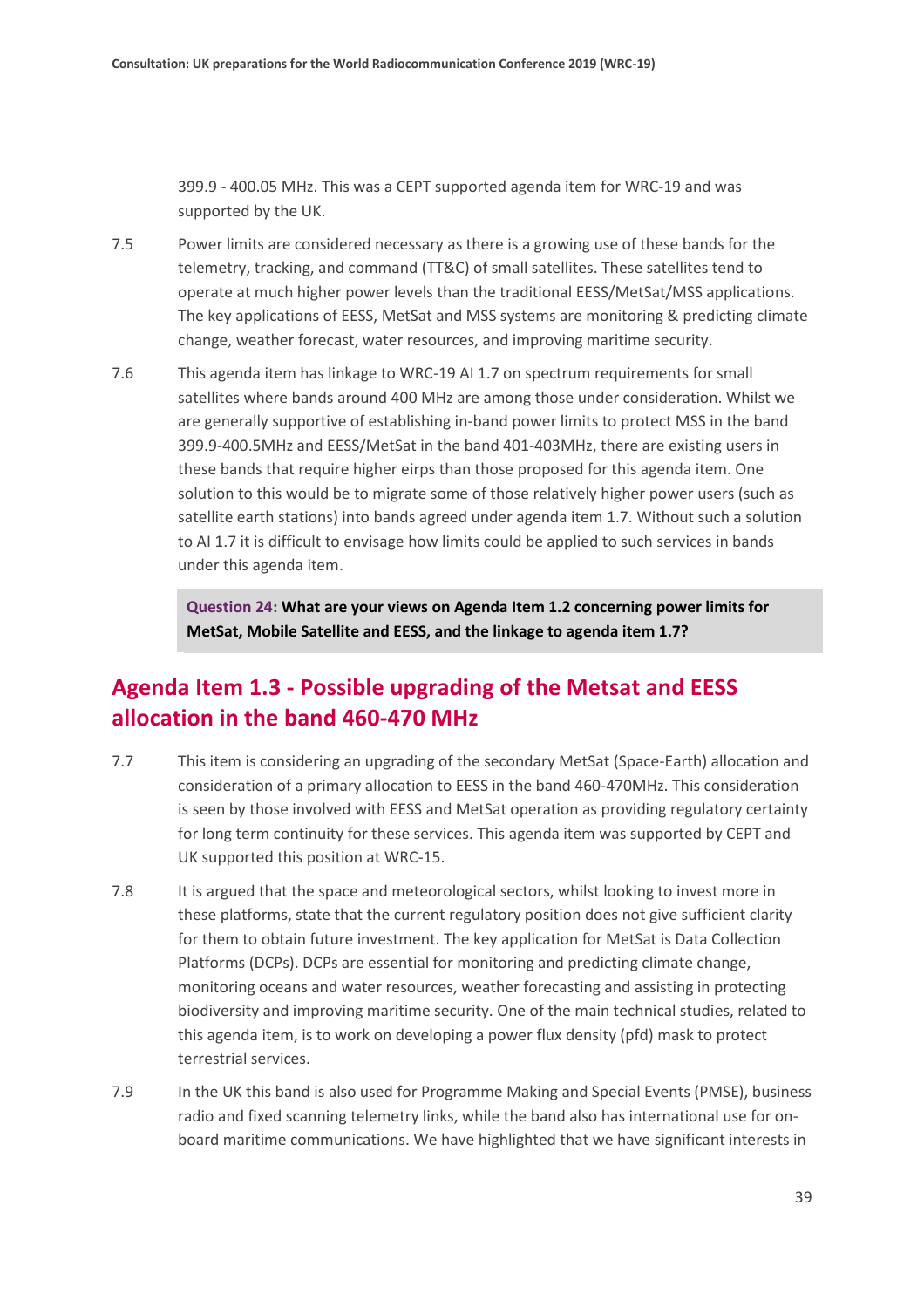continuing terrestrial use of the band and that any limits should respect that continued use.

**Question 25: What are your views on Agenda Item 1.3, particularly on any limits required to protect terrestrial use?**

### **Agenda Item 1.7 - Studies in relation to conditions for short duration satellite missions**

- 7.10 The issue of spectrum needs for short duration satellites has now reached the international regulatory arena. Innovative design techniques have meant that much smaller satellites can be produced at a much lower cost than larger communication satellites. These smaller satellites can make opportunistic use of launches and the missions tend to be much shorter.
- 7.11 This agenda item considers the results of ITU-R studies on spectrum requirements for telemetry, tracking and command (TT&C) in the space operation service (SOS) for the growing number of non-GSO satellites with short duration missions. For traditional satellite systems the process of acquiring international rights for access to spectrum can take several years to complete. This is understandable for longer satellite missions, however for these short duration systems the shorter mission length means the current process for spectrum access, and the spectrum bands normally used, do not fit well for these types of platforms.
- 7.12 In the UK we have seen interest in these short duration missions and the question over spectrum access has been raised. We covered this point in our Space Strategy statement in January 2017 $^{24}$ . As a result, this agenda item was proposed under the European Common Proposal (ECP) for new agenda items to WRC-15, and this position was supported by the UK.
- 7.13 The initial phase of the international work has been analysing the suitability of existing allocations to the SOS in the frequency range below 1GHz. If the findings of the initial study indicate that the spectrum requirement cannot be met through use of the existing SOS allocations below 1GHz, work will focus on an upgrade to existing or a possible new allocation. In terms of a new allocation, possible options initially put forward for consideration focused on the 150.05-174 MHz and 400.15-420MHz bands.
- 7.14 Following discussions it is felt that parts of the frequency range 150.05-174 MHz are not suitable as a result of the large exclusion zones required to protect the radiolocation service and the radio astronomy service due to their co-primary status at ITU RR level in relevant parts of the band. In addition, the diverse and varied use of mobile (e.g. PMR, PAMR, etc.) in the band makes this an unattractive candidate. The UK has proposed,

<sup>24</sup> <https://www.ofcom.org.uk/consultations-and-statements/category-1/space-spectrum-strategy>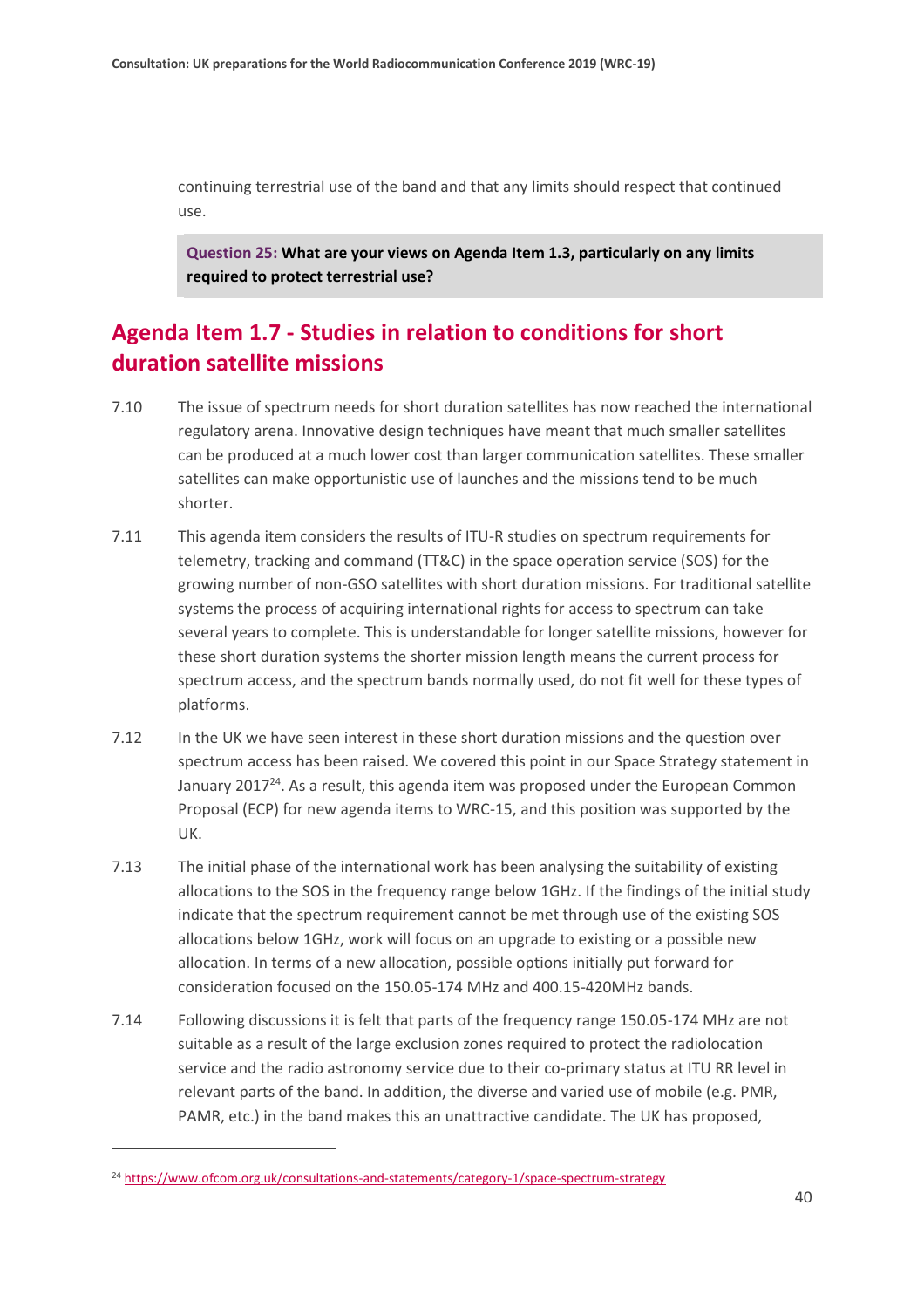internationally, to consider an allocation to the space operation service in the lower end of the 403-406 MHz band. This would mean a 1 MHz wide allocation which would accommodate the worst-case spectrum requirement and protect Met Aids (radiosondes) use. This option is included in the proposals to satisfy the principle of the agenda item, as discussed and outputted from the most recent ITU meeting (Working Party 7B) held in October last year.

- 7.15 More recently there has been consideration of two additional bands: 137-138 MHz (allocated to Space Operations in the space-to-Earth direction) and 148-148.9 MHz (allocated to the Mobile Satellite service in the Earth-to-space direction). Discussions are at an early stage but, with the justified relaxation of certain historical RR restrictions, we believe these bands could offer a further possibility to resolve this agenda item.
- 7.16 As mentioned in Agenda Item 1.2, there is currently high-powered UK usage in the band 401-403MHz, which could be migrated to a band agreed under this agenda item. Without that it is unlikely that this high-powered use would meet the pfd requirements currently being discussed under AI 1.2.

**Question 26: What are your views on Agenda Item 1.7 considering spectrum needs for short duration satellites, noting also the potential linkages to Agenda Item 1.2?**

#### **Agenda Item 1.15 - Possible use of the band 275 – 450 GHz by landmobile and fixed services**

- 7.17 Currently the spectrum above 275 GHz is not allocated to individual services. However the Radio Regulations do identify, via Radio Regulations footnote 5.565, bands within this range as being for use by administrations for passive services. These passive services include uses such as radio astronomy and earth exploration satellite.
- 7.18 Whilst the same footnote does not preclude use by other active services, to provide some regulatory certainty WRC-19 is to consider this range, particularly noting technology advances mean that the usability of this band for active services has made it more attractive.
- 7.19 Any changes need to consider passive use in the band: in the UK this is primarily meteorological aids used in weather and climate forecasting. Further UK interests in these frequency ranges have been identified by academia. This is where the design and development of sensor instruments and/or their subsystems for EESS and Radio Astronomy is being undertaken.
- 7.20 This was a CEPT and Asian Group supported proposal. In the UK we are monitoring the studies and working with UK stakeholders to better understand the requirements of all interested parties.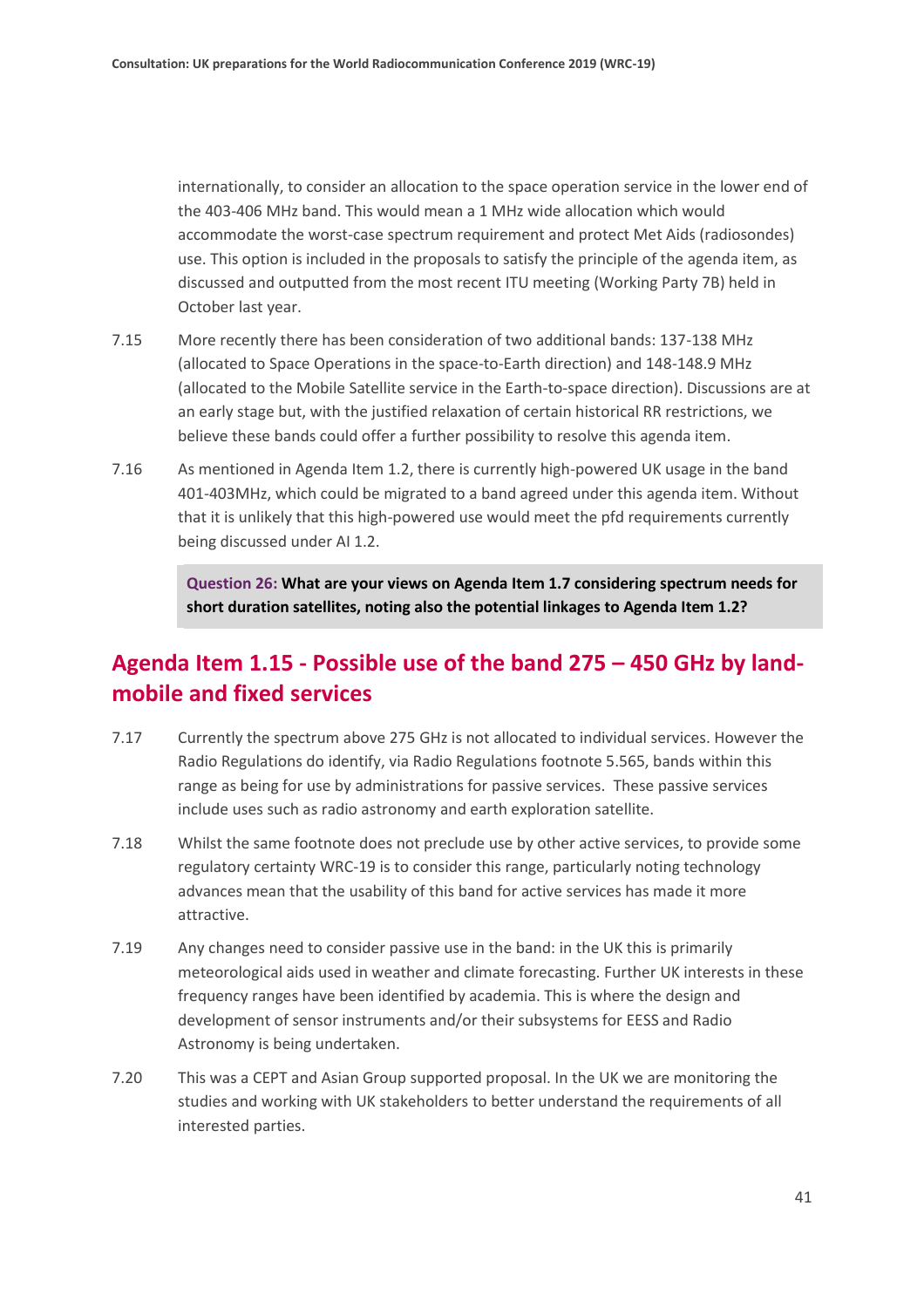**Question 27: What are your views on Agenda Item 1.15, particularly on the protection needs of passive services?**

### **Agenda Item 9.1.6 Studies concerning Wireless Power Transmission (WPT) for electric vehicles (EV)**

- 7.21 WPT-EV applications cover electric passenger cars, buses, lorries, trams and other heavy vehicles with an energy requirement of between a 2 – 200 kW. The initial concept is that electric vehicles would receive power/charge through WPT-EV, when stationary. As this is a wireless application it would remove the need for direct wired connections.
- 7.22 We consider the WPT should be regulated as a radio and treated as a radio application. Internationally the regulatory status of WPT remains unclear, there are currently no explicit provisions in the Radio Regulations for WPT and there is a general view that that it should not be treated as a radio service There are some views that some WPT may be an Industrial, Scientific and Medical (ISM) application, noting that outside designated ISM bands it cannot cause harmful interference to radiocommunications services. Creating additional ISM identifications for WPT in the Radio Regulations could be challenging as all radio services in that frequency range would need to tolerate interference from ISM.
- 7.23 A number of frequency bands are being considered internationally, for WPT-EV, currently Korea is supporting 19-25 kHz, 55-65 kHz, Japan, who originally proposed this as a WRC item, is supporting 79-90 kHz and China is supporting 81.38–90 kHz as WPT-EV candidates. In Europe, both CEPT and ETSI have been focusing work on the 79-90 kHz band. WPT-EV works better in the lower frequencies of the LF (Low frequency) range due to its characteristics and it allows for higher power, a greater charging rate and efficient power electronics.
- 7.24 We do not support the inclusion of any range that covers the frequency 60 kHz. This is an important frequency for the UK, used for the transmission of an accurate time standard maintained by the National Physical Laboratory (NPL). This time standard is receivable in UK, and Western Europe, in many different time dependant devices.
- 7.25 Studies are currently underway in Working Parties 1A and 1B looking at the impact of WPT-EV on a number of different radiocommunication services for the in-band case (on the same fundamental frequency), adjacent bands case and also looking at the effect of harmonics and ways to resolve the regulatory issue. These studies may carry on beyond this study cycle. At this stage we do not have a firm view on both the preferred frequency range or the regulatory provisions applicable to WPT-for Electric Vehicles, but our initial view is that there is no need for changes to the Radio Regulations to cover WPT-EV. We continue to engage with other administrations to work towards an outcome.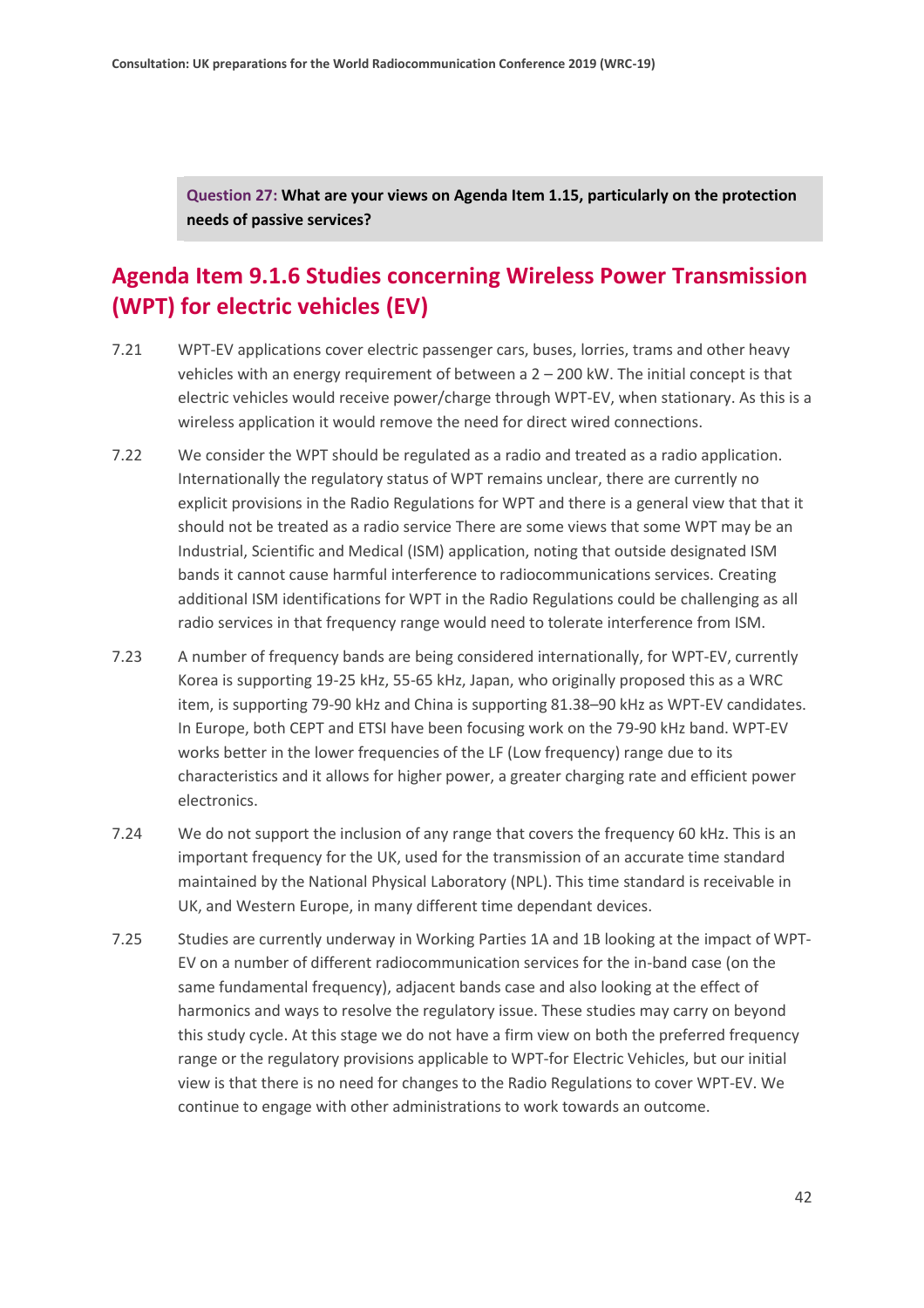7.26 The UK is supportive of finding global frequency ranges and agreeing technical conditions for WPT-EV as it has benefits to citizens and consumers, there is an increasing consumer demand for electric vehicles. We see clear benefits in having a coordinated and global approach and important that this is done with urgency. Equally the UK considered that impact of WPT on radiocommunication services needs to be considered and studied and where necessary we support measures to limit, proportionately, the impact on other radiocommunication services.

> **Question 28: What are your views on Agenda Item 9.1.6, particularly on the categorisation of WPT and whether WRC action is required?**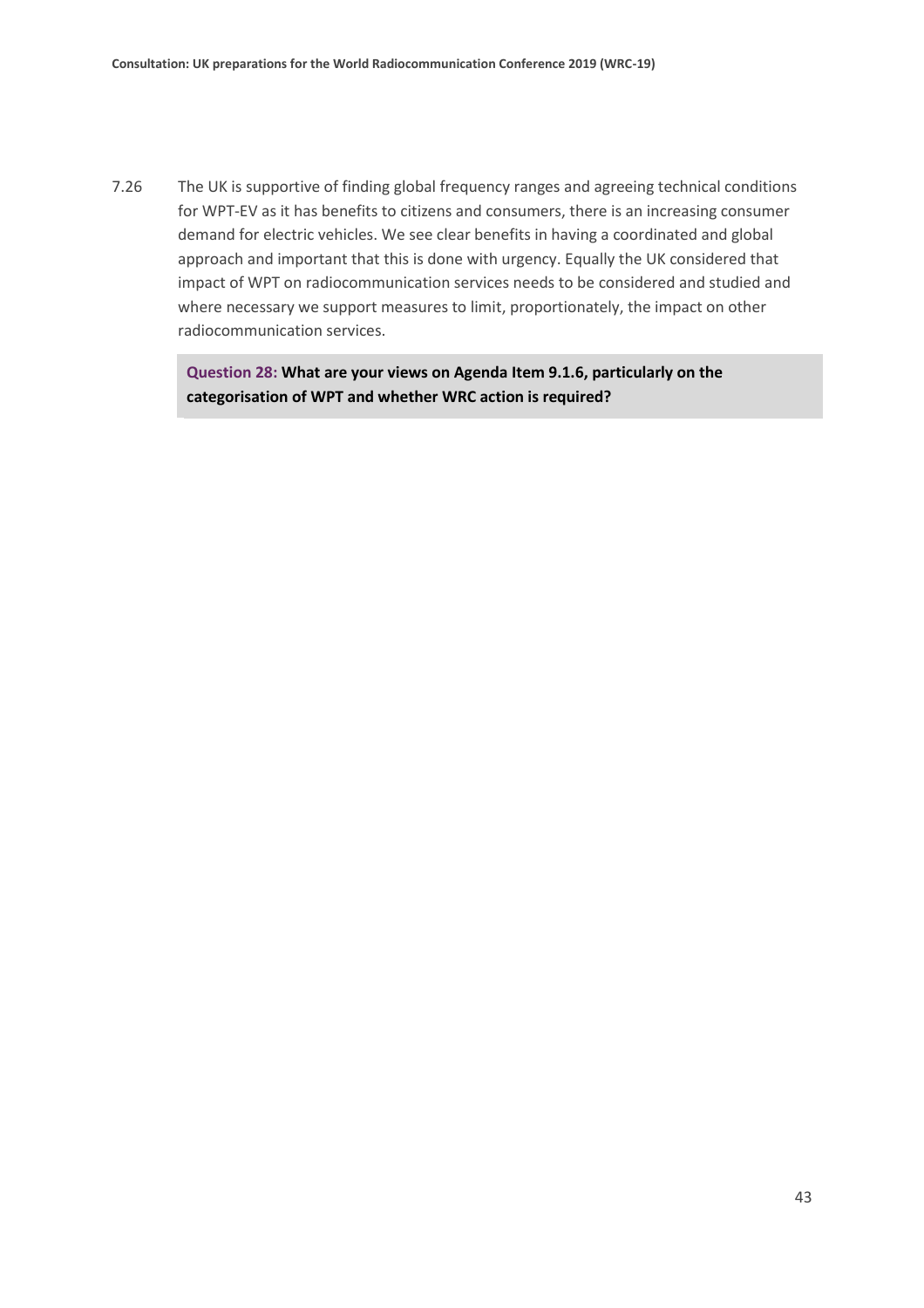## <span id="page-43-0"></span>8. Standing Agenda Items This section addresses some of the standing

Agenda Items which cover a range of recurring, reporting and housekeeping issues. Some of the more significant of these agenda items are discussed below while others are dealt with in other parts of this consultation (in particular in Section 5 dealing with satellite issues).

- 8.2 The UK view on many of these Agenda Items will be developed much closer to the start of WRC-19. In particular, the following standing Agenda items will be addressed later in the process:
	- Agenda Item 2 ITU-R Recommendations incorporated by reference;
	- Agenda Item 3 Consequential changes to the Radio Regulations;
	- Agenda Item 4 Review of WRC Resolutions and Recommendations;
	- Agenda Item 5 Report from the Radiocommunication Assembly;
	- Agenda Item 6 Items requiring urgent action by the study groups.
	- Agenda Item 8 Deletion of, or removal of names from, country footnotes
- 8.3 The above Agenda items cover the housekeeping activities related to the Radio Regulations. For example, when a Recommendation which is referenced in the Radio Regulations is updated, should the reference be to the old or new version. The purpose of these agenda items is to cover the areas where action may be needed but is not addressed in other areas. This is an important but not usually controversial exercise.
- 8.4 Agenda Item 8 concerns the deletion of, or removal of names from, country footnotes. Such footnotes to the table of frequency allocations in the Radio Regulations provide alternative arrangements for named countries. The removal of names from country footnotes under this agenda item presents a relatively straightforward exercise in checking the need for the various footnotes in which the UK appears and as such is a low priority. However, it should be noted that there is also a need to check proposals from other countries to ensure that there is no adverse impact to the UK, e.g. if a country withdraws from a footnote which was giving a more favourable co-ordination situation than the table allocation. This can normally only be done relatively late in the process and sometimes during the conference itself.

**Question 29: Do you have any comments concerning the Standing Agenda Items, where not covered elsewhere in this document?**

### **Agenda Item 9.2 – difficulties or inconsistencies encountered in the application of the Radio Regulations**

8.5 Agenda Item 9 concerns a Report from the Director of the Radiocommunication Bureau. One aspect of this is Agenda Item 9.2 which deals with the part of the Director's Report which summarises the experiences of the Radiocommunication Bureau in administering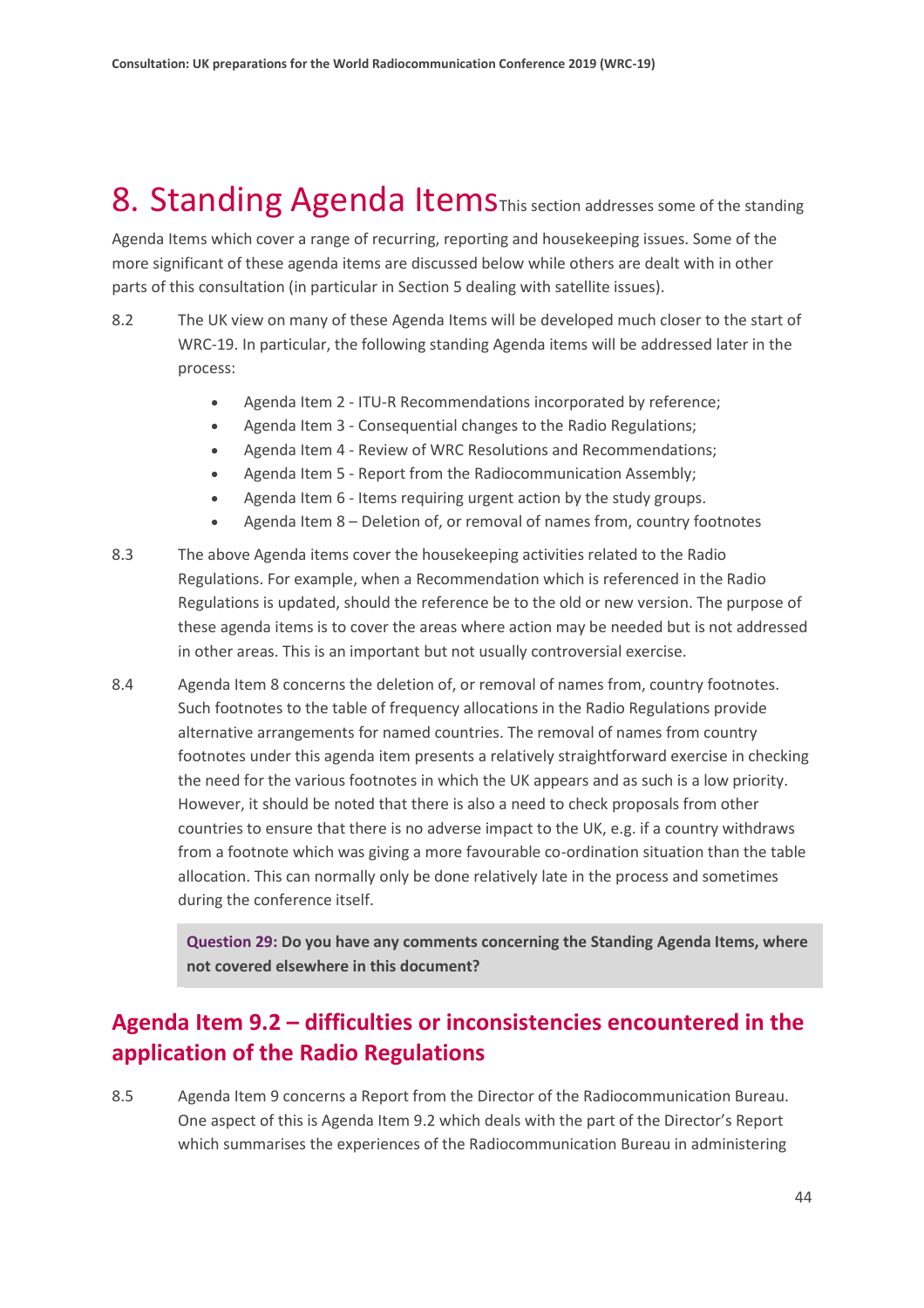the Radio Regulations. This includes any difficulties and inconsistencies encountered in the application of the relevant provisions.

8.6 An initial version of this part of the Director's Report is normally made available shortly before the second session of the Conference Preparatory Meeting (CPM), to be held in early 2019. A final version is then made available between the CPM and the WRC. The Report can cover a very wide range of issues and contains the Bureau's suggestions for how these might be addressed. The Bureau cannot make formal proposals to the WRC, and so any suggestion made in this part of the Report needs to be supported by a proposal from at least one administration in order to be considered by the WRC.

> **Question 30: Are you aware of any specific issues, not covered elsewhere in this document, which are likely to be raised in this part of the Director's Report and of which you think Ofcom should be aware?**

#### **Agenda Item 9.3 - Action in response to Resolution 80**

8.7 Resolution 80, which links certain general provisions of the ITU Constitution and the Preamble with the coordination and notification procedures in the Radio Regulations, can prove highly controversial. However, any such issues are likely to arise later in the preparatory process and possibly only at the Conference itself. There has been little activity on this topic to date in the preparations for WRC-19 and no firm CEPT or UK positions have so far emerged.

> **Question 31: Do you have any comments on Agenda Item 9.3 considering Resolution 80?**

#### **Agenda Item 10 - Future WRC Agenda Items**

- 8.8 Agenda Item 10 is a standing item that prepares the provisional agendas for future WRCs. Given the continuing pressure on the finite spectrum resource and the constant pace of development, discussion around future agendas can be contentious and time consuming. Whilst the focus of this agenda item is on the preparation of the agenda for the next WRC (in this case WRC-23), the agenda item also looks at potential proposals for the conference 8 years ahead.
- 8.9 Discussions within CEPT on this topic started this year and initially only considered the approach for developing European positions. Therefore, no decisions have yet been made, either in the UK or CEPT. The UK will be taking an active role in discussions under this Agenda Item and will expect to work closely with UK industry and other stakeholders, as well as colleagues in CEPT.
- 8.10 Contained in the preliminary agenda for WRC-23 (Resolution 810) are a number of proposals for agenda items, agreed at WRC-15. These proposed agenda items are still up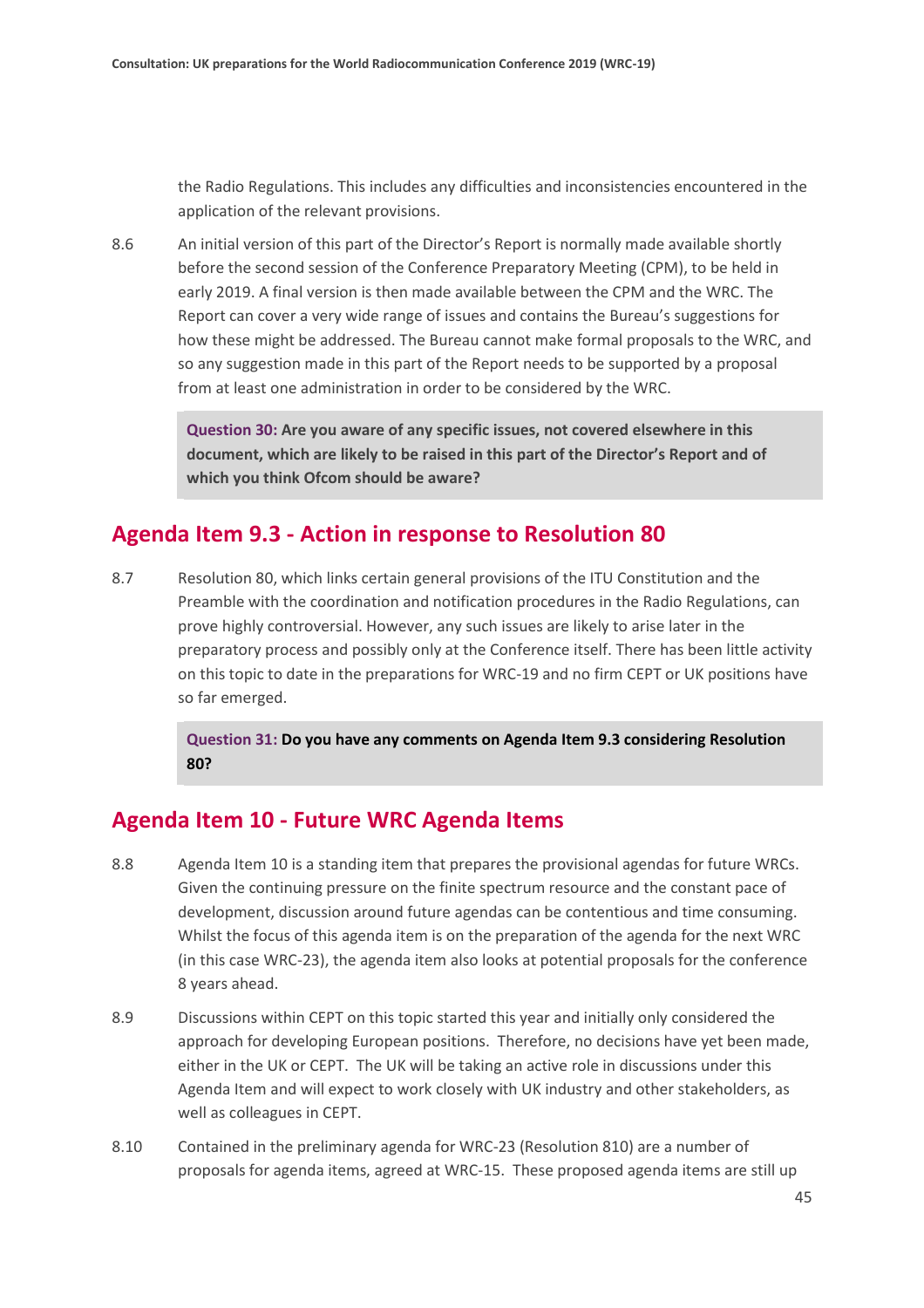for debate and can be removed/amended at WRC-19 so some thought is still needed on their merits.

- 8.11 One preliminary agenda item for WRC-23 is the review of the spectrum used, and needs of, existing services in the 470-960 MHz (UHF) band. This is a high-profile issue which may have implications for the future of DTT free-to-view TV in the UK. The agenda item aims to review the usage of both broadcasting and mobile services in the band. Other preliminary agenda items are contained in the relevant ITU Resolution<sup>25</sup>.
- 8.12 As was noted in the introduction to this document, a WRC amends the Radio Regulations to facilitate global or regional spectrum use for services where it is considered that such harmonisation is necessary. In addition, the Radio Regulations provide for countries to divert from these provisions and to exercise national decisions, where they do not impact other countries use.
- 8.13 Therefore, any changes to the Radio Regulations need to be taken in that context and any proposals for changes, to this treaty level document, should be appropriately justified and demonstrated to be necessary.

**Question 32: What changes to the Radio Regulations have you identified that would benefit from action at a WRC and why? Do you have any proposals regarding UK positions for future WRC agenda items or suggestions for other agenda items, needing changes to the Radio Regulations, that you would wish to see addressed by a future WRC?** 

<sup>25</sup> https://www.itu.int/en/ITU-R/study-groups/rcpm/Pages/wrc-23-preliminary-studies.aspx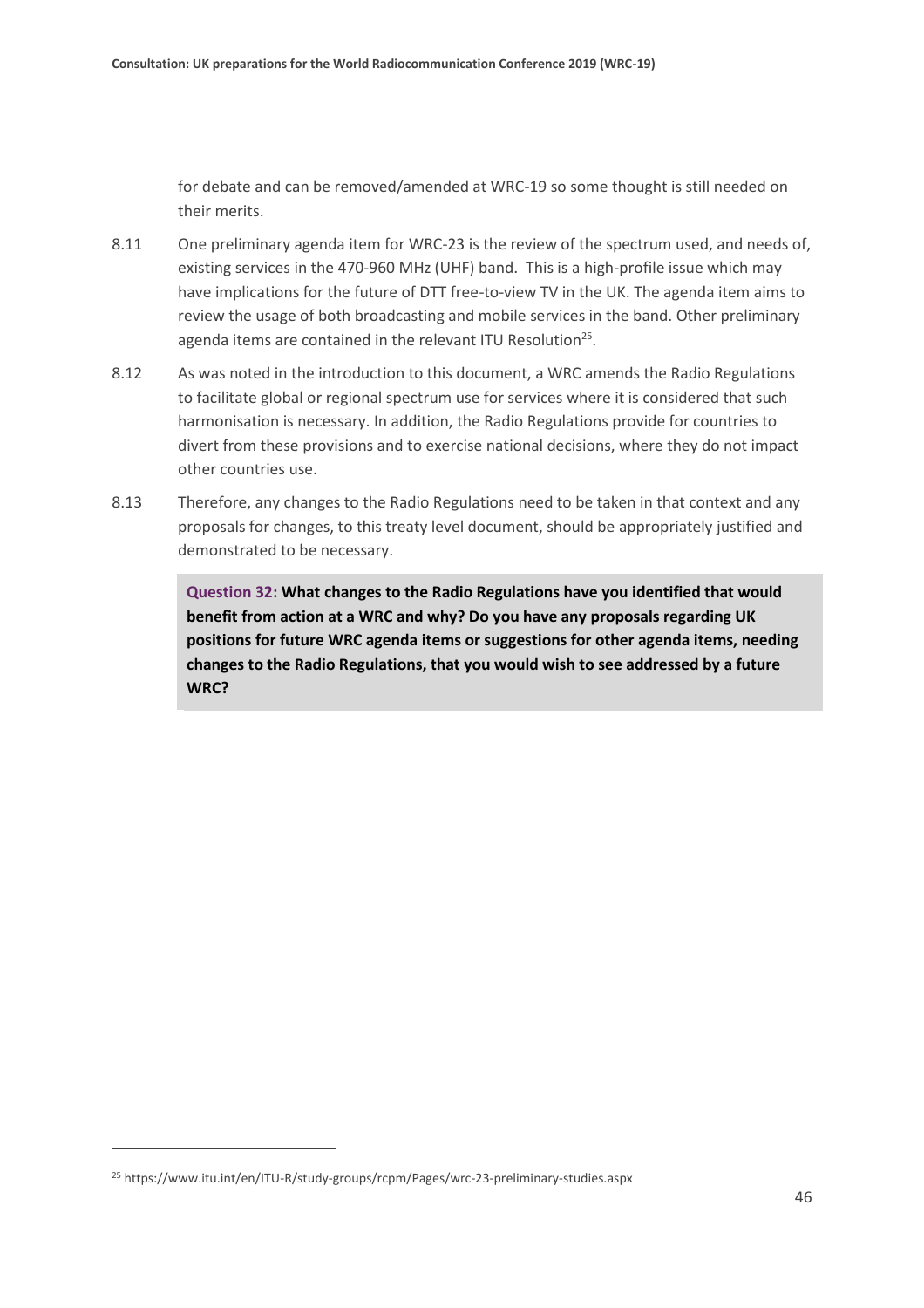## <span id="page-46-0"></span>A1. Responding to this consultation

#### **How to respond**

- A1.1 Ofcom would like to receive views and comments on the issues raised in this document, by 5pm on 13 September 2018.
- A1.2 We strongly prefer to receive responses via the online form at [https://www.ofcom.org.uk/consultations-and-statements/uk-preparations-wrc-19.](https://www.ofcom.org.uk/consultations-and-statements/uk-preparations-wrc-19/) We also provide a cover sheet [\(https://www.ofcom.org.uk/consultations-and](https://www.ofcom.org.uk/consultations-and-statements/consultation-response-coversheet)[statements/consultation-response-coversheet\)](https://www.ofcom.org.uk/consultations-and-statements/consultation-response-coversheet) for responses sent by email or post; please fill this in, as it helps us to maintain your confidentiality, and speeds up our work You do not need to do this if you respond using the online form.
- A1.3 If your response is a large file, or has supporting charts, tables or other data, please email it to [WRC-19@ofcom.org.uk,](mailto:WRC-19@ofcom.org.uk) as an attachment in Microsoft Word format, together with the cover sheet [\(https://www.ofcom.org.uk/consultations-and-statements/consultation](https://www.ofcom.org.uk/consultations-and-statements/consultation-response-coversheet)[response-coversheet\)](https://www.ofcom.org.uk/consultations-and-statements/consultation-response-coversheet). This email address is for this consultation only and will not be valid after 13 September 2018.
- A1.4 Responses may alternatively be posted to the address below, marked with the title of the consultation:

Georgina Cowley Ofcom Riverside House 2A Southwark Bridge Road London SE1 9HA

- A1.5 If you would like to submit your response in an alternative format (e.g. a video or audio file), please contact Georgina Cowley on 020 7981 3000, or email [Georgina.Cowley@ofcom.org.uk](mailto:Georgina.Cowley@ofcom.org.uk)
- A1.6 We do not need a paper copy of your response as well as an electronic version. We will acknowledge receipt if your response is submitted via the online web form, but not otherwise.
- A1.7 You do not have to answer all the questions in the consultation if you do not have a view; a short response on just one point is fine. We also welcome joint responses.
- A1.8 It would be helpful if your response could include direct answers to the questions asked in the consultation document. The questions are listed at Annex 4. It would also help if you could explain why you hold your views, and what you think the effect of Ofcom's proposals would be.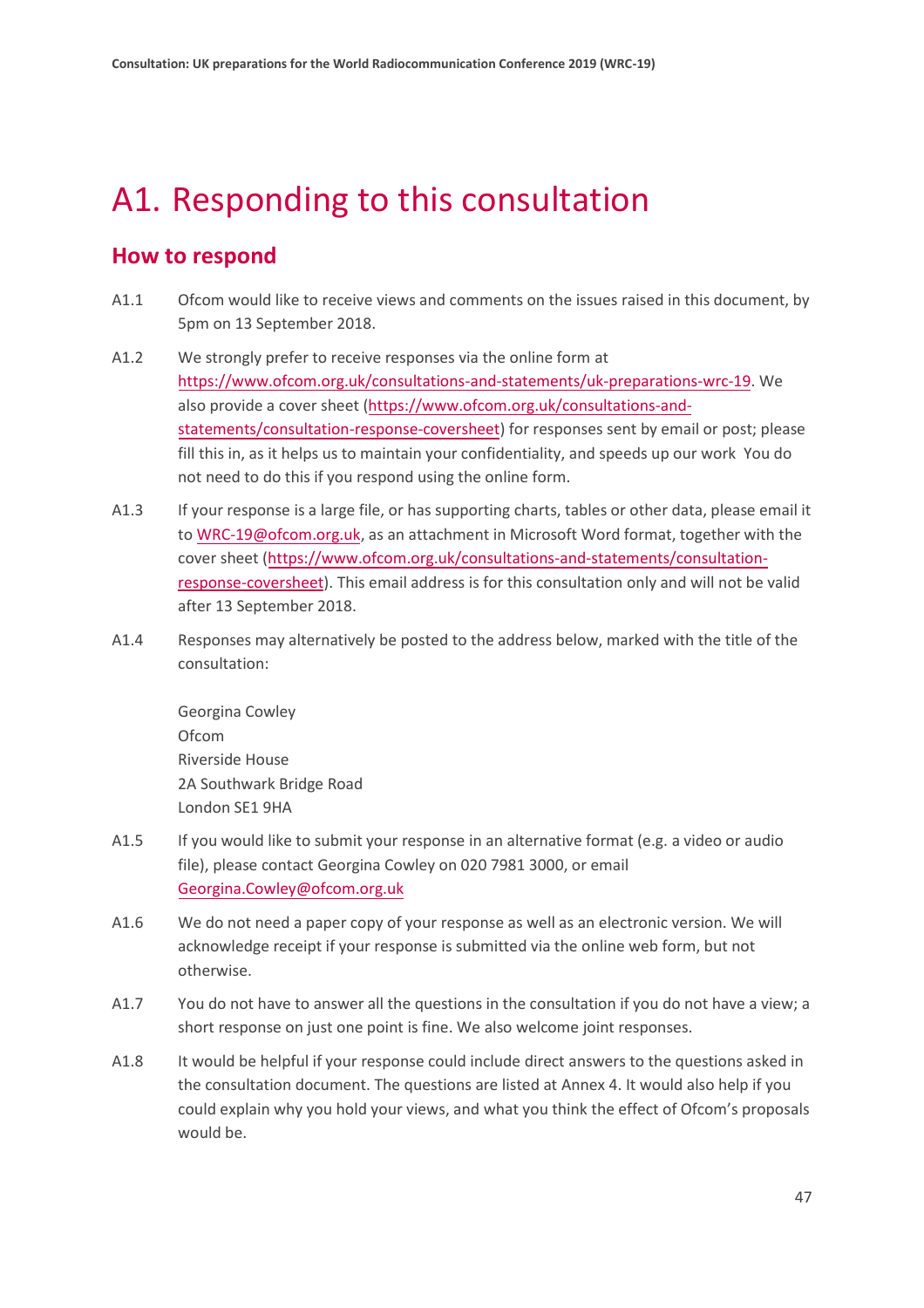A1.9 If you want to discuss the issues and questions raised in this consultation, please contact Stephen Talbot on 020 7891 3000, or by email to [WRC-19@ofcom.org.uk](mailto:WRC-19@ofcom.org.uk)

#### **Confidentiality**

- A1.10 Consultations are more effective if we publish the responses before the consultation period closes. In particular, this can help people and organisations with limited resources or familiarity with the issues to respond in a more informed way. So, in the interests of transparency and good regulatory practice, and because we believe it is important that everyone who is interested in an issue can see other respondents' views, we usually publish all responses on our website, [www.ofcom.org.uk,](http://www.ofcom.org.uk/) as soon as we receive them.
- A1.11 If you think your response should be kept confidential, please specify which part(s) this applies to, and explain why. Please send any confidential sections as a separate annex. If you want your name, address, other contact details or job title to remain confidential, please provide them only in the cover sheet, so that we don't have to edit your response.
- A1.12 If someone asks us to keep part or all of a response confidential, we will treat this request seriously and try to respect it. But sometimes we will need to publish all responses, including those that are marked as confidential, in order to meet legal obligations.
- A1.13 Please also note that copyright and all other intellectual property in responses will be assumed to be licensed to Ofcom to use. Ofcom's intellectual property rights are explained further at [https://www.ofcom.org.uk/about-ofcom/website/terms-of-use.](https://www.ofcom.org.uk/about-ofcom/website/terms-of-use/)

#### **Next steps**

- A1.14 Following this consultation period, Ofcom plans to publish a update of UK positions, taking into account International meetings and their timing.
- A1.15 If you wish, you can register to receive mail updates alerting you to new Ofcom publications; for more details please se[e https://www.ofcom.org.uk/about](https://www.ofcom.org.uk/about-ofcom/latest/email-updates)[ofcom/latest/email-updates](https://www.ofcom.org.uk/about-ofcom/latest/email-updates)

#### **Ofcom's consultation processes**

- A1.16 Ofcom aims to make responding to a consultation as easy as possible. For more information, please see our consultation principles in Annex x.
- A1.17 If you have any comments or suggestions on how we manage our consultations, please email us a[t consult@ofcom.org.uk.](mailto:consult@ofcom.org.uk) We particularly welcome ideas on how Ofcom could more effectively seek the views of groups or individuals, such as small businesses and residential consumers, who are less likely to give their opinions through a formal consultation.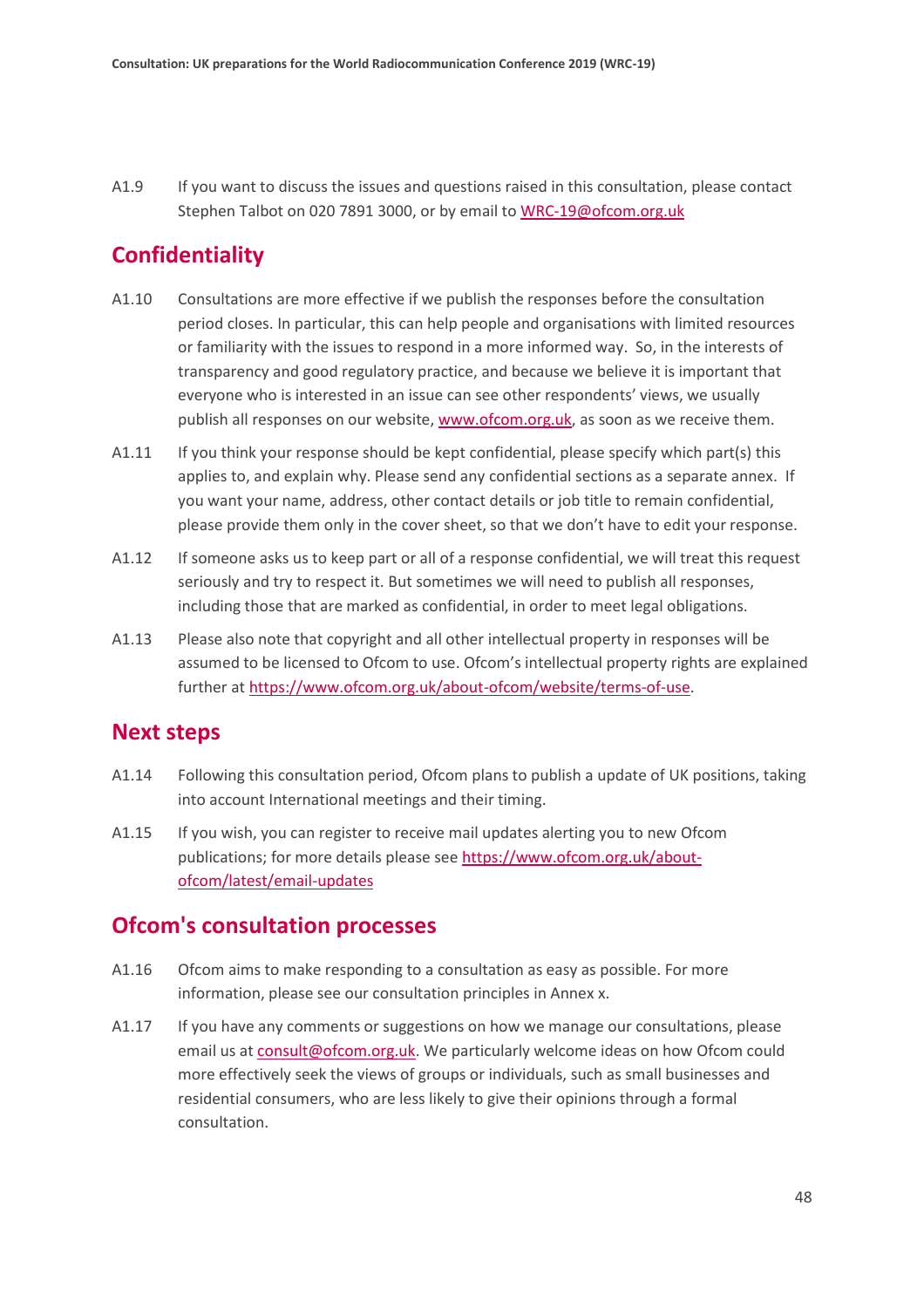A1.18 If you would like to discuss these issues, or Ofcom's consultation processes more generally, please contact Steve Gettings, Ofcom's consultation champion:

Steve Gettings Ofcom Riverside House 2a Southwark Bridge Road London SE1 9HA Email: [corporationsecretary@ofcom.org.uk](mailto:corporationsecretary@ofcom.org.uk)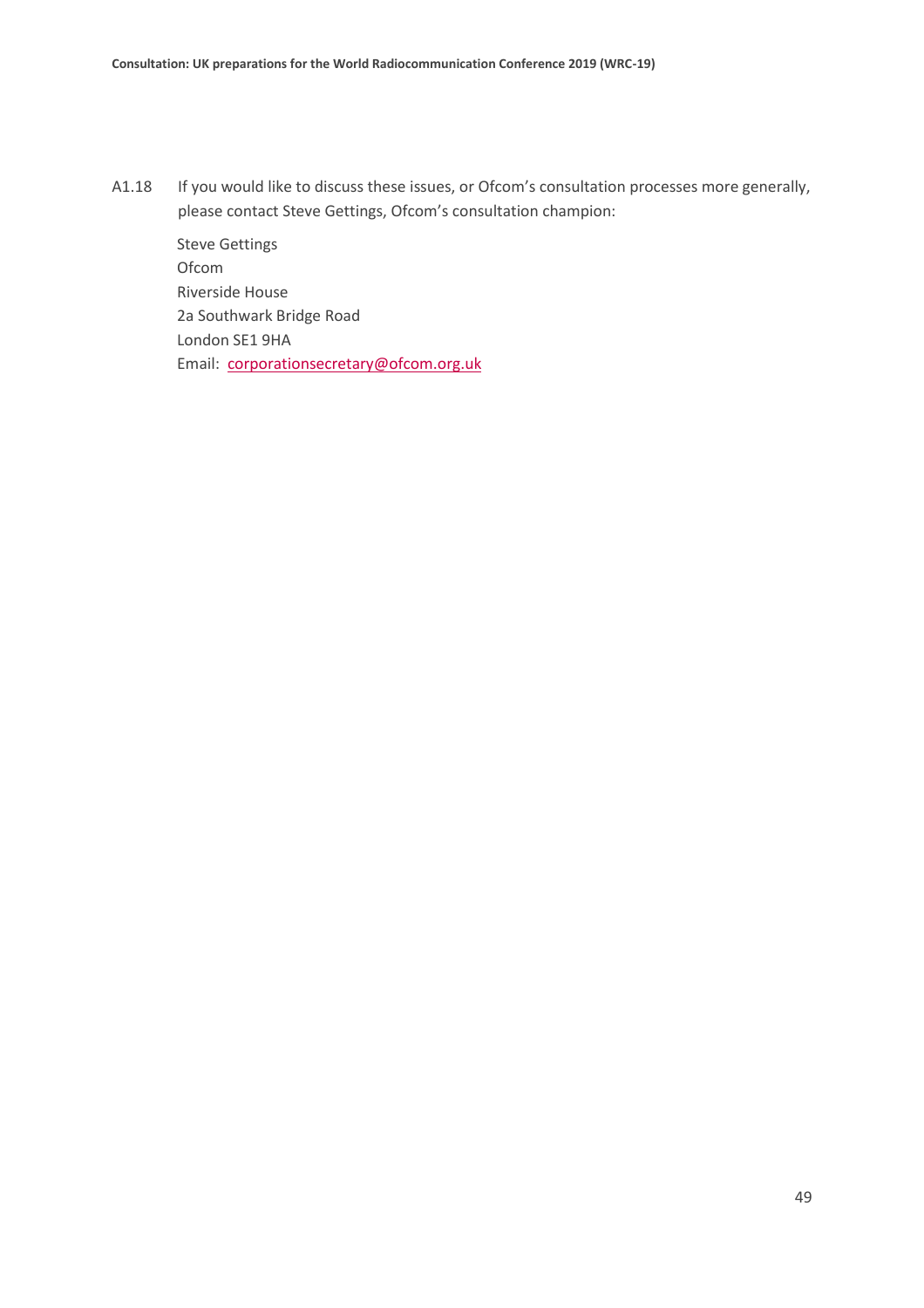## <span id="page-49-0"></span>A2. Ofcom's consultation principles

### **Ofcom has seven principles that it follows for every public written consultation:**

#### **Before the consultation**

A2.1 Wherever possible, we will hold informal talks with people and organisations before announcing a big consultation, to find out whether we are thinking along the right lines. If we do not have enough time to do this, we will hold an open meeting to explain our proposals, shortly after announcing the consultation.

#### **During the consultation**

- A2.2 We will be clear about whom we are consulting, why, on what questions and for how long.
- A2.3 We will make the consultation document as short and simple as possible, with a summary of no more than two pages. We will try to make it as easy as possible for people to give us a written response. If the consultation is complicated, we may provide a short Plain English / Cymraeg Clir guide, to help smaller organisations or individuals who would not otherwise be able to spare the time to share their views.
- A2.4 We will consult for up to ten weeks, depending on the potential impact of our proposals.
- A2.5 A person within Ofcom will be in charge of making sure we follow our own guidelines and aim to reach the largest possible number of people and organisations who may be interested in the outcome of our decisions. Ofcom's Consultation Champion is the main person to contact if you have views on the way we run our consultations.
- A2.6 If we are not able to follow any of these seven principles, we will explain why.

#### **After the consultation**

A2.7 We think it is important that everyone who is interested in an issue can see other people's views, so we usually publish all the responses on our website as soon as we receive them. After the consultation we will make our decisions and publish a statement explaining what we are going to do, and why, showing how respondents' views helped to shape these decisions.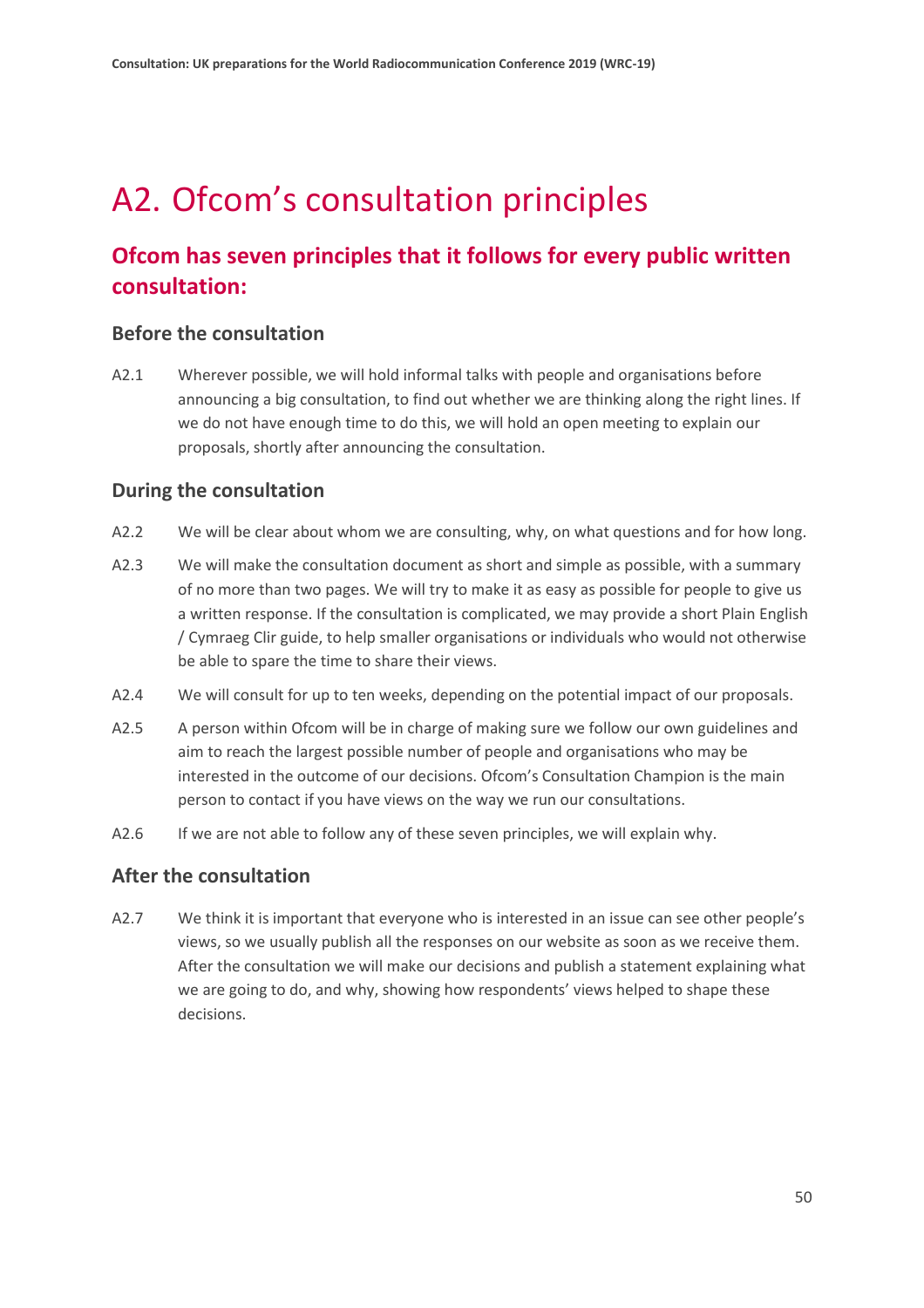## <span id="page-50-0"></span>A3. Consultation coversheet

#### **BASIC DETAILS**

Consultation title: To (Ofcom contact): Name of respondent: Representing (self or organisation/s): Address (if not received by email):

#### **CONFIDENTIALITY**

Please tick below what part of your response you consider is confidential, giving your reasons why

| Nothing                                     |  |
|---------------------------------------------|--|
| Name/contact details/job title              |  |
| Whole response                              |  |
| Organisation                                |  |
| Part of the response                        |  |
| If there is no separate annex, which parts? |  |

If you want part of your response, your name or your organisation not to be published, can Ofcom still publish a reference to the contents of your response (including, for any confidential parts, a general summary that does not disclose the specific information or enable you to be identified)?

#### **DECLARATION**

I confirm that the correspondence supplied with this cover sheet is a formal consultation response that Ofcom can publish. However, in supplying this response, I understand that Ofcom may need to publish all responses, including those which are marked as confidential, in order to meet legal obligations. If I have sent my response by email, Ofcom can disregard any standard e-mail text about not disclosing email contents and attachments.

Ofcom seeks to publish responses on receipt. If your response is non-confidential (in whole or in part), and you would prefer us to publish your response only once the consultation has ended, please tick here.

Name Signed (if hard copy)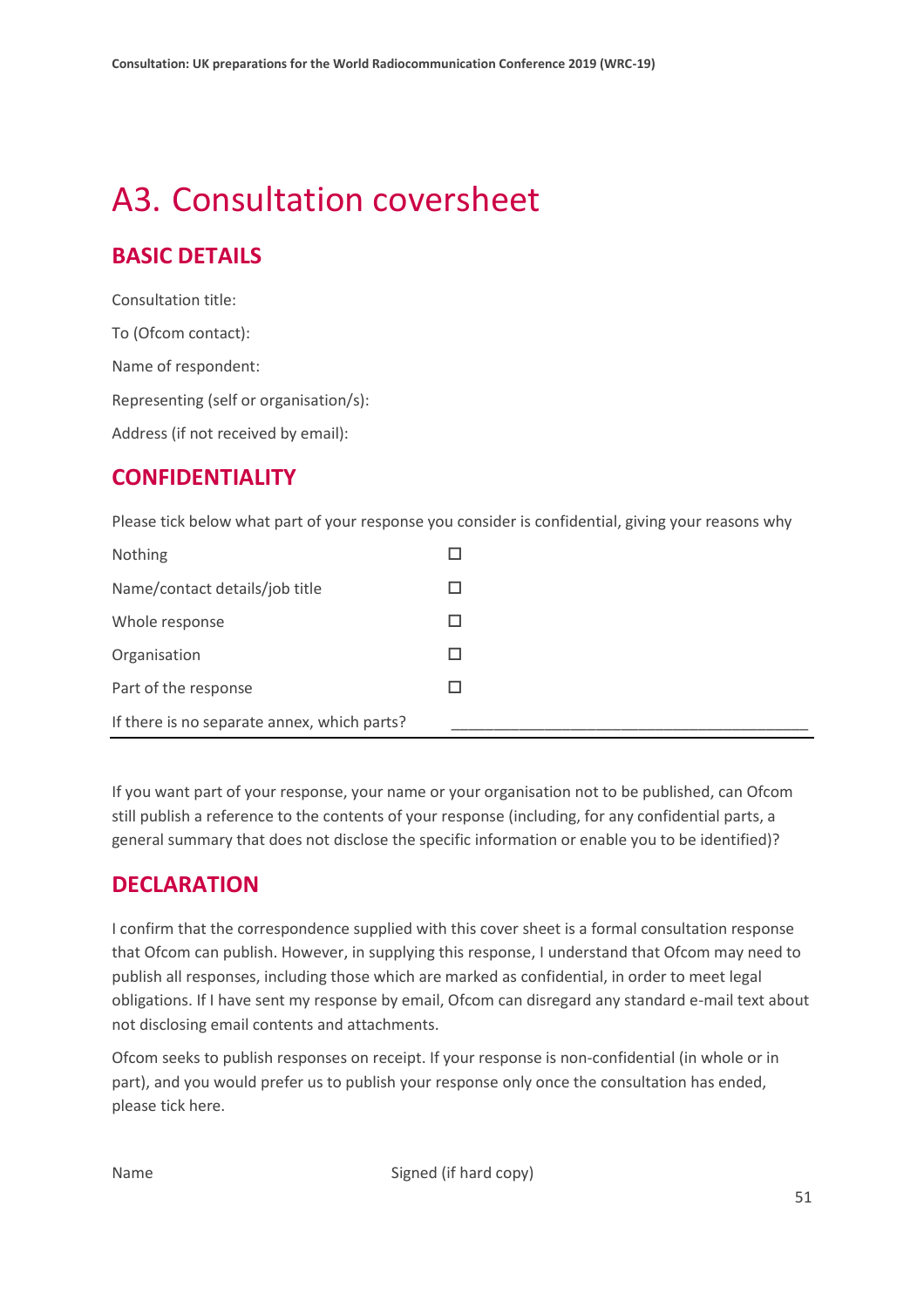## <span id="page-51-0"></span>A4. Consultation questions

#### **UK preparations for the World Radiocommunication Conference 2019 (WRC-19)**

**Question 1: Do you agree with the prioritisation of the agenda items, as shown in Annex 5, and if not why?**

**Question 2: Ofcom is supporting the following three priority bands for IMT identification in the RRs:**

**24.25 – 27.5 GHz**

**40.5-43.5 GHz (as part of a wider global 37-43.5 GHz tuning range)**

**66 – 71 GHz**

**If you don't agree with any of these bands, or think we should be promoting other bands, please provide justification for your views.**

**Question 3: What are your views on the suitability of the currently identified bands for HAPs and do you think there is a requirement for additional spectrum? Recognising that we support 26 GHz as a global band for IMT under agenda item 1.13, what are your views on the bands currently under study for HAPs, both globally and in ITU-R Regions?**

**Question 4: What are your views on the bands within scope of Agenda Item 1.16 and their suitability for Wi-Fi and Wi-Fi like services? Do you agree that Ofcom should support the CEPT position of No Change? If not, please provide evidence to support your view.**

**Question 5: Do you agree that UK support the inclusion of the updated Recommendation M.1849-1 ("Technical and operational aspects of ground-based meteorological radars") in footnote No.5450A? What are your views on the requirement to include a reference to ITU-R Recommendation ITU R M.1638 1 in footnotes No.5447A and 5.450A and the potential impact upon Wi-Fi (and similar technologies)?**

**Question 6: Do you agree that UK support a position of not making changes to the Radio Regulations to reference specific bands for M2M/IoT usage?**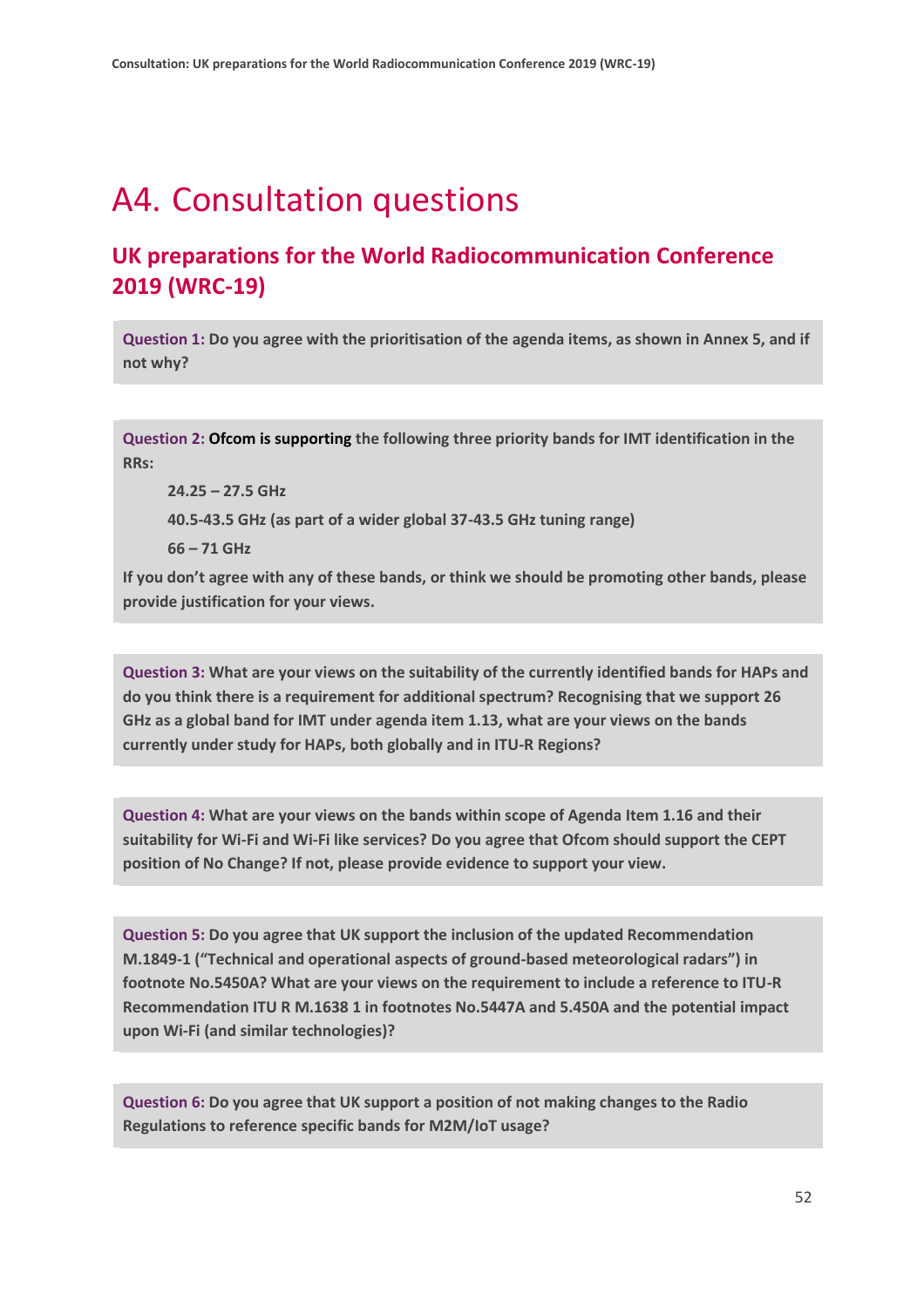**Question 7: What are your views on the potential removal of the limitations listed above?**

**Question 8: What are your views on the approach we are proposing to take in respect of ESIMs and are there any additional factors that you think we should take into account?**

**Question 9: What are your views on the establishment of regulatory provisions, in Article 22, that cover non-GSO operation between 37.5 and 51.4 GHz?**

**Question 10: What are your views on the various issues under consideration under Agenda Item 7, particularly in respect of the bringing into use of non-geostationary satellite networks (i.e. Issue A)?**

**Question 11: What are your views on Agenda Item 9.1.1?**

**Question 12: What are your views on the potential establishment of satellite pfd limits, in the 1 452 – 1 492 MHz band, to protect terrestrial use?**

**Question 13: Do you have any views on the bands being studied and are there any other considerations which you think should be taken into account? What are your views on the appropriateness of the current emission limits in the band 3 700 – 4 200 MHz?**

**Question 14: Do you agree that no changes to the RRs are required, under Agenda Item 9.1.7, and that managing the unauthorised operation of earth station terminals (deployed within its territory) should be addressed by the national administration concerned?**

**Question 15: What are your views on the need for additional fixed satellite service allocations in the band 51.4 – 52.4 GHz?**

**Question 16: What are your views on Agenda Item 1.8, particularly the need to enhance maritime safety, set against the need to respect the international spectrum allocations and the protection of passive services in adjacent bands?**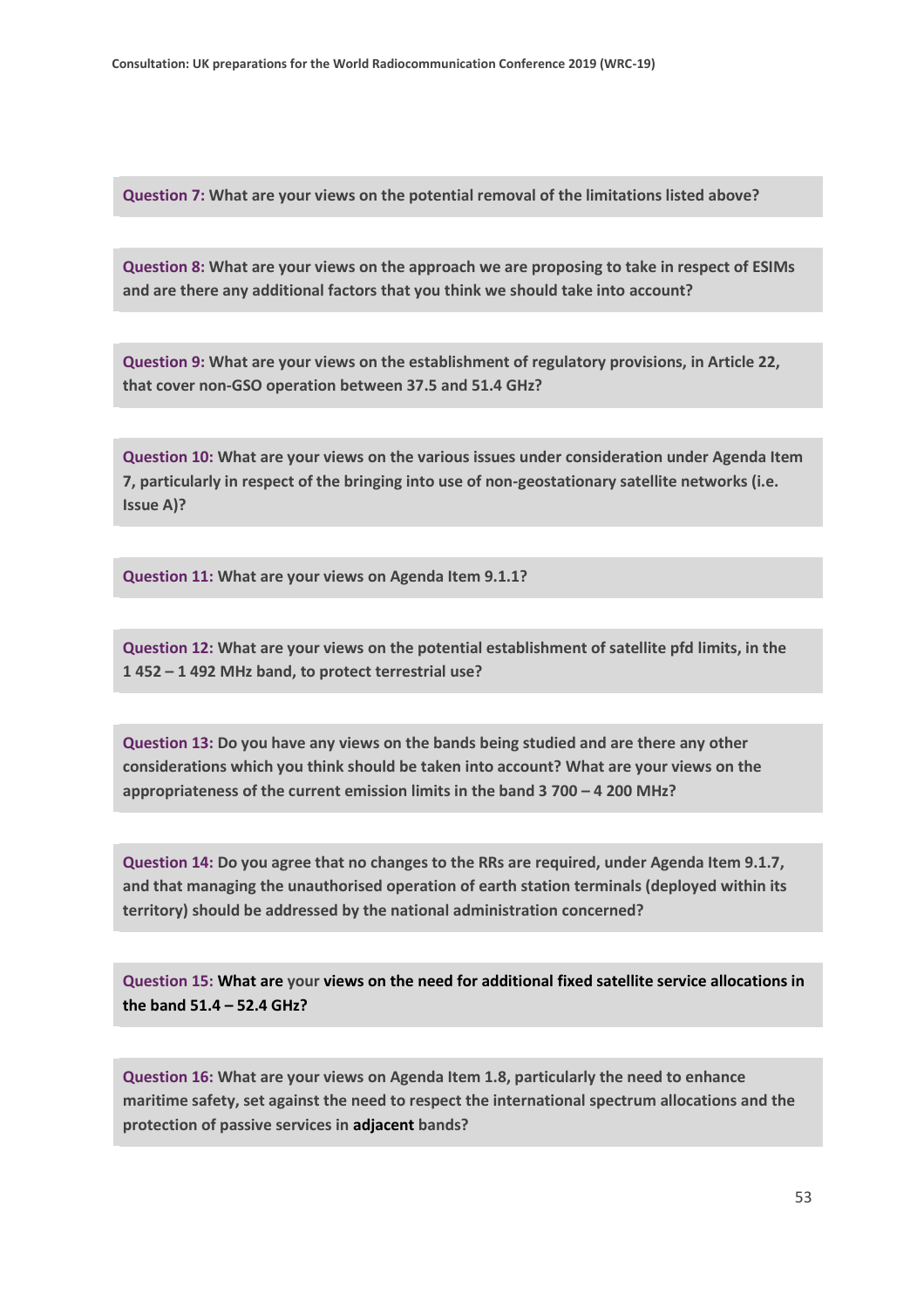**Question 17: What are your views on Agenda Item 1.9.1, particularly the need to respect the current integrity of the AIS?**

**Question 18: What are your views on Agenda Item 1.9.2, particularly the need to take into account current national users in the bands defined by RR Appendix 18?**

**Question 19: What are your views on Agenda Item 1.10 and do you think that any changes to the Radio Regulations may be necessary?**

**Question 20: What are you views on Agenda Item 1.11, and do you agree that no specific identification for rail communications is required in the Radio Regulations?**

**Question 21: What are you views on Agenda Item 1.12 and do you agree that there is no requirement for specific identification to ITS in the Radio Regulations?**

**Question 22: What are you views on Agenda Item 9.1.4 concerning radiocommunications for sub-orbital vehicles?**

**Question 23: What are your views on Agenda Item 1.1, recognising that licensed amateur operators in the UK already have access to parts of the 50 – 54 MHz band?**

**Question 24: What are your views on Agenda Item 1.2 concerning power limits for MetSat, Mobile Satellite and EESS, and the linkage to agenda item 1.7?**

**Question 25: What are your views on Agenda Item 1.3, particularly on any limits required to protect terrestrial use?**

**Question 26: What are your views on Agenda Item 1.7 considering spectrum needs for short duration satellites, noting also the potential linkages to Agenda Item 1.2?**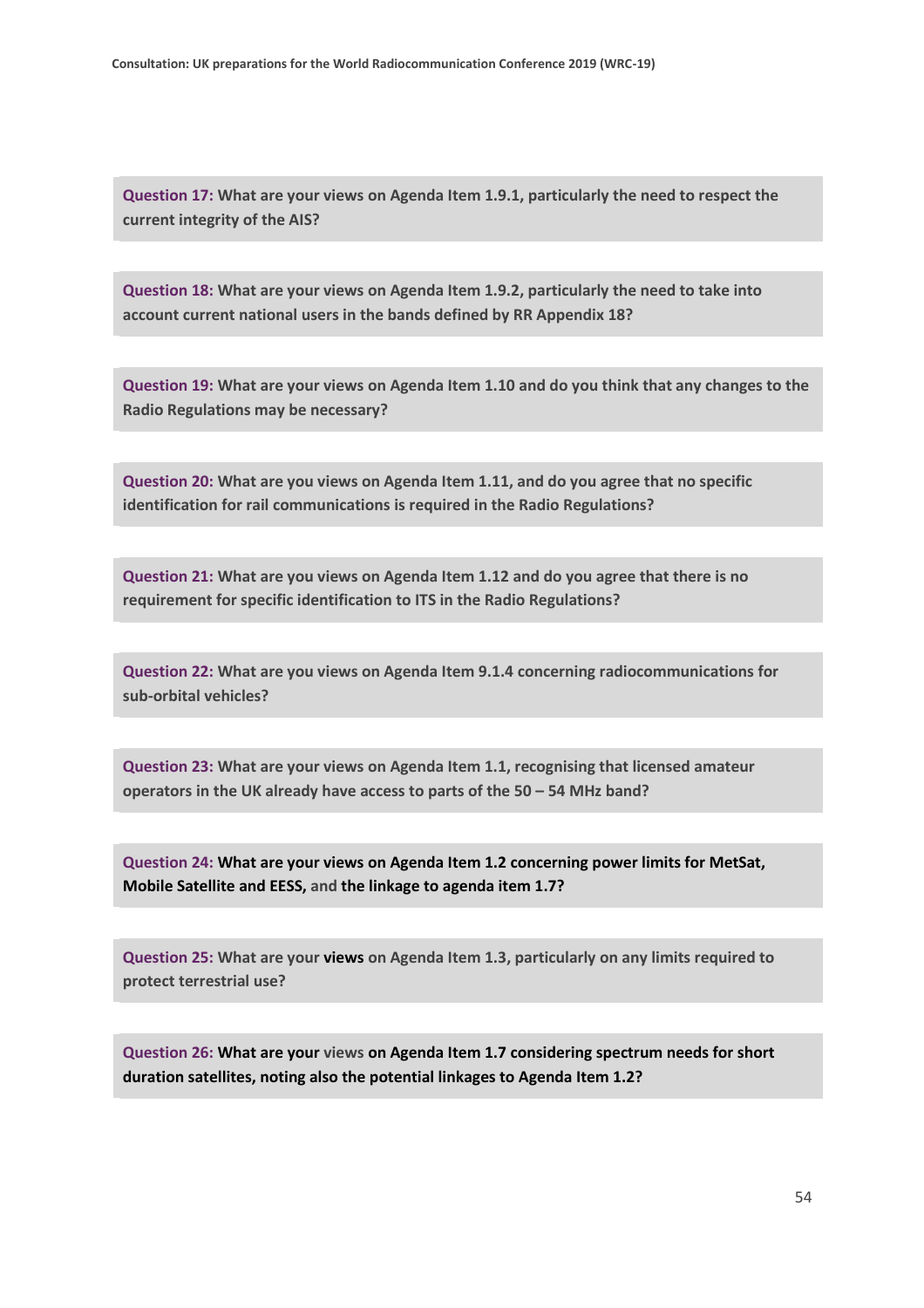**Question 27: What are your views on Agenda Item 1.15, particularly on the protection needs of passive services?**

**Question 28: What are your views on Agenda Item 9.1.6, particularly on the categorisation of WPT and whether WRC action is required?**

**Question 29: Do you have any comments concerning the Standing Agenda Items, where not covered elsewhere in this document?**

**Question 30: Are you aware of any specific issues, not covered elsewhere in this document, which are likely to be raised in this part of the Director's Report and of which you think Ofcom should be aware?**

**Question 31: Do you have any comments on Agenda Item 9.3 considering Resolution 80?**

**Question 32: What changes to the Radio Regulations have you identified that would benefit from action at a WRC and why? Do you have any proposals regarding UK positions for future WRC agenda items or suggestions for other agenda items, needing changes to the Radio Regulations, that you would wish to see addressed by a future WRC?**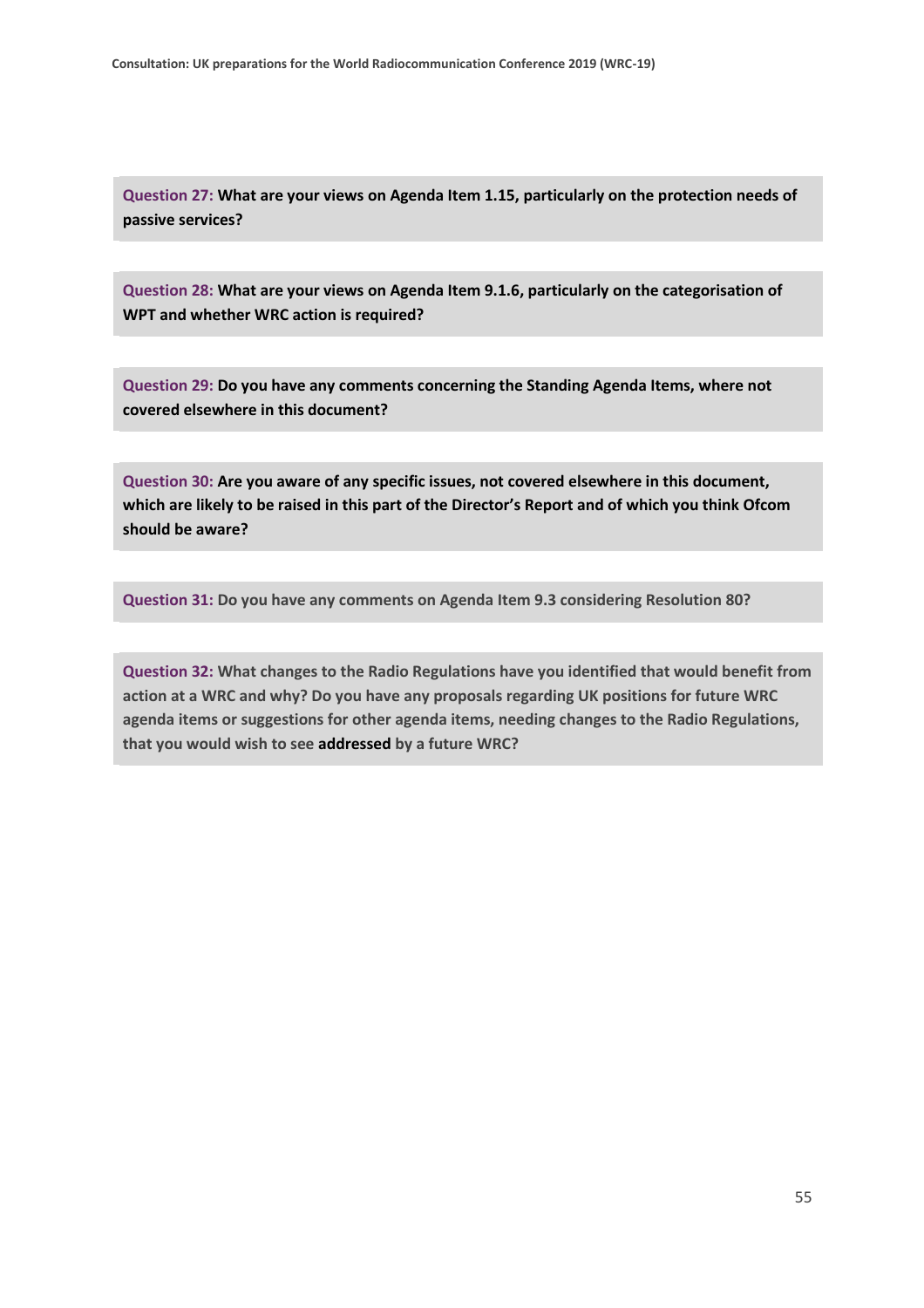# <span id="page-55-0"></span>A5. Agenda of WRC-19

A5.1 The full Agenda for WRC-19 is shown below. In addition, we have indicated in the final column the current priority that we have assigned to each Agenda Item. A description of how the priorities have been assessed by Ofcom. The definitions of high, medium and low, are given in Section 3.6.

| <b>WRC-19</b><br><b>Agenda Item</b> | <b>Title</b>                                                                                                                                                                                                                                                                                                                                                                                                                                                                      | <b>Current UK</b><br>priority |
|-------------------------------------|-----------------------------------------------------------------------------------------------------------------------------------------------------------------------------------------------------------------------------------------------------------------------------------------------------------------------------------------------------------------------------------------------------------------------------------------------------------------------------------|-------------------------------|
| $\mathbf{1}$                        | on the basis of proposals from administrations, taking account of the results of WRC 15<br>and the Report of the Conference Preparatory Meeting, and with due regard to the<br>requirements of existing and future services in the frequency bands under consideration,<br>to consider and take appropriate action in respect of the following items:                                                                                                                             | N/A                           |
| 1.1                                 | to consider an allocation of the frequency band 50-54 MHz to the amateur service in<br>Region 1, in accordance with Resolution 658 (WRC-15);                                                                                                                                                                                                                                                                                                                                      | Low                           |
| 1.2                                 | to consider in-band power limits for earth stations operating in the mobile-satellite<br>service, meteorological-satellite service and Earth exploration-satellite service in the<br>frequency bands 401-403 MHz and 399.9-400.05 MHz, in accordance with Resolution 765<br>(WRC-15);                                                                                                                                                                                             | Medium                        |
| 1.3                                 | to consider possible upgrading of the secondary allocation to the meteorological-satellite<br>service (space-to-Earth) to primary status and a possible primary allocation to the Earth<br>exploration-satellite service (space-to-Earth) in the frequency band 460-470 MHz, in<br>accordance with Resolution 766 (WRC-15);                                                                                                                                                       | <b>Medium</b>                 |
| 1.4                                 | to consider the results of studies in accordance with Resolution 557 (WRC-15), and<br>review, and revise if necessary, the limitations mentioned in Annex 7 to Appendix 30<br><b>(Rev. WRC-15)</b> , while ensuring the protection of, and without imposing additional<br>constraints on, assignments in the Plan and the List and the future development of the<br>broadcasting-satellite service within the Plan, and existing and planned fixed-satellite<br>service networks; | Low                           |
| 1.5                                 | to consider the use of the frequency bands 17.7-19.7 GHz (space-to-Earth) and 27.5-29.5<br>GHz (Earth-to-space) by earth stations in motion communicating with geostationary space<br>stations in the fixed-satellite service and take appropriate action, in accordance with<br>Resolution 158 (WRC-15);                                                                                                                                                                         | High                          |
| 1.6                                 | to consider the development of a regulatory framework for non-GSO FSS satellite systems<br>that may operate in the frequency bands 37.5-39.5 GHz (space-to-Earth), 39.5 42.5 GHz<br>(space-to-Earth), 47.2-50.2 GHz (Earth-to-space) and 50.4-51.4 GHz (Earth-to-space), in<br>accordance with Resolution 159 (WRC-15);                                                                                                                                                           | Low                           |
| 1.7                                 | to study the spectrum needs for telemetry, tracking and command in the space operation<br>service for non-GSO satellites with short duration missions, to assess the suitability of<br>existing allocations to the space operation service and, if necessary, to consider new<br>allocations, in accordance with Resolution 659 (WRC-15);                                                                                                                                         | High                          |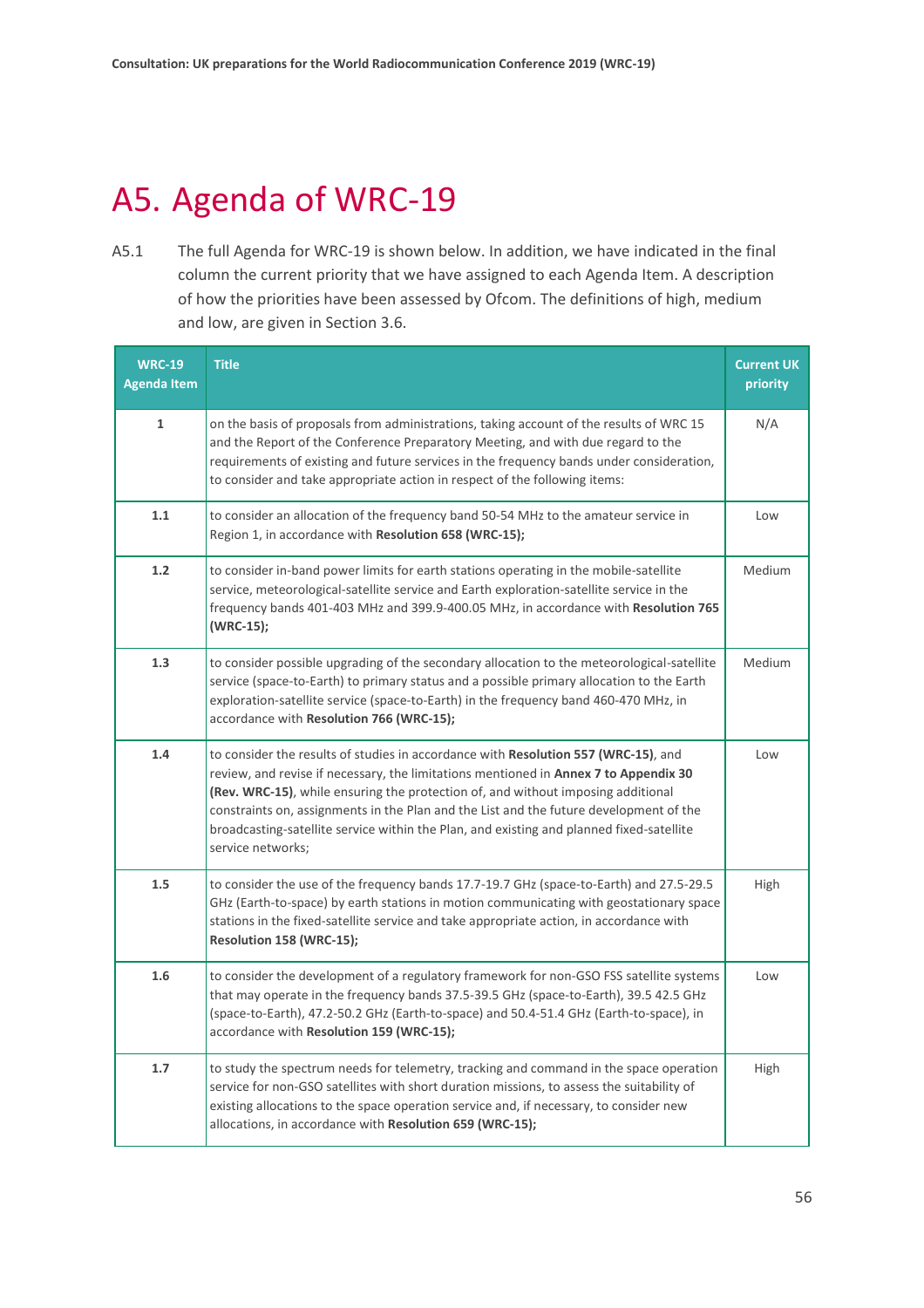| 1.8            | to consider possible regulatory actions to support Global Maritime Distress Safety<br>Systems (GMDSS) modernization and to support the introduction of additional satellite<br>systems into the GMDSS, in accordance with Resolution 359 (Rev.WRC-15);                                                                                                                                                                                                                                                                                                                                                                                                                                                                                        | Medium |
|----------------|-----------------------------------------------------------------------------------------------------------------------------------------------------------------------------------------------------------------------------------------------------------------------------------------------------------------------------------------------------------------------------------------------------------------------------------------------------------------------------------------------------------------------------------------------------------------------------------------------------------------------------------------------------------------------------------------------------------------------------------------------|--------|
| 1.9/1.9.1      | to consider, based on the results of ITU-R studies: regulatory actions within the frequency<br>band 156-162.05 MHz for autonomous maritime radio devices to protect the GMDSS and<br>automatic identifications system (AIS), in accordance with Resolution 362 (WRC-15);                                                                                                                                                                                                                                                                                                                                                                                                                                                                      | Low    |
| 1.9/1.9.2      | to consider, based on the results of ITU-R studies: modifications of the Radio Regulations,<br>including new spectrum allocations to the maritime mobile-satellite service<br>(Earth-to-space and space-to-Earth), preferably within the frequency bands 156.0125-<br>157.4375 MHz and 160.6125-162.0375 MHz of Appendix 18, to enable a new VHF data<br>exchange system (VDES) satellite component, while ensuring that this component will not<br>degrade the current terrestrial VDES components, applications specific messages (ASM)<br>and AIS operations and not impose any additional constraints on existing services in these<br>and adjacent frequency bands as stated in recognizing d) and e) of Resolution 360<br>(Rev.WRC-15); | Low    |
| 1.10           | to consider spectrum needs and regulatory provisions for the introduction and use of the<br>Global Aeronautical Distress and Safety System (GADSS), in accordance with Resolution<br>426 (WRC-15);                                                                                                                                                                                                                                                                                                                                                                                                                                                                                                                                            | Medium |
| 1.11           | to take necessary actions, as appropriate, to facilitate global or regional harmonized<br>frequency bands to support railway radiocommunication systems between train and<br>trackside within existing mobile service allocations, in accordance with Resolution 236<br>(WRC-15);                                                                                                                                                                                                                                                                                                                                                                                                                                                             | Medium |
| 1.12           | to consider possible global or regional harmonized frequency bands, to the maximum<br>extent possible, for the implementation of evolving Intelligent Transport Systems (ITS)<br>under existing mobile-service allocations, in accordance with Resolution 237 (WRC-15)                                                                                                                                                                                                                                                                                                                                                                                                                                                                        | Medium |
| 1.13           | to consider identification of frequency bands for the future development of International<br>Mobile Telecommunications (IMT), including possible additional allocations to the mobile<br>service on a primary basis, in accordance with Resolution 238 (WRC-15);                                                                                                                                                                                                                                                                                                                                                                                                                                                                              | High   |
| 1.14           | to consider, on the basis of ITU R studies in accordance with Resolution 160 (WRC-15),<br>appropriate regulatory actions for high-altitude platform stations (HAPS), within existing<br>fixed-service allocations;                                                                                                                                                                                                                                                                                                                                                                                                                                                                                                                            | Medium |
| 1.15           | to consider identification of frequency bands for use by administrations for the land-<br>mobile and fixed services applications operating in the frequency range 275 450 GHz, in<br>accordance with Resolution 767 (WRC-15);                                                                                                                                                                                                                                                                                                                                                                                                                                                                                                                 | Low    |
| 1.16           | to consider issues related to wireless access systems, including radio local area networks<br>(WAS/RLAN), in the frequency bands between 5 150 MHz and 5 925 MHz, and take the<br>appropriate regulatory actions, including additional spectrum allocations to the mobile<br>service, in accordance with Resolution 239 (WRC-15);                                                                                                                                                                                                                                                                                                                                                                                                             | Medium |
| $\overline{2}$ | to examine the revised ITU R Recommendations incorporated by reference in the Radio<br>Regulations communicated by the Radiocommunication Assembly, in accordance with<br>Resolution 28 (Rev.WRC-15), and to decide whether or not to update the corresponding<br>references in the Radio Regulations, in accordance with the principles contained in Annex<br>1 to Resolution 27 (Rev.WRC-12);                                                                                                                                                                                                                                                                                                                                               | Low    |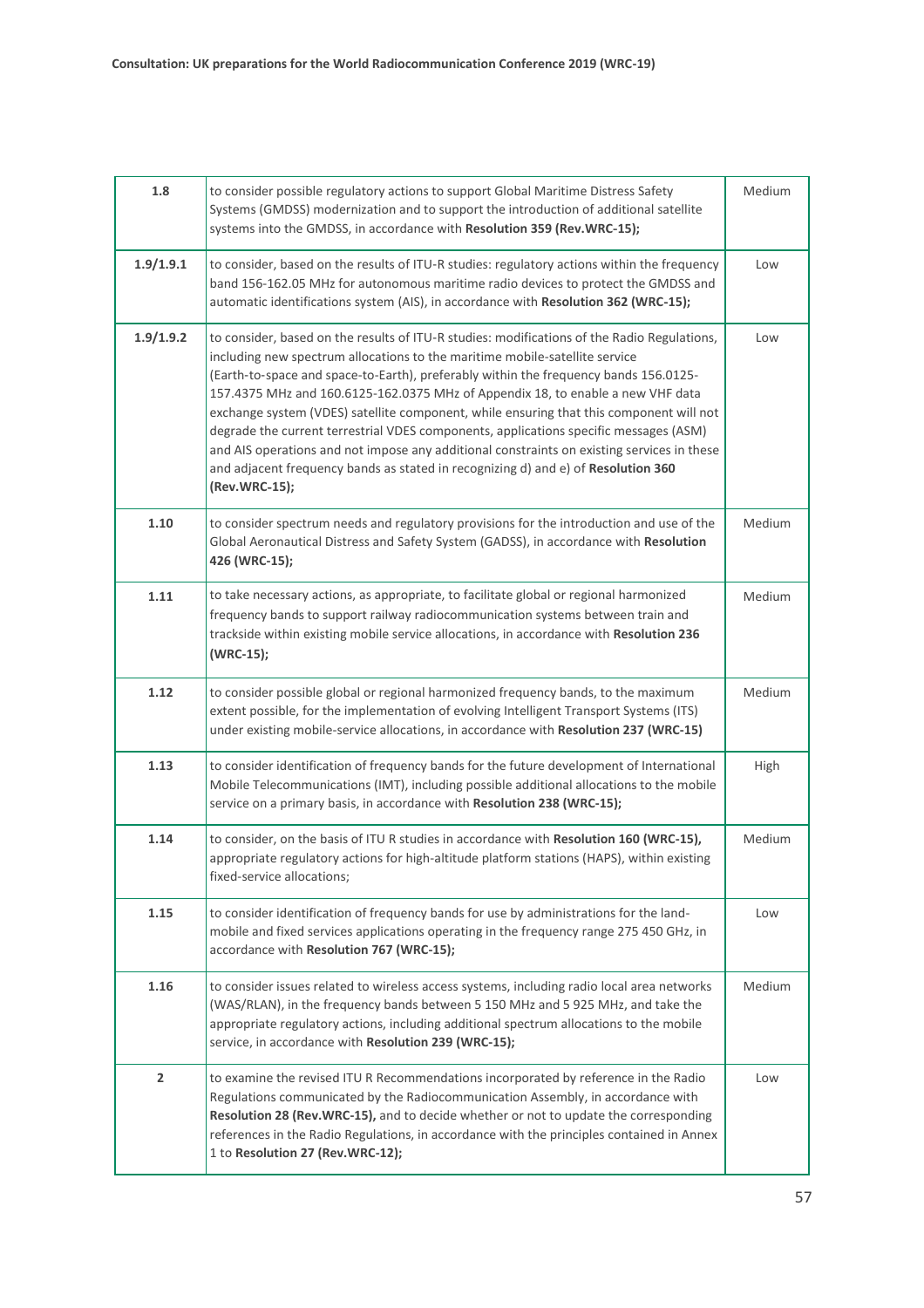| 3              | to consider such consequential changes and amendments to the Radio Regulations as<br>may be necessitated by the decisions of the conference;                                                                                                                                                                                                                                                                                                                                                             |                                                                                                                                                                                                                                                                                                      |               |
|----------------|----------------------------------------------------------------------------------------------------------------------------------------------------------------------------------------------------------------------------------------------------------------------------------------------------------------------------------------------------------------------------------------------------------------------------------------------------------------------------------------------------------|------------------------------------------------------------------------------------------------------------------------------------------------------------------------------------------------------------------------------------------------------------------------------------------------------|---------------|
| 4              | in accordance with Resolution 95 (Rev.WRC-07), to review the resolutions and<br>recommendations of previous conferences with a view to their possible revision,<br>replacement or abrogation;                                                                                                                                                                                                                                                                                                            |                                                                                                                                                                                                                                                                                                      |               |
| 5              |                                                                                                                                                                                                                                                                                                                                                                                                                                                                                                          | to review, and take appropriate action on, the Report from the Radiocommunication<br>Assembly submitted in accordance with Nos. 135 and 136 of the Convention;                                                                                                                                       | Low           |
| 6              |                                                                                                                                                                                                                                                                                                                                                                                                                                                                                                          | to identify those items requiring urgent action by the radiocommunication study groups<br>in preparation for the next world radiocommunication conference                                                                                                                                            | Low           |
| $\overline{7}$ | to consider possible changes, and other options, in response to Resolution 86 (Rev.<br>Marrakesh, 2002) of the Plenipotentiary Conference, an advance publication,<br>coordination, notification and recording procedures for frequency assignments pertaining<br>to satellite networks, in accordance with Resolution 86 (Rev.WRC-07), in order to<br>facilitate rational, efficient and economical use of radio frequencies and any associated<br>orbits, including the geostationary satellite orbit; |                                                                                                                                                                                                                                                                                                      |               |
| 8              | to consider and take appropriate action on requests from administrations to delete their<br>country footnotes or to have their country name deleted from footnotes, if no longer<br>required, taking into account Resolution 26 (Rev.WRC-07);                                                                                                                                                                                                                                                            |                                                                                                                                                                                                                                                                                                      | Low           |
| 9              |                                                                                                                                                                                                                                                                                                                                                                                                                                                                                                          | to consider and approve the Report of the Director of the Radiocommunication Bureau, in<br>accordance with Article 7 of the Convention:                                                                                                                                                              |               |
|                | 9.1                                                                                                                                                                                                                                                                                                                                                                                                                                                                                                      | on the activities of the Radiocommunication Sector since WRC-15;                                                                                                                                                                                                                                     |               |
|                | 9.1.1                                                                                                                                                                                                                                                                                                                                                                                                                                                                                                    | Resolution 212 (Rev.WRC-15) Implementation of International Mobile<br>Telecommunications in the frequency bands 1 885-2 025 MHz and 2 110-2 200<br>MHz;                                                                                                                                              | Low           |
|                | 9.1.2                                                                                                                                                                                                                                                                                                                                                                                                                                                                                                    | Resolution 761 (WRC-15) Compatibility of International Mobile<br>Telecommunications and broadcasting-satellite service (sound) in the frequency<br>band 1 452-1 492 MHz in Regions 1 and 3;                                                                                                          | <b>Medium</b> |
|                | 9.1.3                                                                                                                                                                                                                                                                                                                                                                                                                                                                                                    | <b>Resolution 157 (WRC-15)</b> Study of technical and operational issues and<br>regulatory provisions for new non-geostationary-satellite orbit systems in the 3<br>700-4 200 MHz, 4 500-4 800 MHz, 5 925-6 425 MHz and 6 725-7 025 MHz<br>frequency bands allocated to the fixed-satellite service; | Low           |
|                | 9.1.4                                                                                                                                                                                                                                                                                                                                                                                                                                                                                                    | Resolution 763 (WRC-15) Stations on board sub-orbital vehicles;                                                                                                                                                                                                                                      | Medium        |
|                | 9.1.5                                                                                                                                                                                                                                                                                                                                                                                                                                                                                                    | Resolution 764 (WRC-15) Consideration of the technical and regulatory impacts<br>of referencing Recommendations ITU R M.1638-1 and ITU R M.1849-1 in Nos.<br>5.447F and 5.450A of the Radio Regulations;                                                                                             | Medium        |
|                | 9.1.6                                                                                                                                                                                                                                                                                                                                                                                                                                                                                                    | Resolution 958 (WRC-15) Urgent studies required in preparation for WRC-19 -<br>Studies concerning Wireless Power Transmission (WPT) for electric vehicles;                                                                                                                                           | Medium        |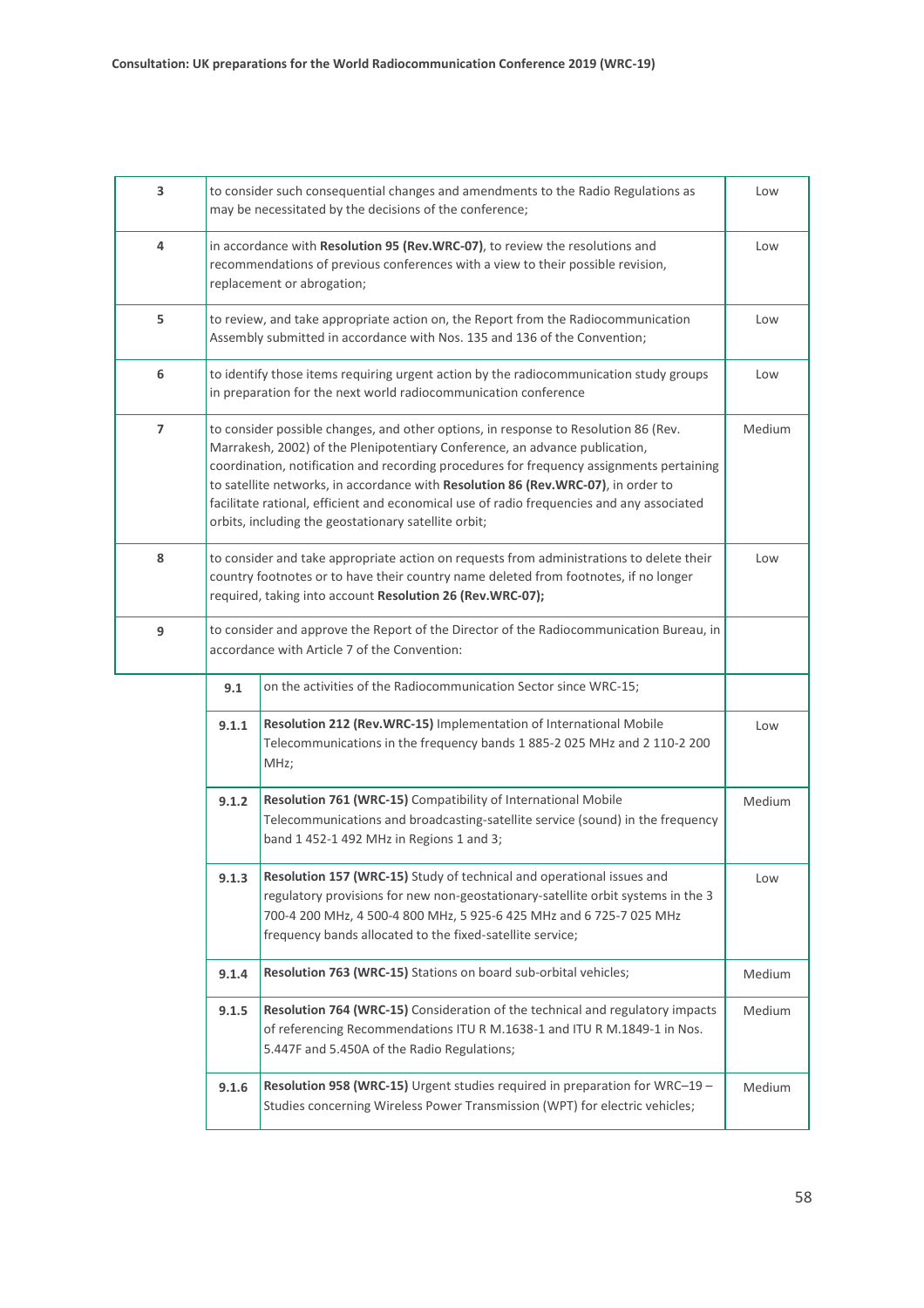|    | 9.1.7                                                                                                                                                                                                                                                                           | Resolution 958 (WRC-15) Urgent studies required in preparation for WRC-19 -<br>Unauthorized operation of earth station terminals (Res. ITU-R 64);                                                                                                                                                                           | Low    |
|----|---------------------------------------------------------------------------------------------------------------------------------------------------------------------------------------------------------------------------------------------------------------------------------|-----------------------------------------------------------------------------------------------------------------------------------------------------------------------------------------------------------------------------------------------------------------------------------------------------------------------------|--------|
|    | 9.1.8                                                                                                                                                                                                                                                                           | Resolution 958 (WRC-15) Urgent studies required in preparation for WRC-19 -<br>Narrowband and broadband machine-type communication infrastructures;                                                                                                                                                                         | Medium |
|    | 9.1.9                                                                                                                                                                                                                                                                           | <b>Resolution 162 (WRC-15)</b> Studies relating to spectrum needs and possible<br>allocation of the frequency band 51.4-52.4 GHz to the fixed-satellite service<br>(Earth-to-space)                                                                                                                                         | Low    |
|    | 9.2                                                                                                                                                                                                                                                                             | on any difficulties or inconsistencies encountered in the application of the Radio<br>Regulations*; ___<br>* This agenda item is strictly limited to the Report of the Director on any<br>difficulties or inconsistencies encountered in the application of the Radio<br>Regulations and the comments from administrations. | Low    |
|    | 9.3                                                                                                                                                                                                                                                                             | on action in response to Resolution on action in response to Resolution 80<br>(Rev.WRC-07);                                                                                                                                                                                                                                 | Low    |
| 10 | to recommend to the Council items for inclusion in the agenda for the next WRC, and to<br>give its views on the <i>preliminary agenda</i> for the subsequent conference and on possible<br>agenda items for future conferences, in accordance with Article 7 of the Convention. |                                                                                                                                                                                                                                                                                                                             | Medium |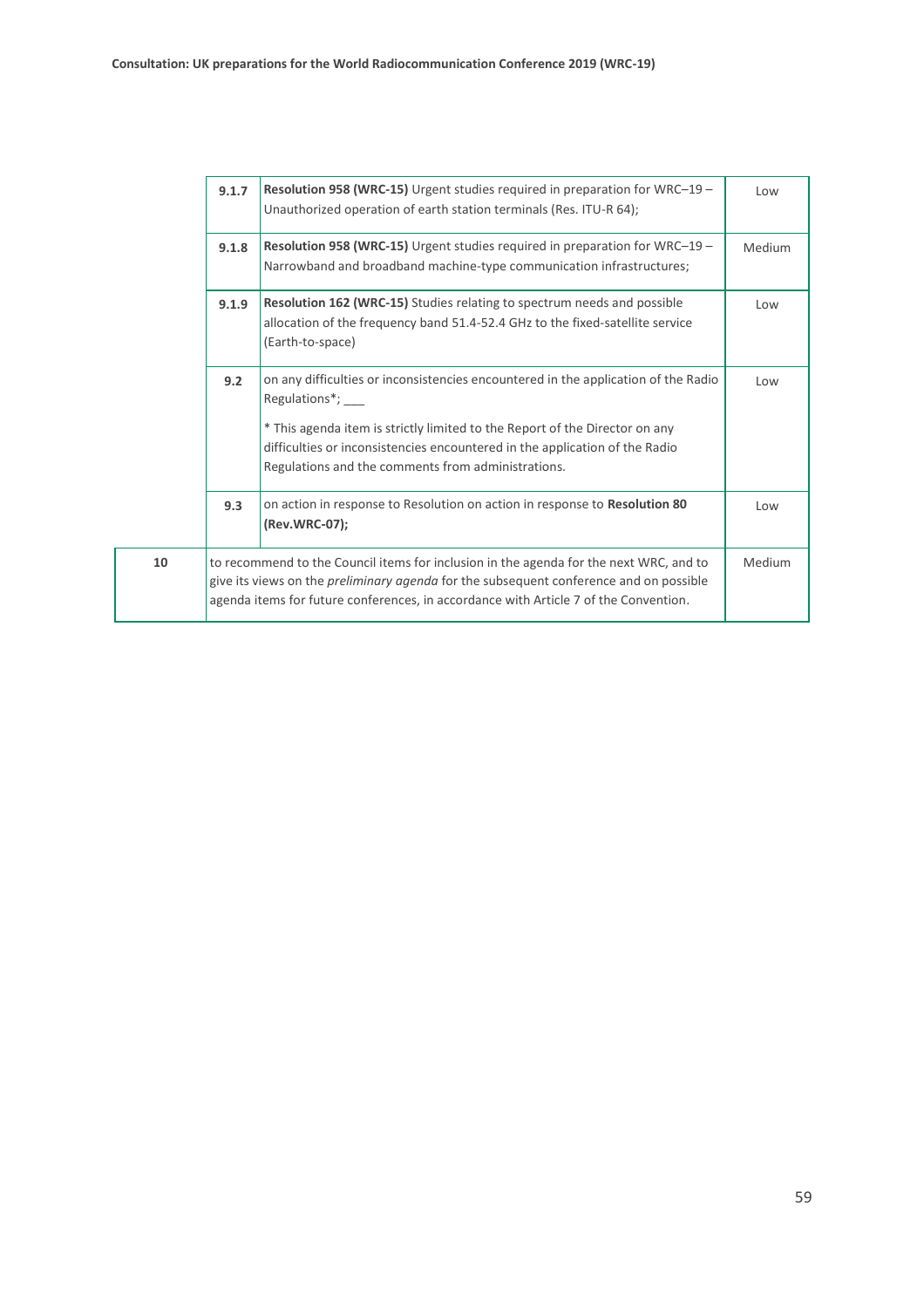## <span id="page-59-0"></span>A6. UK Contacts for WRC-19 Agenda Items

A6.1 The following table gives contacts for WRC-19 agenda item.

#### **Robert Cooper (robert.cooper@ofcom.org.uk) Bharat Dudhia (bharat.dudhia@ofcom.org.uk)**

- 
- 
- 
- 
- **9.1.1** (IMT: SAT and Terrestrial in 2 GHz MSS bands)
- **9.1.2** (IMT & Broadcasting SAT in 1452-1492 MHz)
- **9.1.5** (Applicable Recommendations in 5 GHz) **4** (Review of WRC Resolutions)
- **9.1.8** (IoT and M2M considerations) **8** (Footnotes: deletion)

- **1.11** (Rail: train to track comms.) **1.2** (Earth station tx limits at 400 MHz)
- **1.12** (Intelligent Transport Systems) **1.3** (Upgrade of Met Sat status in 460-470 MHz)
- **1.13** (IMT>24 GHz) **1.7** (Small satellites, status and new allocations)
- **1.16** (RLAN in the 5 GHz band) **1.14** (High Altitude Platforms: review and new)
	- **1.15** (Land mobile and fixed in 275-450 GHz)
	- **2** (Review of incorporated ITU-R Recs)
	-
	-
	- **9.1.6** (Wireless Power Transfer)

- 
- 
- 
- 
- 
- **9.1.7** (Limiting unauthorised tx earth stations) **9.1.4** (Consideration of "Space Planes")
- **9.1.9** (Poss. FSS allocations in 51.4 52.4 GHz) **10** (Future Agenda Items)
- **9.2** (Inconsistencies in the RRs via ITU Dir. Rpt)
- **9.3** (Check satellite processes are equitable)

#### **Nandan Patel (nandan.patel@ofcom.org.uk) Wesley Milton (wesley.milton@ofcom.org.uk)**

- **1.4** (Review of orbital position limitations) **1.1** (Amateur radio in Region 1 in 50-54 MHz)
- **1.5** (ESIMs in the 28/18 GHz bands) **1.8** (Maritime Safety: new satellite provider)
- **1.6** (Conditions for non-GSO FSS > 37.5 GHz) **1.9.1** (Autonomous maritime devices in 156-162 MHz)
- **7** (Satellite coordination procedures) **1.9.2** (Satellite part of ship data sys ≈ 157 MHz)
- **9.1.3** (Limits for non-GSO ≈ 3.7 7.025 GHz) **1.10** (Aeronautical Distress and Safety System)
	-
	-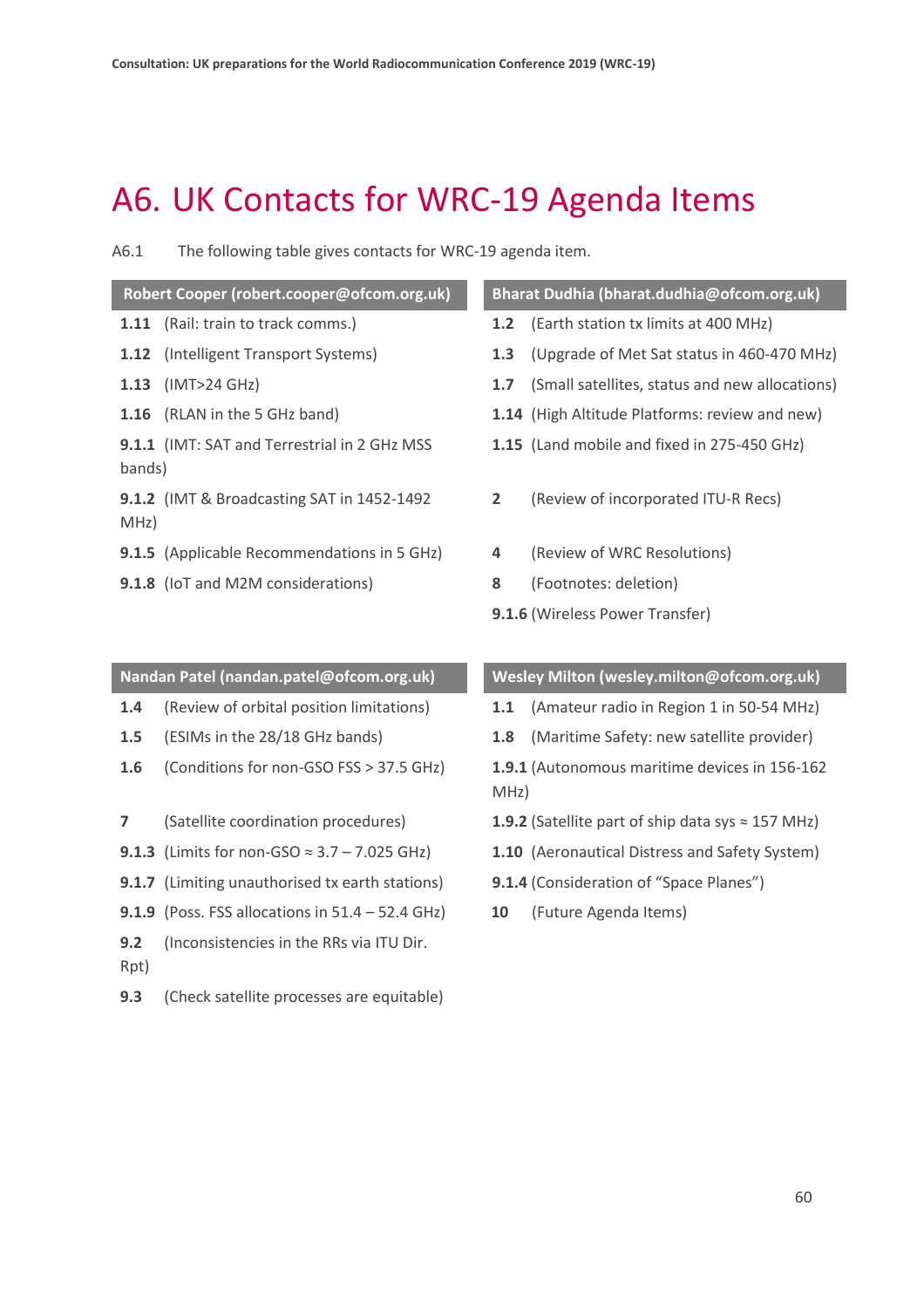# <span id="page-60-0"></span>A7. Timeline of key events

The following table shows some of the key meetings and important dates from May 2018 related to WRC-19 where Ofcom, in its role as UK representative, plans to participate and contribute.

| <b>Date</b>                                      | Event                                                  | <b>Description</b>                                                    |
|--------------------------------------------------|--------------------------------------------------------|-----------------------------------------------------------------------|
| $26^{th} - 29^{th}$ June 2018                    | <b>Conference Preparatory</b><br>Group (CPG) Meeting 6 | European: CEPT preparations                                           |
| $20^{th} - 29^{th}$ August 2018                  | <b>TG 5/1</b>                                          | WRC-19 agenda item 1.13<br>preparations                               |
| 31 <sup>st</sup> August 2018                     | <b>CPM Text deadline</b>                               | Deadline for text to be incorporated<br>into the CPM Report to WRC-19 |
| November 2018                                    | <b>Conference Preparatory</b><br>Group (CPG) Meeting 7 | European: CEPT preparations                                           |
| 18th - 28th Feb 2019                             | CPM19-2                                                | Second Session of the Conference<br>Preparatory Meeting for WRC-19    |
| May 2019                                         | <b>Conference Preparatory</b><br>Group (CPG) Meeting 8 | European: CEPT<br>Approval and agreement on 1st set of<br><b>ECPs</b> |
| Sept 2019                                        | <b>Conference Preparatory</b><br>Group (CPG) Meeting 9 | European: CEPT<br><b>Agreement on remaining ECPs</b>                  |
| $21^{st} - 29^{th}$ Oct. 2019                    | <b>RA-19</b>                                           | Radiocommunication Assembly<br>$(RA-19)$                              |
| 28 <sup>th</sup> Oct - 22 <sup>nd</sup> Nov 2019 | <b>WRC-19</b>                                          | <b>World Radiocommunication</b><br>Conference (WRC-19)                |
| End November 2019                                | CPM23-1                                                | First Session of the Conference<br>Preparatory Meeting for WRC-23     |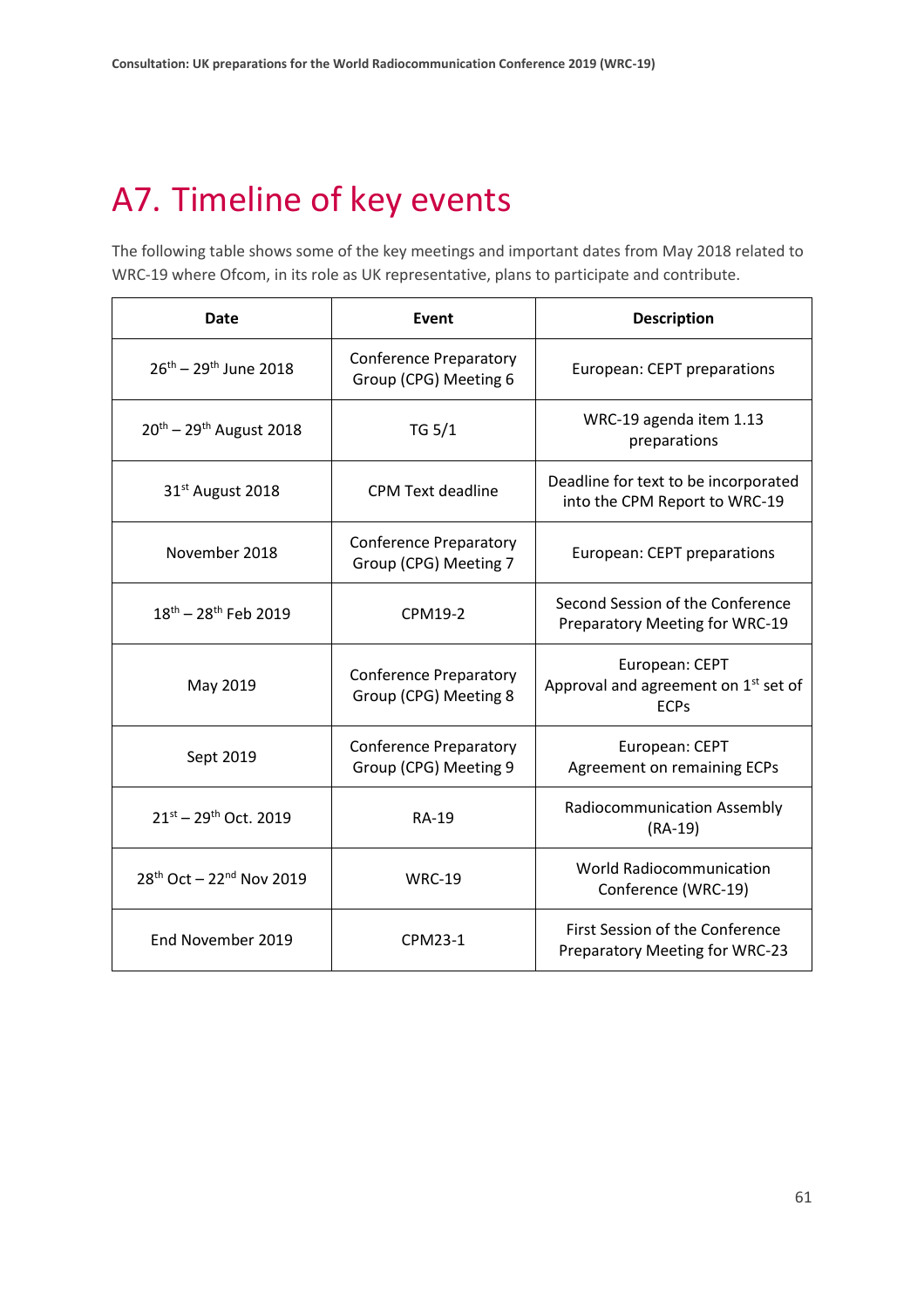# <span id="page-61-0"></span>A8. Glossary of terms

| 5G                | 5th generation wireless systems: the next generation of mobile technologies,<br>designed to provide greater capacity for wireless networks, offer greater<br>reliability, and deliver extremely fast data speeds, enabling innovative new<br>services across different industry sectors. This is also addressed in the ITU<br>work around IMT 2020. |
|-------------------|-----------------------------------------------------------------------------------------------------------------------------------------------------------------------------------------------------------------------------------------------------------------------------------------------------------------------------------------------------|
| Administration(s) | term used to indicate the body or organisation representative that is able<br>discharge a countries obligations/activities in the International<br>Telecommunications Union (ITU)                                                                                                                                                                   |
| <b>AIS</b>        | Automatic Identification System: a broadcast transponder system operating<br>in the VHF maritime mobile frequency band, capable of sending ship's<br>navigation information to other ships and to shore receiving stations.                                                                                                                         |
| <b>API</b>        | Advance Publication Information: a set of initial data about a proposed<br>satellite network published on the BR IFIC                                                                                                                                                                                                                               |
| <b>BiU</b>        | Bringing into use: when used in connection with satellite services, describes<br>the metric used to establish whether a satellite system has been brought<br>into active operation                                                                                                                                                                  |
| <b>BR IFIC</b>    | International Frequency Information Circular of the Radiocommunication<br>Bureau of the ITU published every two weeks                                                                                                                                                                                                                               |
| <b>BSS</b>        | Broadcasting Satellite Service, a radiocommunication service in which signals<br>transmitted or retransmitted by space stations are intended for direct<br>reception by the general public                                                                                                                                                          |
| C Band            | A term used to describe frequencies in the range 3 to 8 GHz                                                                                                                                                                                                                                                                                         |
| <b>CEPT</b>       | European Conference of Postal and Telecommunications Administrations                                                                                                                                                                                                                                                                                |
| <b>CPM</b>        | Conference Preparatory Meeting: the ITU meeting which produces a Report<br>to the WRC explaining the background and the various methods proposed to<br>resolve the agenda items                                                                                                                                                                     |
| <b>DCP</b>        | <b>Data Collection Platform</b>                                                                                                                                                                                                                                                                                                                     |
| <b>DTT</b>        | Digital Terrestrial Television: broadcasting delivered by digital means. In the<br>UK and Europe, DTT transmissions use the DVB-T and DVB-T2 technical<br>standards                                                                                                                                                                                 |
| <b>ECC</b>        | Electronic Communications Committee: the highest level spectrum policy<br>body in the CEPT                                                                                                                                                                                                                                                          |
| <b>ECP</b>        | European Common Proposal: a proposal submitted to a WRC, which is<br>supported by a qualified number of CEPT countries                                                                                                                                                                                                                              |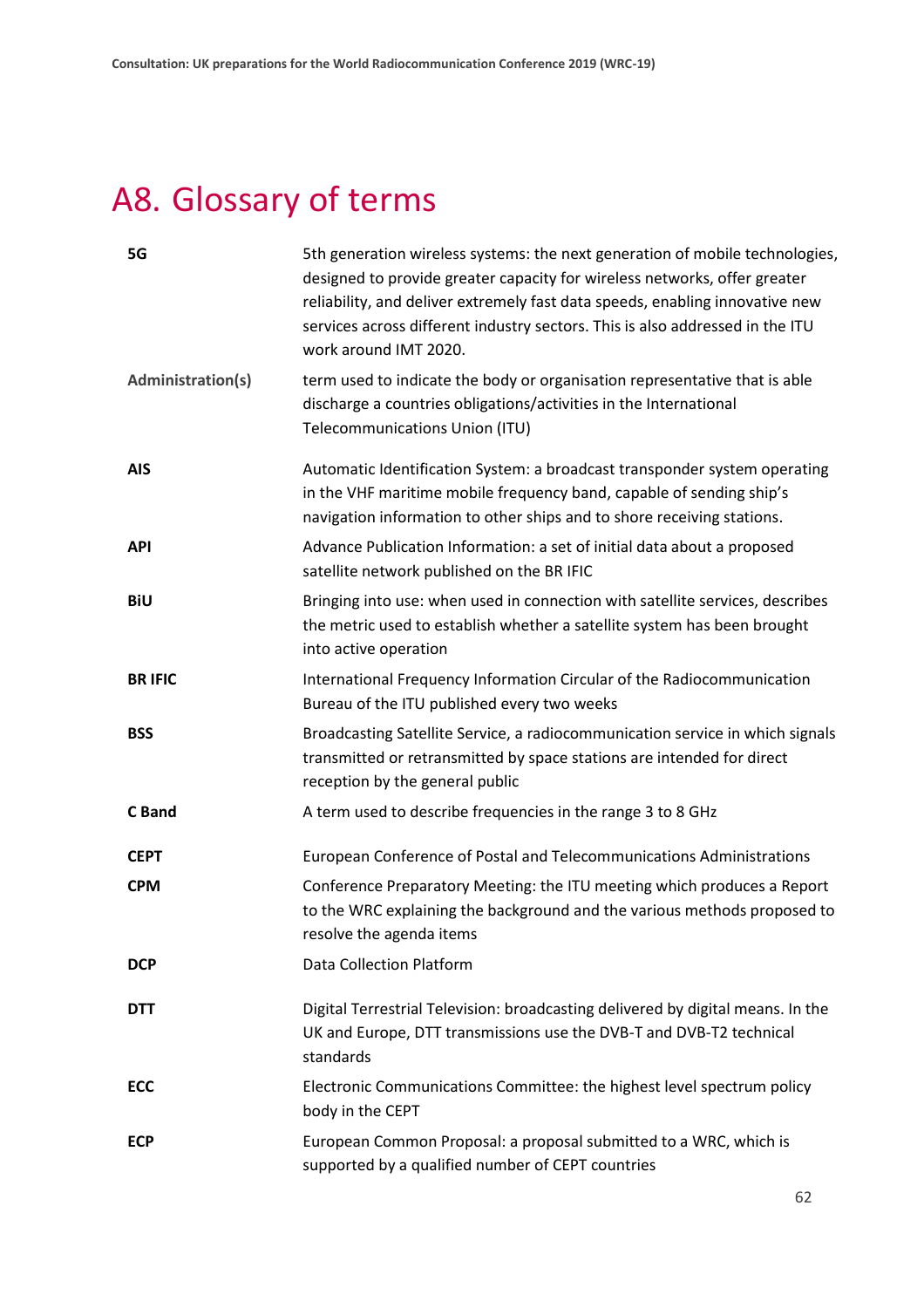| <b>EESS</b>  | Earth Exploration Satellite Service: a radiocommunication service between<br>earth stations and one or more space stations, used for collecting<br>information relating to the characteristics of the Earth, its natural<br>phenomena, and data related to environmental issues. This information is<br>obtained from active or passive sensors on Earth orbiting satellites |
|--------------|------------------------------------------------------------------------------------------------------------------------------------------------------------------------------------------------------------------------------------------------------------------------------------------------------------------------------------------------------------------------------|
| e-navigation | An IMO strategic vision to integrate existing and new maritime navigational<br>tools, in particular electronic tools, in an all-embracing system that will<br>contribute to enhanced navigational safety for the maritime sector                                                                                                                                             |
| <b>ESIM</b>  | Earth Station in Motion: Satellite Earth Stations, that operate in spectrum<br>allocations made to the fixed satellite service, but which can be in motion                                                                                                                                                                                                                   |
| <b>ESOMP</b> | Earth Station on-board a Moving Platform: this is now more commonly<br>referred to as an ESIM                                                                                                                                                                                                                                                                                |
| <b>ESV</b>   | Earth Station on-board a Vessel                                                                                                                                                                                                                                                                                                                                              |
| EV           | Electric Vehicles: motorised vehicles that use electric energy as their sole<br>means of power                                                                                                                                                                                                                                                                               |
| <b>FSS</b>   | Fixed-Satellite Service: a radiocommunication service between earth stations<br>at given positions, where one or more satellites are used; the given position<br>may be a specified fixed point or any number of fixed points within specified<br>areas                                                                                                                      |
| <b>GADSS</b> | An ICAO concept for a new Global Aeronautical Distress and Safety System,<br>to ensure timely detection of aircraft in distress, timely initiation of effective<br>search and rescue actions, tracking of aircraft in distress, timely and accurate<br>location of aircraft at end of flight and timely automated retrieval of flight<br>recorder data                       |
| GHz          | Gigahertz, a unit of frequency of one billion $(10^9)$ cycles per second                                                                                                                                                                                                                                                                                                     |
| <b>GMDSS</b> | Global Maritime Distress & Safety Service: an international system which<br>uses terrestrial and satellite technology and ship-board radio-systems to<br>ensure rapid, automated, alerting of shore-based communication and rescue<br>authorities, in addition to ships in the immediate vicinity, in the event of a<br>marine distress situation                            |
| <b>GSM-R</b> | Global System for Mobile Communications - Railway (or GSM-Railway): a<br>wireless communications standard for railway communication and<br>applications. GSM-R is built on GSM technology, and benefits from the<br>economies of scale of GSM                                                                                                                                |
| <b>GSO</b>   | Geostationary-Satellite Orbit is an orbit in the plane of the Equator at an<br>altitude of 35786km. A satellite placed in this orbit revolves around the<br>same axis about which the earth rotates, and its orbital period is 24 hours<br>and thus it appears stationary in the sky to an observer on the earth                                                             |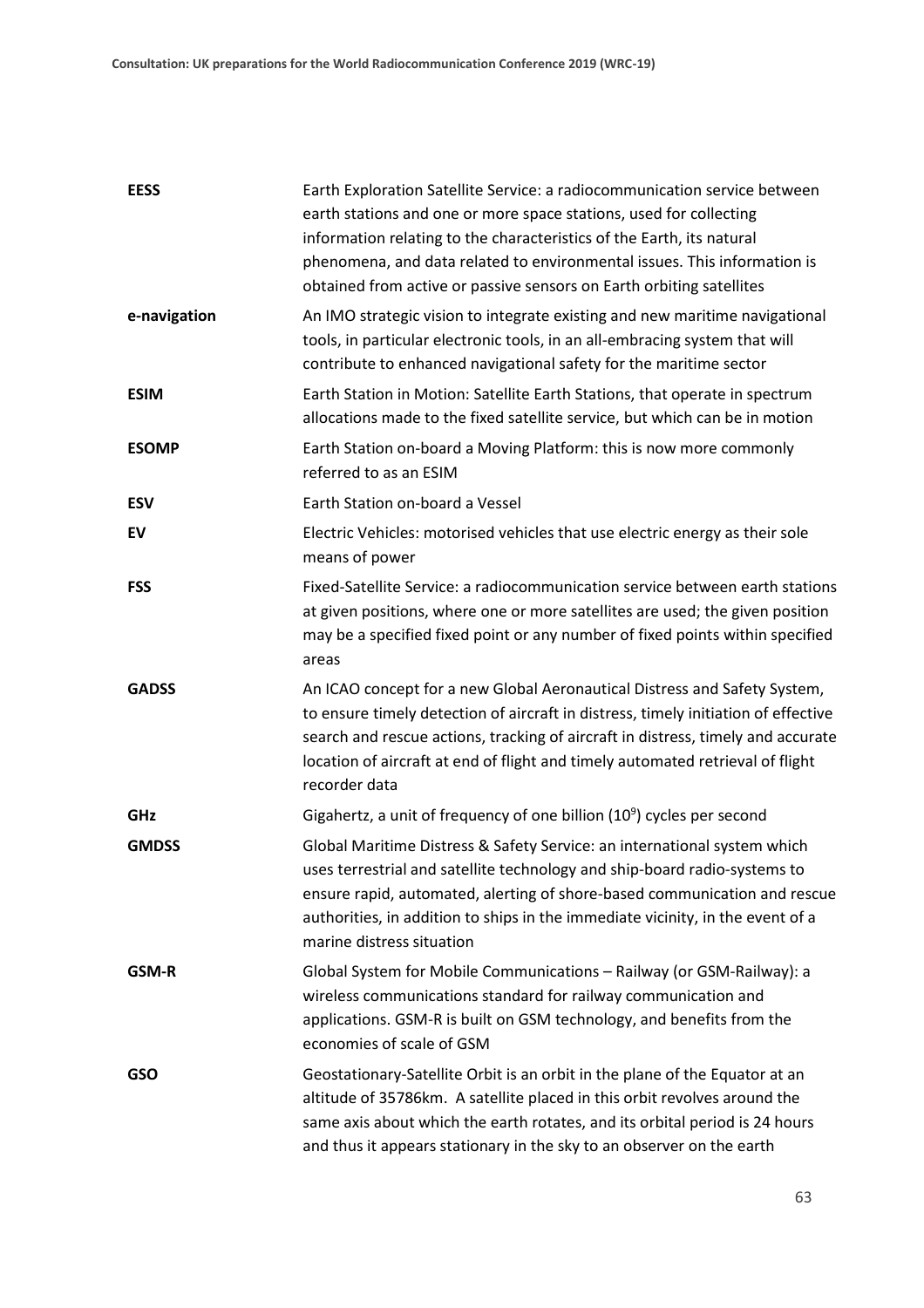| <b>HAP</b>     | High Altitude Platform: an airborne platform used for the purposes of radio<br>transmission, located on an object at an altitude of 20 to 50 km and at a<br>specified, nominal, fixed point relative to the Earth.                                                                                                                                                      |
|----------------|-------------------------------------------------------------------------------------------------------------------------------------------------------------------------------------------------------------------------------------------------------------------------------------------------------------------------------------------------------------------------|
| <b>ICAO</b>    | International Civil Aviation Organisation: a specialised agency of the United<br>Nations dealing with operational civil aviation matters                                                                                                                                                                                                                                |
| <b>IFPG</b>    | International Frequency Planning Group: Ofcom chaired committee which<br>discusses UK positions for the WRC: membership is open to government,<br>relevant regulatory bodies and industry stakeholders with a UK presence                                                                                                                                               |
| <b>IMO</b>     | International Maritime Organisation: a specialised agency of the United<br>Nations dealing with operational maritime matters                                                                                                                                                                                                                                            |
| <b>IMT</b>     | International Mobile Telecommunications: the ITU term that encompasses<br>3G, 4G and 5G (IMT 2020) wireless broadband systems/services                                                                                                                                                                                                                                  |
| <b>IoT</b>     | Internet of Things: the interconnection via the Internet of computing devices<br>embedded in everyday objects, enabling them to send and receive data.                                                                                                                                                                                                                  |
| <b>ISM</b>     | Industrial Scientific and Medical, a term used to describe the use of locally<br>generated radio frequency for purposes other than communication (e.g.<br>heating, battery charging)                                                                                                                                                                                    |
| <b>ITS</b>     | Intelligent Transportation System (ITS): an application which, without<br>embodying intelligence as such, aims to provide services directly related to<br>different modes of transport and traffic management. This is with the<br>objective of making transport users better informed and able to make safer,<br>more coordinated and 'smarter' use of these networks. |
| <b>ITU</b>     | International Telecommunication Union: a specialised agency of the United<br>Nations for information and communication technologies - ICTs, consisting<br>of 193 Member States and over 700 private-sector entities and academic<br>institutions, headquartered in Geneva                                                                                               |
| <b>ITU-D</b>   | The Telecommunication Development Sector of the ITU                                                                                                                                                                                                                                                                                                                     |
| <b>ITU-R</b>   | The Radiocommunication Sector of the ITU                                                                                                                                                                                                                                                                                                                                |
| <b>Ku Band</b> | A term used to describe frequencies approximately in the range 10 to 18 GHz                                                                                                                                                                                                                                                                                             |
| <b>Ka Band</b> | A term used to describe frequencies approximately in the range 26 to 40 GHz                                                                                                                                                                                                                                                                                             |
| L-band         | Frequencies approximately in the range 960 - 1800 MHz                                                                                                                                                                                                                                                                                                                   |
| LF             | A term used to describe frequencies in the range of 30 to 300 kHz                                                                                                                                                                                                                                                                                                       |
| M2M            | Machine to Machine: a broad description for both wired and wireless<br>technologies which, as part of a common network, are able to communicate<br>with each other.                                                                                                                                                                                                     |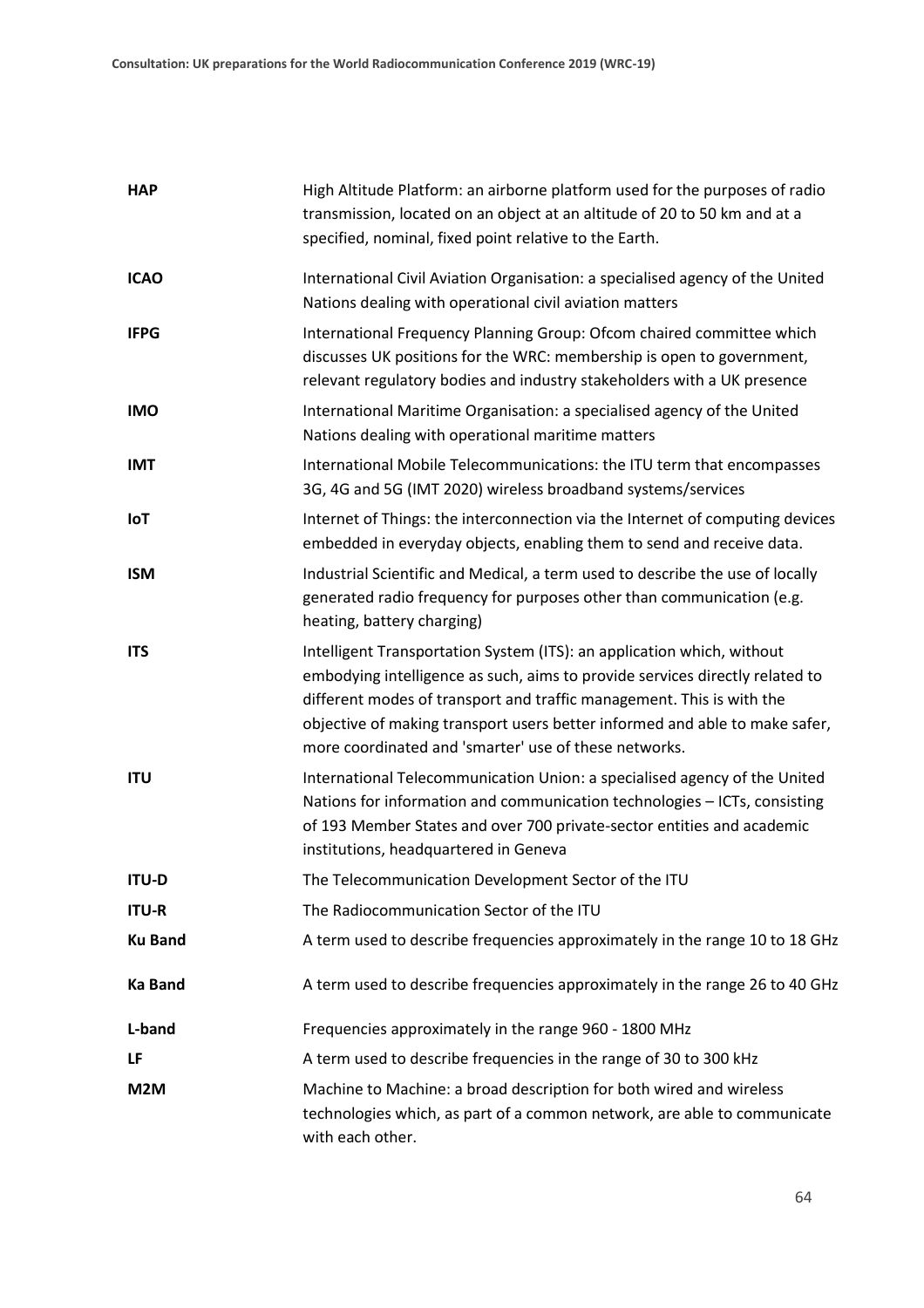| <b>MetSat</b>                             | Meteorological-Satellite Service                                                                                                                                                                                                                                                                                                                                                                                                                         |
|-------------------------------------------|----------------------------------------------------------------------------------------------------------------------------------------------------------------------------------------------------------------------------------------------------------------------------------------------------------------------------------------------------------------------------------------------------------------------------------------------------------|
| <b>MHz</b>                                | Megahertz, a unit of frequency of one million $(10^6)$ cycles per second                                                                                                                                                                                                                                                                                                                                                                                 |
| <b>MMSS</b>                               | Maritime Mobile-Satellite Service                                                                                                                                                                                                                                                                                                                                                                                                                        |
| <b>MSS</b>                                | Mobile-Satellite Service: a radiocommunication service between mobile<br>earth stations and one or more space stations, or between space stations<br>(used by this service) or between mobile earth stations by means of one or<br>more space stations                                                                                                                                                                                                   |
| <b>NCSR</b>                               | The Sub-Committee on Navigation, Communications and Search and Rescue<br>(NCSR) of the IMO deals with all matters related to navigation and<br>communication, including the analysis and approval of ships routing<br>measures and ship reporting systems; carriage requirements and<br>performance standards for navigational and tracking, and communication<br>equipment                                                                              |
| non-GSO                                   | Non-Geostationary Orbit: an orbit around the earth in which the object does<br>not appear stationary in the sky to an observer on the earth (i.e. object<br>would be in motion with respect to a point on the ground). Non-GSO satellite<br>systems, that make use of this orbit, are normally made up of numerous<br>individual satellites with orbits at heights lower the GSO systems (i.e. from<br>several 100 to several 1000 kms above the ground) |
| <b>PFD</b>                                | power flux density: radiated power passing through a given area                                                                                                                                                                                                                                                                                                                                                                                          |
| <b>PMSE</b>                               | Programme Making and Special Events: radio applications that support a<br>wide range of activities in entertainment, broadcasting, news gathering and<br>community events.                                                                                                                                                                                                                                                                               |
| <b>Radio Regulations or</b><br><b>RRs</b> | International regulations governing the use of radio spectrum and satellite<br>orbits. Together with the Telecommunications Regulations and the<br>Constitution and Convention of the ITU, they form an intergovernmental<br>treaty to which ITU Member States are bound                                                                                                                                                                                 |
| Q Band                                    | A term used to describe frequencies in the range between 33 and 50 GHz                                                                                                                                                                                                                                                                                                                                                                                   |
| <b>RAS</b>                                | Radio Astronomy Service: astronomy based on the reception of radio waves<br>of cosmic origin                                                                                                                                                                                                                                                                                                                                                             |
| <b>RLAN</b>                               | Radio Local Area Network: broadband radio local area networks used for<br>fixed, semi-fixed (transportable) and portable computer equipment for a<br>variety of broadband applications                                                                                                                                                                                                                                                                   |
| <b>RRB</b>                                | Radio Regulations Board                                                                                                                                                                                                                                                                                                                                                                                                                                  |